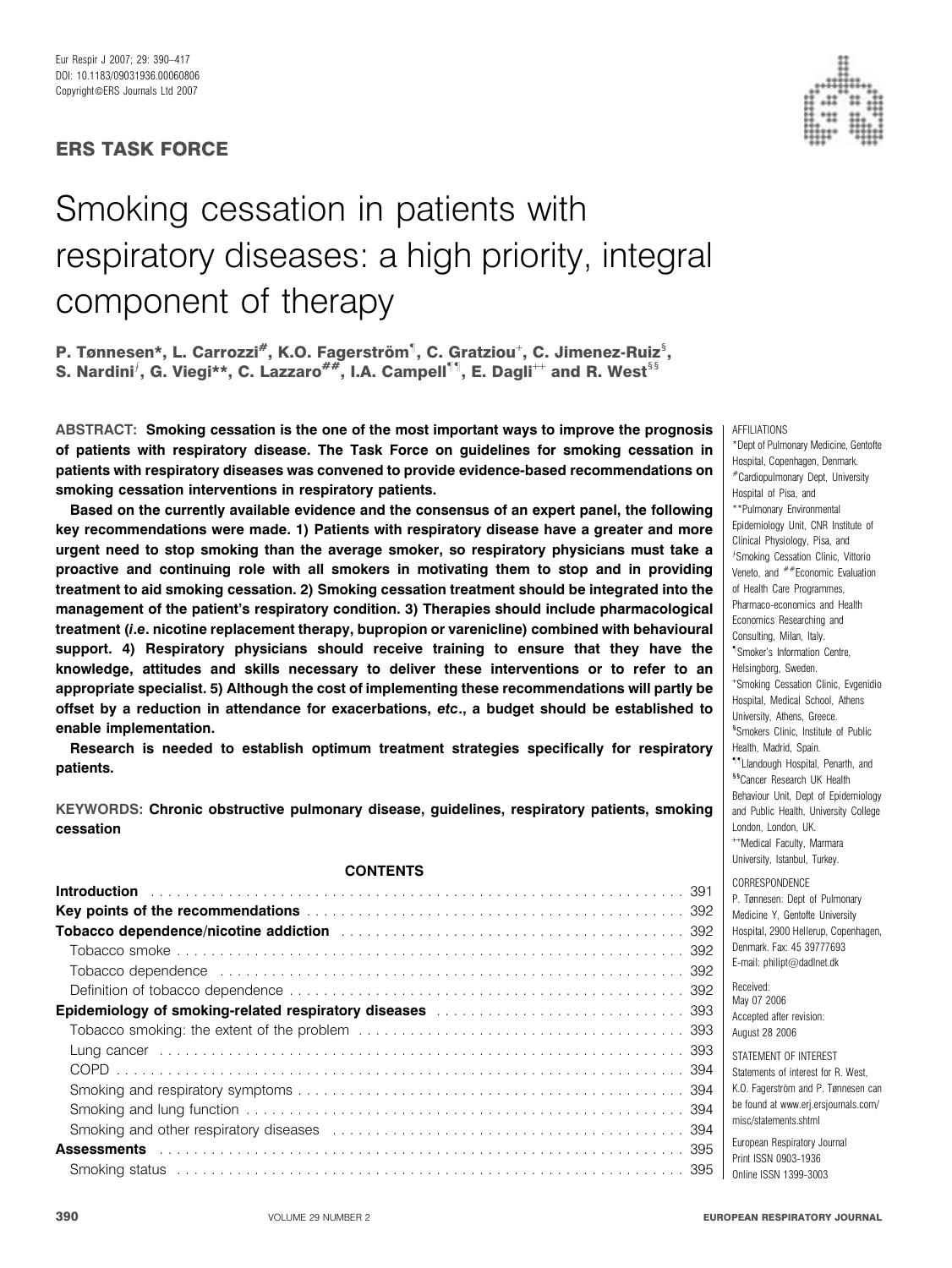|                                                                                | 395 |
|--------------------------------------------------------------------------------|-----|
|                                                                                | 396 |
| Earlier smoking cessation experience                                           | 396 |
| Carbon monoxide                                                                | 396 |
| Spirometry and smoking cessation                                               | 397 |
|                                                                                | 397 |
| Characteristics of respiratory patients who smoke                              | 397 |
| Why respiratory patients are a difficult target                                | 397 |
| Self-medication for comorbidity                                                | 398 |
| Dependence                                                                     | 398 |
|                                                                                | 398 |
|                                                                                | 398 |
| Psychological and behavioural interventions with all and proportional results. | 398 |
|                                                                                | 399 |
|                                                                                | 399 |
|                                                                                | 399 |
|                                                                                | 400 |
| Procedures for psychological and behavioural interventions in                  |     |
|                                                                                | 400 |
| Psychological and behavioural interventions in patients with                   |     |
| respiratory diseases who smoke                                                 | 400 |
| Pharmacological treatment for smoking cessation                                | 401 |
|                                                                                | 401 |
| Second-line treatment  404                                                     |     |
| New medications $\ldots \ldots \ldots \ldots \ldots \ldots \ldots \ldots$      | 404 |
| Key points: pharmacotherapy and smoking cessation                              | 406 |

Tobacco smoking is an important contributor to respiratory diseases; it is the major aetiological factor for the development of chronic obstructive pulmonary disease (COPD) and lung cancer, and adversely affects control of asthma [1]. These diseases constitute a large part of the burden of respiratory mortality and morbidity in Europe, but tobacco smoking also negatively affects several other respiratory diseases, e.g. pneumonia and tuberculosis (TB). Smoking also contributes to the progression of some rare diseases, such as  $\alpha$ 1-antitrypsin deficiency and histiocytosis X.

Smoking cessation is the most important intervention in COPD and one of the goals of this European Respiratory Society (ERS) Task Force on guidelines for smoking cessation in patients with respiratory diseases is to ensure that pulmonary physicians act to ensure that patients with COPD and other respiratory diseases quit smoking.

Encouraging and supporting smoking cessation appears to be a low priority among pulmonary physicians, even though this intervention is highly cost-effective and is the only intervention that reduces the risk of developing COPD and slows its progression [2–4].

Smoking cessation should be an integral part of every service for pulmonary patients and every pulmonary physician should have an appropriate level of knowledge of smoking cessation. Smoking cessation should be an integral component of rehabilitation courses for COPD patients. One model study,

| Other interventions <b>contained</b> and the contained and the contact of the contact of the contact of the contact of the contact of the contact of the contact of the contact of the contact of the contact of the contact of the | 406 |
|-------------------------------------------------------------------------------------------------------------------------------------------------------------------------------------------------------------------------------------|-----|
| Acupuncture and laser therapy                                                                                                                                                                                                       | 406 |
| $Hypnot$ herapy $\ldots \ldots \ldots \ldots \ldots \ldots \ldots \ldots \ldots \ldots$                                                                                                                                             | 406 |
| Smoking reduction <b>Constitution Smoking reduction Constitution Constitution</b>                                                                                                                                                   | 406 |
|                                                                                                                                                                                                                                     | 406 |
|                                                                                                                                                                                                                                     | 406 |
| Randomised controlled studies of assisted smoking                                                                                                                                                                                   |     |
|                                                                                                                                                                                                                                     | 406 |
| Harm reduction                                                                                                                                                                                                                      | 407 |
| Implementation of smoking reduction                                                                                                                                                                                                 | 408 |
| <b>Organisational anchorage and education <i>manufacture in the Creation</i></b>                                                                                                                                                    | 408 |
| Systematic identification of smokers                                                                                                                                                                                                | 408 |
| Equipment and staffing                                                                                                                                                                                                              | 408 |
|                                                                                                                                                                                                                                     | 408 |
| Smoke-free healthcare                                                                                                                                                                                                               | 408 |
| The costs of smoking and economics of smoking                                                                                                                                                                                       |     |
|                                                                                                                                                                                                                                     | 409 |
| Costs of smoking-related diseases                                                                                                                                                                                                   | 409 |
| Cost-effectiveness of smoking cessation interventions  409                                                                                                                                                                          |     |
| Smoking cessation and financially better-off patients                                                                                                                                                                               | 410 |
| Smoking cessation and price elasticity of current                                                                                                                                                                                   |     |
|                                                                                                                                                                                                                                     | 410 |
|                                                                                                                                                                                                                                     | 410 |
| Research prospects <b>Exercises Research prospects</b>                                                                                                                                                                              | 410 |
|                                                                                                                                                                                                                                     | 410 |
|                                                                                                                                                                                                                                     | 410 |

the Lung Health Study, enrolled 5,887 smokers with mild COPD and delivered repeated smoking cessation advice over a 5-yr period [5]. The reported quit rate after 5 yrs was  $\sim$ 35%, which is an encouraging outcome. Other studies have found lower quit rates in COPD patients compared with ''healthy'' smokers, emphasising that there may be more obstacles to quitting in COPD patients and that more effort is needed to persuade these patients to stop smoking [6–8].

Several smoking cessation guidelines have been published in recent years. Probably the best known and most widely used guideline is the US Agency for Health Care Policy and Research's Clinical Practice Guidelines for Treating Tobacco Use and Dependence, published in 1996 [9] and updated in 2000 [10, 11]. This guideline is primarily based on metaanalyses of 6,000 studies, which included many randomised clinical trials and addressed the treatment of tobacco use in healthy smokers, as well as special populations, such as pregnant females, hospitalised smokers, children, adolescents and older smokers. In accordance with the above guideline, an American College of Chest Physicians' position paper [12] was published in 2002, highlighting the key strategies and recommendations for chest clinicians.

The ERS published a position paper on smoking cessation in 1995 [13]. The American Psychiatric Association (APA) published guidelines in 1996 [14], based on a meta-analysis and intended primarily for psychiatrists; however, these guidelines might be useful to all clinicians caring for nicotinedependent patients.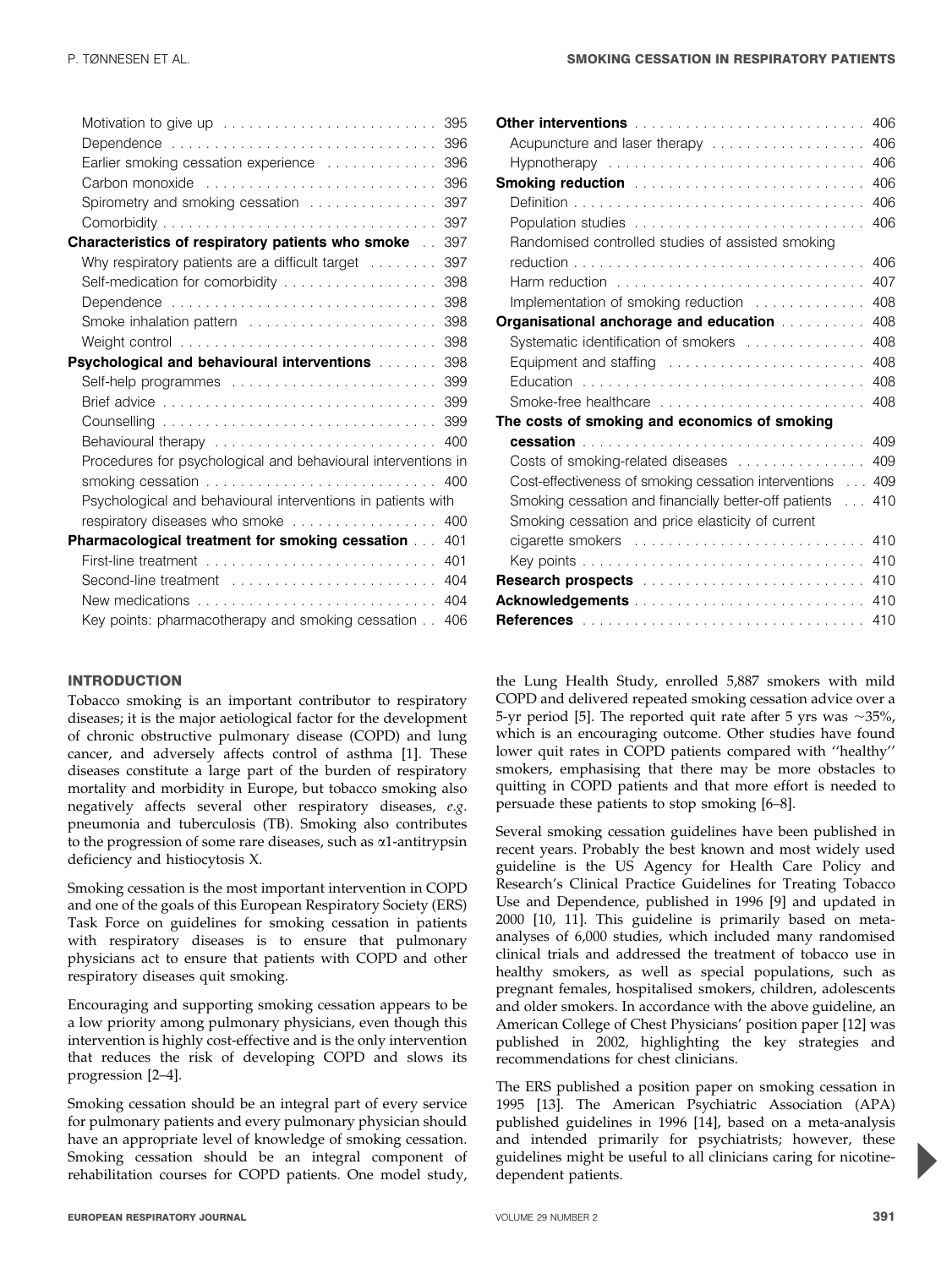As existing guidelines for smoking cessation are more general, the present recommendations focus on patients with respiratory diseases, in order to set standards in this area and to increase the implementation of smoking cessation in this population.

Owing to a lack of scientific evidence regarding patients with respiratory diseases and smoking cessation, several of the Task Force's recommendations are not based on randomised controlled trials (RCTs) but more on expert opinions derived from clinical experience from many years of working in the field of smoking cessation with healthy smokers and patients with respiratory disorders.

The recommendations are classified according to the strength of evidence as follows. A: many well-designed RCTs. B: some evidence from randomised trials, but not optimal, for instance due to a different study population. C: no RCTs but evidence based on published data or expert opinion.

The major objectives of this ERS Task Force are: 1) to present recommendations for smoking cessation that focus on patients with respiratory diseases; 2) to increase the implementation of smoking cessation services in pulmonary departments; and 3) to stimulate research in this area.

To limit the size of the present paper, the effects from passive smoking have not been reviewed. Also omitted is smoking prevention, which plays an integral part in decreasing the adverse health effects from the pandemic of tobacco smoking.

## KEY POINTS OF THE RECOMMENDATIONS

The key points of the present paper are as follows.

1. Patients with respiratory disease have a greater and more urgent need to stop smoking than the average smoker. They should be encouraged to stop but many often find it more difficult to do so (evidence level B).

2. Respiratory physicians must take a proactive and continuing role with each smoker in motivating him or her stop, provide treatment to achieve smoking cessation, however long this might take, and deal with relapses when these occur. Smoking cessation treatment must be considered integral to the management of the patient's respiratory condition. The role includes the following. (i) Regular assessment of smoking status using methods that can objectively detect smoking, such as expired-air carbon monoxide (CO) tests (evidence level C). (ii) Pharmacological treatment for nicotine dependence, including bupropion and/or, where necessary, using highdose and/or prolonged nicotine replacement therapy (NRT). It could also include giving combinations of different forms of NRT (evidence level A). Varenicline is a promising second-line agent (evidence level B). (iii) Behavioural support, which should be intensive and multi-sessional, and provided by someone who has been appropriately trained (evidence level B).

3. To carry out this role effectively, respiratory physicians must have adequate knowledge and appropriate attitudes and skills; this requires training and continuing medical education, which should be provided according to professional standards and should be accredited (evidence level C).

4. The cost of this strategy will partly be offset by a reduction in attendance for exacerbations etc., but a budget must be established to enable implementation of treatment protocols and to provide medication and behavioural support (evidence level A).

5. It is important to check lung function regularly in order to chart disease evolution, and to use this as a motivational tool (evidence level C).

6. Smokers not motivated to stop should be offered NRT to reduce smoking and as a gateway to cessation (evidence level B).

7. Smokers who are not interested in stopping or reducing should be advised that the physician will return to the question at a later visit (evidence level C).

## TOBACCO DEPENDENCE/NICOTINE ADDICTION Tobacco smoke

Tobacco smoke contains >4,000 different constituents, including toxic substances such as carcinogens (N-nitrosoamines, aromatic hydrocarbons), ammonia, nitrogen oxide, hydrogen cyanide, CO and nicotine [1]. The temperature in the burning zone of a cigarette is  $\sim$ 900°C, with a vapour phase and a particulate phase containing particles of  $\sim 0.2$  µm (range 0.1–  $1.0 \mu m$ ). The CO and tar content of cigarettes have been reduced during the last decade, but assessing these using ''smoking machines'' greatly underestimates the intake of CO and tar in smokers [15].

## Tobacco dependence

Dependence on tobacco is a complex behaviour, with both environmental and genetic influences [16]. Nicotine is the main component in cigarettes that contributes to addiction, although psychological factors and habituation also play a role. Nicotine acts on specific nicotinic acetylcholine receptors in the brain, stimulating the release of dopamine that is believed to be associated with the acute rewarding effect of nicotine [17]. Chronic smoking leads to an upregulation of nicotine receptors.

## Definition of tobacco dependence

In 1988, the US Surgeon General issued a report titled ''Nicotine Addiction'' [18]. The major conclusions were that cigarettes are addictive, that nicotine is the drug in tobacco that causes addiction and that tobacco addiction is similar to addiction to drugs such as heroin and cocaine [18]. The World Health Organization (WHO) International Classification of Diseases 10 (ICD-10) classifies tobacco smoking under ''Mental and behavioural disorders'' as F17, Mental and behavioural disorders due to use of tobacco [19]. Subdivisions are: F17.0, Acute intoxication; F17.1, Harmful use; F17.2, Dependence syndrome; F17.3, Withdrawal state; F17.8, Other mental and behavioural disorder; F17.9, Unspecified mental and behavioural disorder, and Z72.0, Tobacco use (which excludes F17.2 Tobacco dependence). F17.2 Tobacco dependence can be defined ''as a cluster of behavioural, cognitive and physiological phenomena that develop after repeated use and typically include a strong desire to smoke, difficulty in controlling its use, persisting in its use despite harmful consequences, increased tolerance to nicotine, and a (physical) withdrawal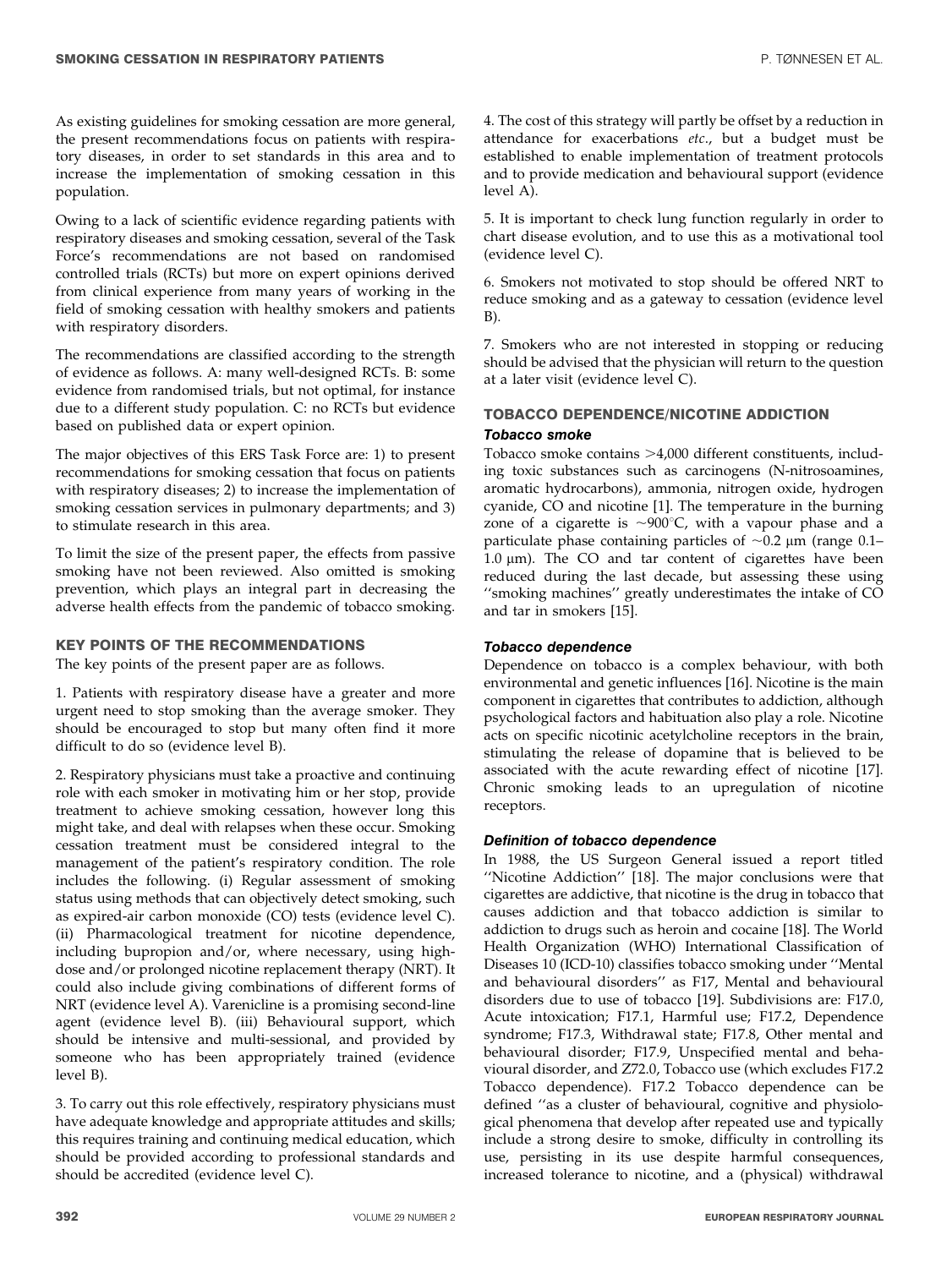during the period 2002–2003 (except where

state.'' The APA defines dependence on tobacco smoking as nicotine addiction [20].

Approximately 4-12 h after quitting smoking, varying degrees of withdrawal symptoms begin to appear. These may include irritability, anxiety, nervousness, restlessness, dysphoria (or depressed mood), difficulty concentrating, craving for cigarettes, increased appetite and sleep disturbance. Symptoms often peak within a week and then decline over several weeks to months [21, 22]. Weight may increase by 2–3 kg during the first 3 months post-cessation.

The pattern of relapse after smoking cessation is comparable to that of alcohol and heroin cessation, which is highest during the first 3–6 weeks and then gradually declines [18].

Thus, tobacco smoking/nicotine addiction can be regarded as a chronic, recurrent disease or disorder with an expected successful cessation rate after treatment of 15–35% after 1 yr, similar to other addictive disorders. Several failed cessation attempts may occur before permanent abstinence is achieved. However, even if a smoker is able to stop smoking, nicotine addiction remains present for many years as shown by relapse in ex-smokers who try a single cigarette a few years after quitting.

Very simply, most smokers who smoke  $>10$  (or 15) cigarettes every day and smoke their first cigarette within 1 h of waking are significantly addicted to tobacco, i.e. nicotine.

## EPIDEMIOLOGY OF SMOKING-RELATED RESPIRATORY DISEASES

## Tobacco smoking: the extent of the problem

According to the World Bank, in 1995 there were  $\sim$ 1.1 billion smokers aged  $\geq 15$  yrs worldwide (29% of the global population; 47% of males, 12% of females) [23]. This number is estimated to grow to 1.6 billion by 2025 [23]. During the period 2002–2003, the European Union (EU) average smoking prevalence was estimated at 29% (35% of males and 22% of females; table 1) [24, 25].

Smoking is the main cause of many respiratory diseases and one of the most important risk factors for cardiovascular diseases, cancers of various organs and many other pathological conditions [26, 27].

The burden of smoking-related diseases on society is enormous. It has been estimated that  $\sim$ 100 million people worldwide were killed by tobacco in the 20th century, and that number will increase to 1 billion in the 21st century [28]. In particular, recent data have shown that in the year 2000,  $\sim$ 4.83 million deaths worldwide were attributable to tobacco smoking (12% of the estimated total global mortality among adults aged  $\geq 30$  yrs), with  $\sim$ 2.43 million of these in industrialised countries (19% of total adult mortality) [29]. The leading causes of death from tobacco smoking were cardiovascular diseases (1.69 million deaths), COPD (0.97 million), and lung cancer (0.85 million) [29]. Among the 50 million male smokers in the EU, 500,000 smoking-attributable deaths occur each year. At the same time, among 35 million female smokers,  $\sim$ 105,000 smoking-attributable deaths occur annually [30]. After a 50-yr observation of male British doctors, DOLL et al. [31] concluded that smokers die  $\sim$ 10 yrs younger than

| UUTUI WIJU JEULUUT     |                           |                          |                     |
|------------------------|---------------------------|--------------------------|---------------------|
| <b>Country</b>         | <b>Total</b><br>smokers % | <b>Male</b><br>smokers % | Female<br>smokers % |
| Austria                | 29                        | $32^{#}$                 | 26#                 |
| <b>Belgium</b>         | 27.5                      | 33                       | 22                  |
| <b>Czech Republic</b>  | 30.5                      | 38                       | 23                  |
| <b>Denmark</b>         | 27                        | 30                       | 24                  |
| <b>Finland</b>         | 22.5                      | 26                       | 19                  |
| <b>France</b>          | 30.5                      | 36                       | 25                  |
| Germany                | 32.5                      | 37                       | 28                  |
| Greece                 | 45                        | 51 <sup>1</sup>          | 39 <sup>1</sup>     |
| Ireland                | 27                        | 28                       | 26                  |
| <b>Italy</b>           | $26.2^{+}$                | $30^{+}$                 | $22.5^{+}$          |
| <b>The Netherlands</b> | 30                        | 33                       | 27                  |
| Poland                 | 31                        | 39                       | 23                  |
| Spain                  | 32                        | 39                       | 25                  |
| <b>Sweden</b>          | 17.5                      | 16                       | 19                  |
| <b>UK</b>              | 25                        | 26                       | 24                  |
| EU average             | 29                        | 35                       | 22                  |

**TABLE 1** Smoking prevalence in the European Union

otherwise stated)

#: during 2000; " : during 2001; <sup>+</sup> : during 2004.

nonsmokers. Cessation at ages 60, 50, 40 or 30 yrs gains about 3, 6, 9 or 10 yrs of life expectancy, respectively [31].

## Lung cancer

Several epidemiological studies have shown that cigarette smoking is the primary factor in causing lung cancer and death from lung cancer [31].

In the EU, the incidence of lung cancer ranges 8–62 per 100,000 persons, while prevalence ranges 26–242 per 100,000 persons [32]. In Europe, death rates from lung cancer increased by 58% between 1960 and 1988, but they declined by 14% in 1998, mainly due to the decreased incidence and mortality in males [33]. At present, lung cancer is the biggest cancer killer in the EU, accounting for  $\sim$ 20% of all cancer deaths [33]. However, DOLL et al. [31] have found that stopping smoking at age 50 yrs halves the risk of death from lung cancer and many other diseases, while stopping by age 30 yrs almost eliminates the risk [31].

The scientific evidence showing the relationship between active smoking and lung cancer is considerable [27, 34]. The risk of developing lung cancer seems to be affected by the duration of smoking and the number of cigarettes (or cigars, or pipes) smoked daily [34]. The relative risk ratio between the occurrence of lung cancer among smokers and nonsmokers is  $\sim$ 15 overall and  $\sim$ 25 for heavy smokers [31]. However, very recently, the US Cancer Prevention Study II has shown that the number of years of tobacco smoking is far more critical in predicting lung cancer risk than the number of cigarettes smoked daily [35]. The age of smoking start is another characteristic affecting the increment in lung cancer risk [34]. The number of pack-yrs (a dimensionless index defined as number of cigarettes smoked daily  $\times$  yrs of active smoking/20),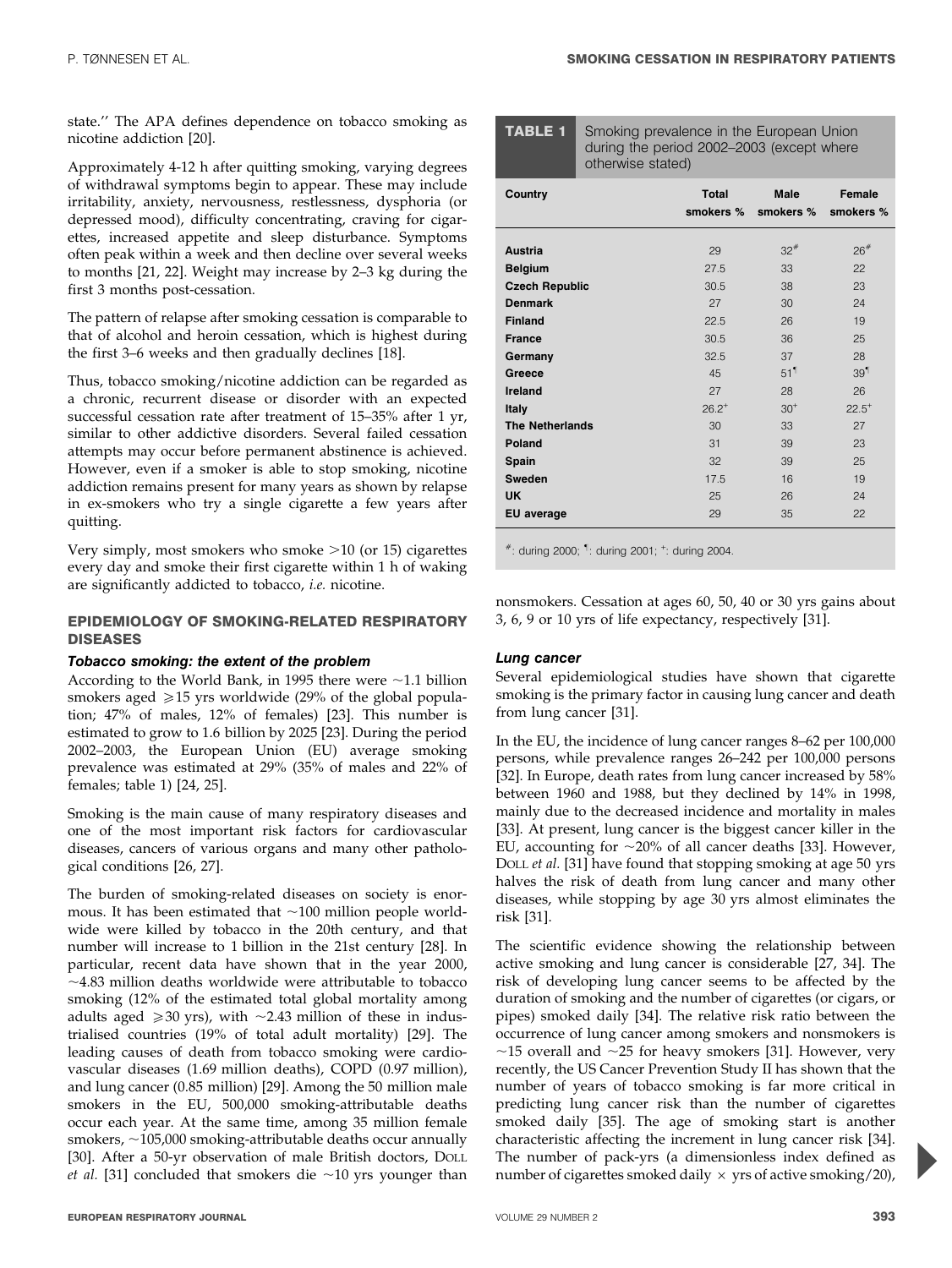which takes into account the duration and the amount of smoking, is probably the most accurate variable in assessing the relationship between active smoking and lung cancer. An increasing trend of lung cancer risk with an increasing number of pack-yrs has been found in many European epidemiological studies [36].

Giving up cigarette smoking reduces the risk of developing lung cancer compared with continuing to smoke, the risk becoming lower and lower as the period of abstinence from smoking increases. However, even after long periods of abstinence, the risk among former smokers remains higher than among never-smokers [27, 32].

Since the 1980s, a degree of genetic susceptibility for the disease in smokers has been recognised [34]. Recent studies seem to indicate that females are more susceptible than males to the carcinogens in tobacco smoke in the development of lung cancer [34].

## **COPD**

According to the WHO Global Burden of Disease study, COPD, which in 1990 was the sixth leading cause of death worldwide, is expected to rank third by 2020 [37]. In the EU, mortality rates due to COPD are estimated to be two or three times higher in males than in females [38].

In the EU, prevalence rates of clinically relevant COPD differ widely between countries [38]. Surveys carried out in Europe have indicated that  $\geq 4-6\%$  of the adult population suffer from clinically relevant COPD, and the prevalence increases sharply with age [39].

Cigarette smoking is the most important risk factor for COPD and it can also promote the onset of exacerbations [40]. Data collected in European countries have found that self-reported diagnosis of chronic bronchitis/emphysema [41] or spirometric signs of airflow obstruction [42] are more frequent in smokers than nonsmokers.

The risk of developing COPD may be increased not only by the average daily number of cigarettes smoked but even more by cumulative pack-yrs [43]. Moreover, a Spanish study has shown that smokers with COPD have higher tobacco consumption, higher CO levels in exhaled air and higher dependence on nicotine than healthy smokers [44].

In recent years, many studies have suggested that females could be more susceptible to the harmful effects of tobacco smoke in developing COPD [45]. In the Copenhagen City Heart Study, the estimated excess loss of forced expiratory flow in one second (FEV1) per pack-yr was 7.4 mL in female smokers and 6.3 mL in male smokers. Female smokers also had an increased risk of hospitalisation for COPD. Similar results were noted when the end-point was deaths from COPD. This phenomenon has been explained with the more frequent and severe airway hyperresponsiveness detected in female smokers [45].

Moreover, genetic factors, such as  $\alpha_1$ -antitrypsin deficiency, may promote the development of COPD. Smoking significantly increases the risk of the disease in subjects characterised by this Mendelian genetic pattern [46].

Smoking cessation is the most effective means of preventing or decreasing the progression of COPD [47, 48]. Smoking cessation programmes seem likely to lead to a significant reduction in mortality in patients with COPD [49].

#### Smoking and respiratory symptoms

Data collected from general population samples have confirmed that respiratory symptoms occur more frequently among smokers than nonsmokers, in both males and females [41, 50]. A contemporary family history for COPD showed an additive effect for the presence of bronchitis symptoms [51]. Smoking cessation significantly reduces the presence of respiratory symptoms [52].

#### Smoking and lung function

Both cross-sectional and longitudinal studies have demonstrated that active smoking affects lung function [53]. Smoking reduces the growth velocity of FEV1 during adolescence, causing a lower maximal attained FEV1 [54]. Smoking brings forward the time of onset of FEV1 decline in early adulthood, thus shortening the plateau phase during which lung function remains almost constant [55]. Furthermore, smoking accelerates the decline of FEV1 in late adulthood and the elderly [3, 53, 56]. This decline seems to be more rapid in females than in males once COPD is established [57]. In the Lung Health Study (LHS) the average annual loss of FEV1 was  $\sim 60 \text{ mL} \cdot \text{yr}^{-1}$ among continuing smokers at the 11-yr follow-up point [58]. Many studies have reported a dose–response relationship between smoking and accelerated decline of FEV1 [3].

Longitudinal studies have shown that stopping smoking reduces the rate of decline of FEV1 approximately to that of the never-smoker [3, 59]. FEV1 may increase somewhat after smoking cessation but it will not achieve the level expected for a never-smoker [55]. There is contrasting evidence for intermittent smokers who cease smoking and then restart (so-called ''restarters''). It has been observed that restarters have a more rapid decline in FEV1 than continuous smokers and ex-smokers [60]. However, data from the LHS show that those who made several attempts to quit smoking had a reduced loss of lung function at comparable cumulative doses of cigarettes than those who continued to smoke [61]. Smoking reduction i.e. halving daily cigarette consumption for a 2-yr period, while using a nicotine inhaler, had no effect on FEV1  $\overline{[}62]$ .

Active smoking also affects lung-function indices other than FEV1. An association has been observed between decrease in diffusing capacity of the lung for carbon monoxide (DL,CO) and cumulative cigarette consumption, even in healthy subjects [63] and DL,CO can improve in subjects who quit smoking [64].

Smoking promotes a greater degree of airway hyperresponsiveness. In subjects without chronic respiratory symptoms or COPD, smoking cessation reduces airway responsiveness as measured by methacholine challenge testing. In COPD patients, smoking cessation reduces airway responsiveness to methacholine, but it does not revert to normal levels [48].

#### Smoking and other respiratory diseases

There are relatively few data regarding the relationship between smoking and respiratory diseases other than COPD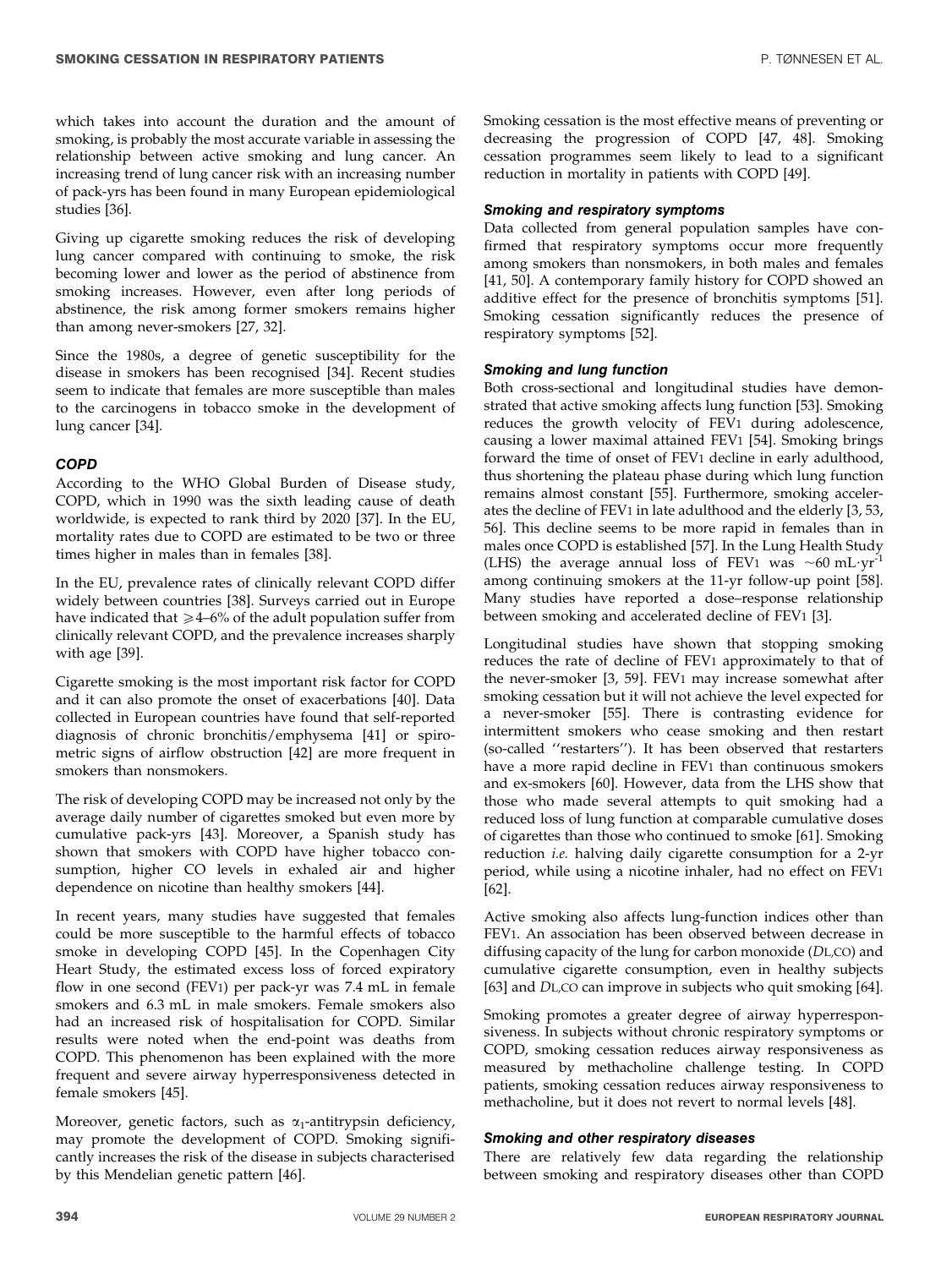or lung cancer. However, according to emerging scientific evidence, active smoking may play an important role in promoting their onset or in exacerbating their natural course. Active smoking has been associated with augmented bronchial hyperresponsiveness and total immunoglobulin (Ig)E level [64]. It is well known that asthmatic subjects have a larger decline in FEV1 than nonasthmatics; this decline appears to be larger in those who smoke [65, 66]. Although the role of active smoking as a risk factor for asthma remains to be elucidated, symptoms are more serious and exacerbations more frequent and severe among asthmatic smokers than among asthmatic nonsmokers [64, 67]. Active smoking can alter the response to corticosteroids, thus reducing the beneficial therapeutic effects of these drugs [67]. Active smoking also increases the risks of asthma-related hospital admissions and asthma deaths [65, 68].

In asthmatics, smoking cessation, compared with unchanged smoking, improved histamine airway reactivity and respiratory symptoms after 4 months [69].

Many studies have shown that cigarette smoking is an important risk factor for community-acquired pneumonia (CAP) in adults [70]. Spanish data have allowed populationattributable risk (PAR) of tobacco smoking for the development of CAP to be estimated at 32.4% (95% confidence interval (CI) 14.8–50.1). An augmented risk of CAP was found for increase in the duration of the smoking habit, higher average number of cigarettes smoked daily and greater cumulative cigarette consumption [71]. Additionally, mortality from CAP is correlated to cigarette consumption in a dose–response manner [68].

Current cigarette smoking is the most important risk factor for invasive pneumococcal disease among healthy adults, with a PAR of 51%. A dose–response relationship has been found between this disease and the number of cigarettes smoked daily and pack-yrs [72, 73].

Active smoking has been found to promote the onset of pulmonary TB, mainly in developing countries [73, 74], and also to increase the risk of death from TB [68].

A multi-centre case–control survey has shown that current (odds ratio (OR) 1.9, 95% CI 1.3–2.9) and former smokers (2.3, 1.3–3.8) present a higher risk of developing idiopathic pulmonary fibrosis [75]. Epidemiological studies have not yet clarified the influence of smoking on the natural history of the disease. However, a positive smoking history, along with advanced pathological stage, male sex and increasing age, was found to be an important risk factor for long-term mortality from interstitial lung disease [76].

With regard to the onset of pneumothorax, the scientific literature has shown that the lifetime risk of developing this disease in male healthy smokers is  $\sim$ 12%. In male nonsmokers, the risk is 0.1%. Such a trend is present in female ''healthy'' smokers but to a lesser extent [77].

## ASSESSMENTS

Certain assessments of the smoker are important in order to understand what sort of help he/she needs. For that purpose it is important to understand what motivation the patient has for changing smoking behaviour, his/her degree of dependence on tobacco and any possible comorbidity that interacts with smoking cessation. The instantaneous measurement of CO from exhaled air is another assessment that can be very helpful to increase motivation and check progress.

#### Smoking status

Usually a direct question is enough. If the patient claims to be a nonsmoker but the therapist is uncertain, CO in exhaled air, cotinine from saliva, urine or blood and inspecting the patient's fingers and breath can yield valuable information. Smoking status should be noted prominently in the patient's record, including the type of tobacco use (cigarettes, cheroots, cigars or pipe) and quantity-inclusive pack-yrs.

#### Motivation to give up

A willingness or strong motivation to quit seems to be crucial for successful smoking cessation. There is no good, validated measure for assessing degree of motivation. However a straightforward way to assess the patient's willingness to give up smoking can be to ask the patient to rate, on a 10-point scale, ''How important is it for you to give up smoking''? The physician can help the patient by anchoring the scale, with 10 representing ''extremely important'' and 0 being of ''no importance''.

In the clinical situation it is also useful to have an idea of perceived self-efficacy. It may therefore be informative to ask: ''If you were to decide to stop smoking, how confident are you that you would succeed?'', with 10 points being ''entirely certain that I would succeed'' and 0 ''entirely certain I would fail'' [78].

If readiness to give up is good, the patient should rate highly on both variables. If motivation is high but self-efficacy is low, treatment and support are critical for success. If self-efficacy is high but willingness to try is low, effective health education is critical. If a patient scores highly on both questions, a quit date can be set immediately. If both scores are low, then motivation and self-efficacy need to be built up.

Most lung physicians have too little time to spend with their patients, often only a few minutes per patient. In order to maximise the limited time available, the doctor feels a need to use that time to convey important information to the patient, often in an authoritative, one-direction manner. This style is also generally the most effective way to transfer information when time is limited. But what if the target is to change attitudes? In this case (increased willingness and motivation to change smoking behaviour), the strategy may not be ideal. Attitudes to smoking can be more difficult to change than, for instance, learning to avoid allergens. Thus a different strategy is needed, particularly since lung patients do not usually approach the physician primarily to ask for help to stop smoking. Unfortunately, a common situation is that the patient has already been advised several times by the physician or other colleagues and has failed repeatedly. These repeated failures might have affected the patient's self-esteem and selfconfidence so badly that in order to have a better balance between attitude and behaviour, they may say they are no longer willing to stop. This can just be seen as an accommodation to reality: ''Why try again when I will fail anyway?''

In order to best help such smokers, the physician needs to establish a good relationship with the smoker. Normally the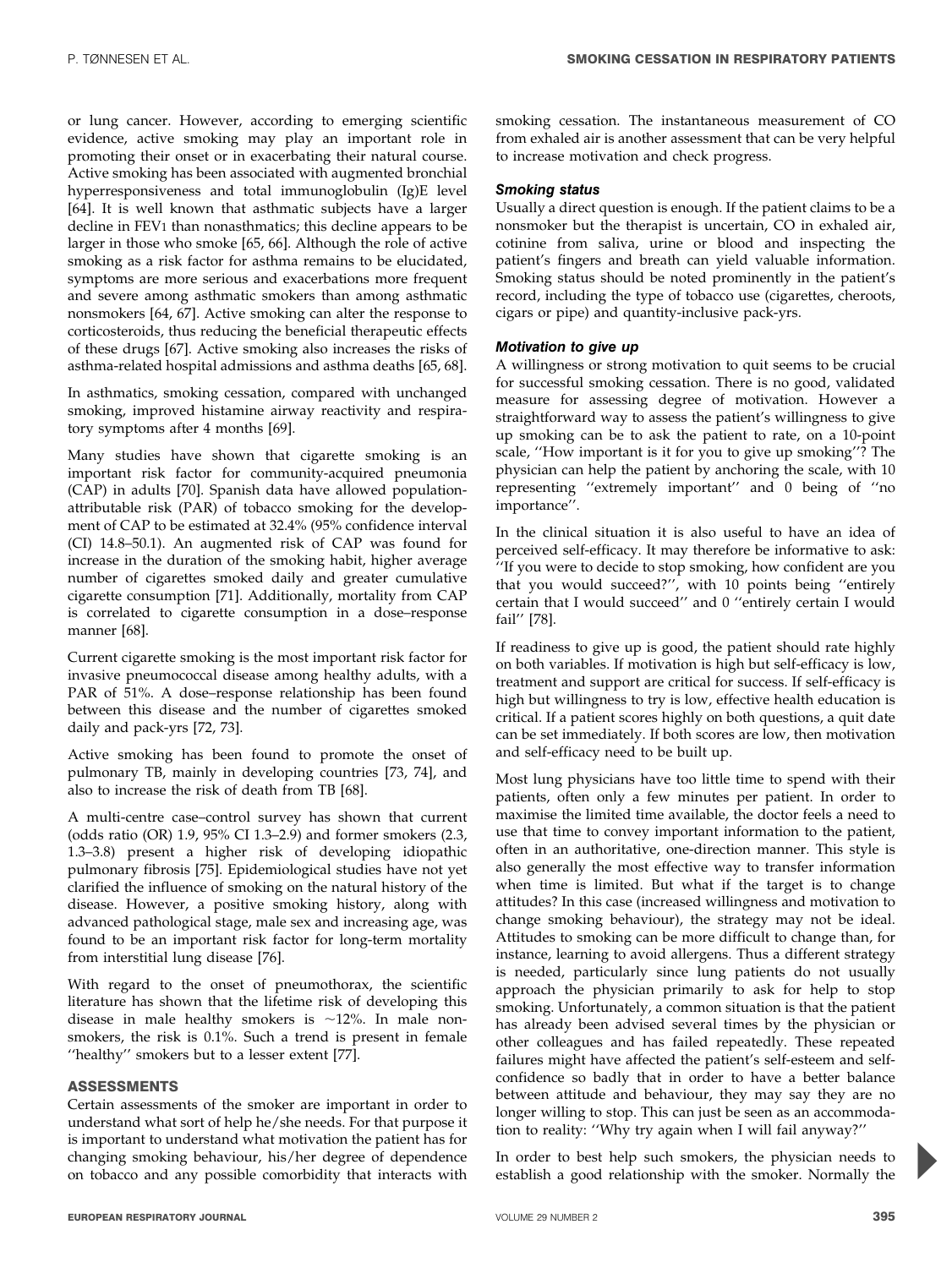patient expects to be told to stop smoking in a direct and clear way, but this may make the patient embarrassed, and sometimes covertly, if not overtly, aggressive and defensive. Therefore, an approach where smoking can be discussed in an unthreatening, respectful and emphatic way is required.

#### Dependence

The vast majority of smokers smoke for the effects of nicotine and most are addicted to nicotine delivered by cigarettes. The level of dependency varies considerably. Historically, the number of cigarettes smoked daily has served as the only measure of dependence. However, research has shown that number alone is not an optimal measure of nicotine dependence [79].

Biochemical measures such as nicotine and its major metabolite, cotinine, have more recently been used as indicators of dependence. However, as nicotine has a short half-life of  $\sim$ 2 h, nicotine concentrations are dependent on time of day and when the last cigarette was smoked. Cotinine, with a half-life of 15–20 h, is therefore often recommended. Both can be analysed from blood plasma, saliva and urine. For plasma cotinine, a concentration  $\leq 15$  ng·mL<sup>-1</sup> is considered a nonsmoking level, but the majority of nonsmokers not exposed to second-hand smoke have concentrations from unmeasurable up to 10 ng·mL<sup>-1</sup>. The smoker's average level is around  $200$  ng·mL<sup>-1</sup>, but it can reach 1,000 ng·mL<sup>-1</sup> [80]. Several laboratories can measure plasma cotinine and it could easily be set up in most hospitals.

An indication of degree of dependence can also be obtained using questionnaires. The Fagerström Test for Nicotine Dependence (FTND) is a widely used and researched short (six-item) questionnaire [81]. The information can be obtained in an interview or the smokers can complete the questionnaire themselves (table 2). The score ranges from 0–10 and the average in representative samples of smokers is usually 3–4 points. The two most important questions are time to first cigarette in the morning and number of cigarettes smoked daily. These two questions give almost as much information as the whole questionnaire. If time is extremely limited, time to first cigarette can be used as a proxy [79]. Another strong, but relatively infrequent, indicator of dependence is nocturnal smoking. These smokers usually score very highly on the FTND. The higher the score, the stronger is the dependence and the more difficult it is to give up. The FTND score also predicts severity of withdrawal and need for pharmacological treatment [82, 83] and is related to genetic determination of certain nicotinic receptors [84]. In table 2, smokers are roughly characterised according to severity of dependence.

In ICD-10 [19], seven criteria (strong desire to smoke, difficulties in controlling the amount, continued use despite harmful consequences, influencing priorities of other activities, increased tolerance, physical withdrawal) are used to diagnose tobacco dependence. Three of the seven criteria need to be fulfilled for the diagnosis. With this system, tobacco dependence can only be determined qualitatively. Some work has been done to use it as a quantitative scale [85] but no standardised data exist for such use.

#### Earlier smoking cessation experience

It can be valuable to ask about experiences from earlier quit attempts; for instance, about the longest period without smoking, the difficulties and withdrawal symptoms, any methods used that helped, what trigged relapse and whether anything positive was experienced during abstinence. This can give an idea of what the difficulties will be and provides an opportunity to address them better.

#### Carbon monoxide

Cigarette smoking leads to absorption of many toxins. CO is one of very few that can be easily monitored. The assessment of CO can be seen as an indicator of total smoke intake. The CO concentration can be obtained easily by asking the smoker to

| <b>TABLE 2</b><br>The Fagerström Test for Nicotine Dependence (FTND) |                              |                |  |
|----------------------------------------------------------------------|------------------------------|----------------|--|
| Question                                                             | Response                     | <b>Points</b>  |  |
| 1 How soon after you wake up do you smoke your first cigarette?      | Within 5 min                 | 3              |  |
|                                                                      | $6-30$ min                   | $\overline{c}$ |  |
|                                                                      | 31-60 min                    |                |  |
|                                                                      | After 60 min                 | 0              |  |
| 2 Do you find it difficult to refrain from smoking in places where   | Yes                          |                |  |
| it is forbidden?                                                     | <b>No</b>                    | 0              |  |
| 3 Which cigarette would you hate most to give up?                    | The first one in the morning |                |  |
|                                                                      | Any other                    | 0              |  |
| 4 How many cigarettes per day do you smoke?                          | $\leqslant$ 10               | 0              |  |
|                                                                      | $11 - 20$                    |                |  |
|                                                                      | $21 - 30$                    | 2              |  |
|                                                                      | $\geqslant$ 31               | 3              |  |
| 5 Do you smoke more frequently during the first hours after          | Yes                          |                |  |
| waking than during the rest of the day?                              | <b>No</b>                    | 0              |  |
| 6 Do you smoke if you are so ill that you are in bed most of the     | Yes                          |                |  |
| day?                                                                 | <b>No</b>                    | 0              |  |
| Total score (0-10)                                                   |                              |                |  |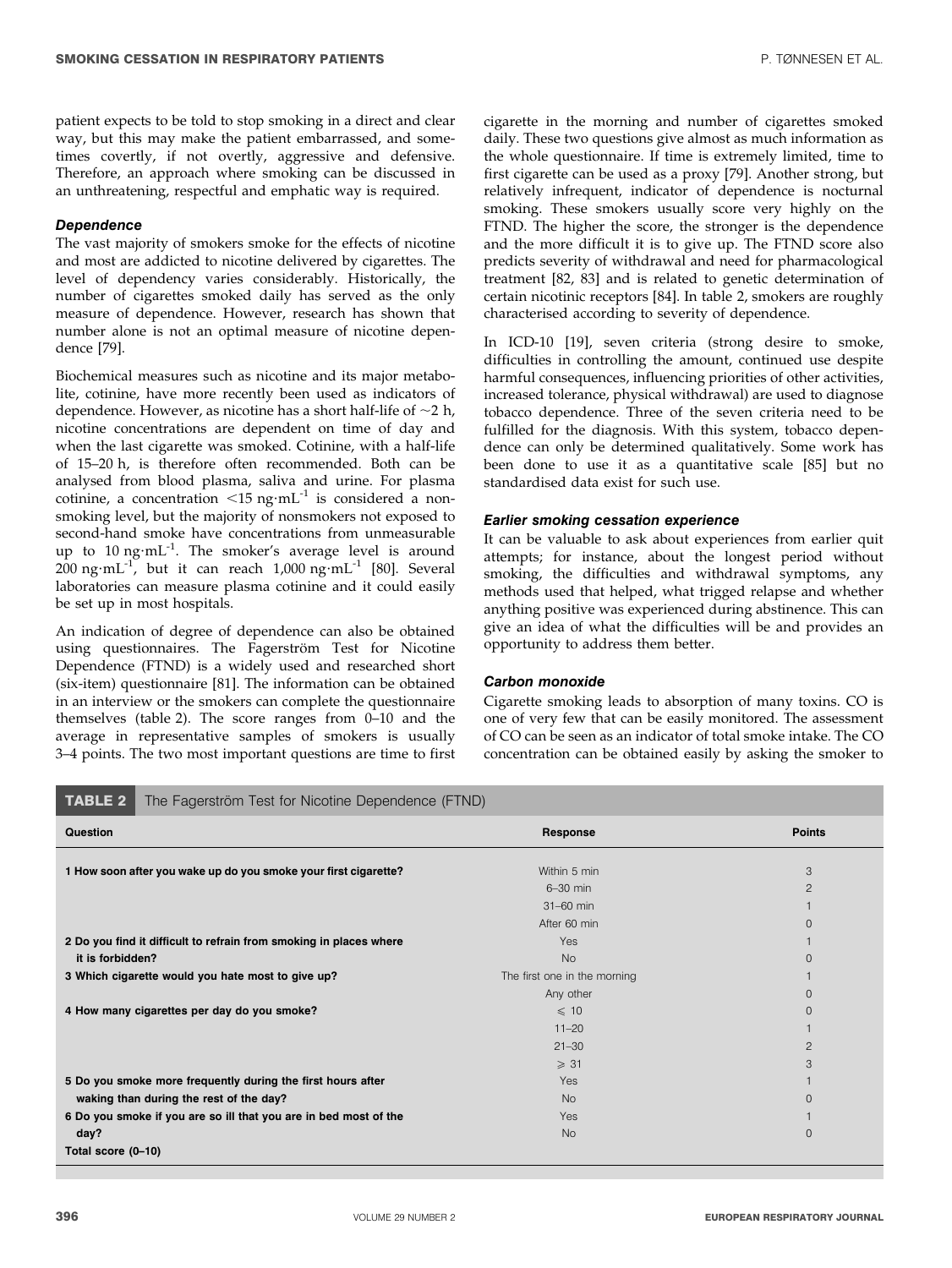exhale into a CO analyser. The measurement unit is CO in ppm, which can be converted easily to carboxyhaemoglobin (COHb). In the absence of a CO monitor, COHb can be obtained from analysis of a blood sample. Demonstrating the ''CO effect'' in smokers is of great motivational value. The recommended procedure is that the therapist first exhales into the device, showing the normal CO concentration of 1–3 ppm. Then the smoker blows into the machine where she/he immediately and invariably sees much higher readings of  $\sim$ 10–20 ppm (2–5% COHb). Under normal environmental conditions, a nonsmoker's CO value should not exceed 4 ppm [86].

The half-life of CO is  $\sim$ 4 h, but this is somewhat exercisedependent. Readings in the morning are therefore lower than in the afternoon [86]. Within 1–2 days after the last cigarette, the CO level will be normal. This rapid normalisation is very rewarding for the subject to see. After normalisation of the CO level, assessment can be used to monitor progress during follow-up. An abnormal CO value can be used to inform the smoker of the mechanisms by which smoking, and particularly CO, contributes to cardiovascular disease.

If the target is reduced smoking, rather than cessation, CO monitoring is essential. The number of cigarettes smoked can be reduced but often the smoker compensates for the potential reduction in nicotine intake by inhaling more effectively from each of the remaining cigarettes, decreasing the possible benefit of smoking fewer cigarettes. CO readings, preferably taken in the afternoon, are also an indicator of dependence. As there is relatively little variation in the emission of CO from different cigarettes (contrary to what might be printed on the packs) the differences obtained can largely be ascribed to nicotine-seeking and dependence. COPD patients have been found to have higher CO readings in expired air. Whether this is the result of differences in the half-life of CO, inflammatory production of CO, other intrinsic factors or simply heavier smoking is not clear, but heavier smoking and different inhalation patterns appear the most likely explanations for the higher CO levels in COPD patients [87].

## Spirometry and smoking cessation

Lung function tests are strongly advised during baseline assessment of smokers from the general population. The aims are to detect lung diseases in susceptible smokers [88–91] and to increase smoking cessation rates, as a consequence of a reinforced motivation to quit caused by the objective demonstration of lung function impairment [92].

Pulmonary patients probably minimise their own perceived risk of disease, and lung function tests may offer health professionals a tool to show objectively the effects of smoking, tailored to the individual patient.

The evidence that assessment of biomedical risk could have an effect on future smoking has been reviewed [93]. As only eight trials could be used, owing to insufficient data no firm conclusions could be drawn. However, using assessment of CO, lung function testing, genetic risk of lung cancer or ultrasonography of carotid and femoral arteries, either separately or in combination, had no effect on abstinence rates. Nonetheless, spirometry is advised during baseline assessment of smokers from the general population, in order to detect lung diseases in susceptible smokers.

## **Comorbidity**

Smoking can be seen as a way of coping with life's daily stresses and hassles. It has been observed that in heavy smokers there is an aggregation of clinical and subclinical problems such as schizophrenia, attention deficit hyperactive disorder, other drug dependence and abuse. However, the most researched and relevant psychiatric disorder in association with smoking is depression [94]. A history of depression and smoking often go together and may share genetic mechanisms [95] and if a smoker presents with a history of depression it is more difficult to give up smoking [96]. Depression and anxiety are very common among respiratory patients, particularly those with COPD [97]. In order to better understand and to treat depressed patients it is recommended that the physician asks the following two questions to assess depression. 1) During the past month, have you been bothered by feeling down, depressed or hopeless? 2) During the past month, have you often been bothered by having little interest or pleasure in doing things? Answering ''yes'' to either of the two questions is a strong sign of depression [98].

A single question to assess depression (''Did you feel down during most days of the past 2 weeks?'') has also been used and found to be reasonably valid [99]. About 25% of relapses to smoking are caused by depression [84]. Those patients who have a previous history of depression or had depression in other attempts to give up smoking are more likely to suffer from depression in a new attempt. It is more common to suffer from negative mood than from real depression. These conditions usually appear between the fourth and seventh weeks of abstinence, but counselling and encouragement are usually enough to resolve them. The use of adequate medication and referral of the patient to a specialist can sometimes be necessary [79, 84].

## CHARACTERISTICS OF RESPIRATORY PATIENTS WHO **SMOKE**

People smoke for many different reasons. Some may smoke to conform to a predominating behaviour and others are alone in their social environment with the smoking behaviour. Some may smoke for the same reason that most people drink alcohol, to experience a positive effect, while others may be trapped in their smoking so they experience withdrawal symptoms if they try to stop. In this section some of the characteristics of respiratory patients, particularly those with COPD, that can influence their smoking behaviour, will be discussed.

## Why respiratory patients are a difficult target

The commonest and strongest motivation factor for giving up smoking is concern for health. As smokers grow older, motivation to give up increases or at least manifests itself in more quit attempts [100]. Smokers with respiratory complaints seem more motivated to stop smoking than those with no such complaints [8], particularly if they believe that smoking is a cause of their respiratory symptoms [101]. Some smokers succeed in quitting and thus drop out of the smoking population, but the majority fail. As symptoms worsen, they may try to quit again. Those who fail are likely to be those who have most difficulty giving up, for various reasons discussed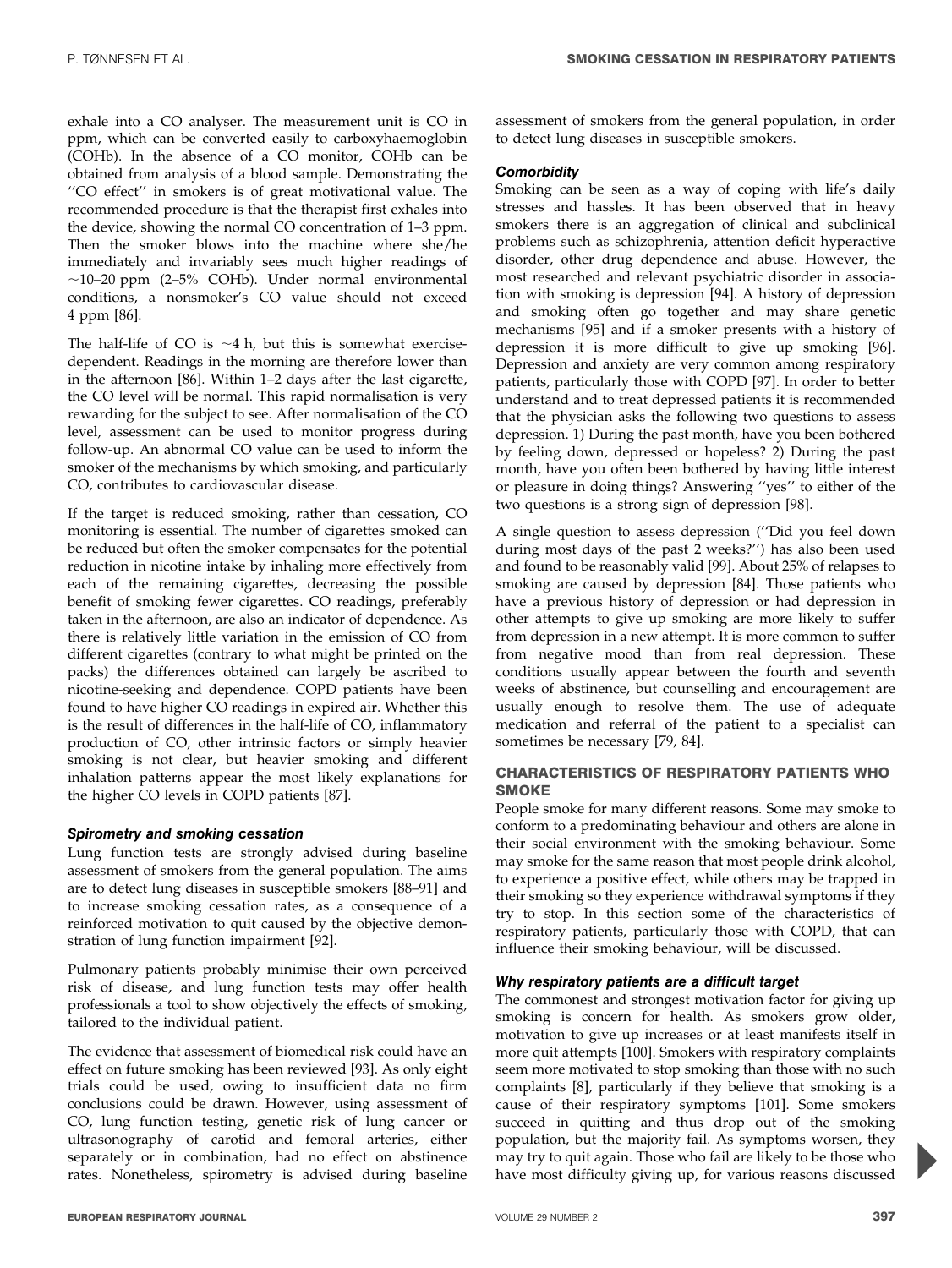later. At some stage in the development of respiratory symptoms, advice from a general practitioner (GP) is likely to have been given, perhaps repeatedly, and so the selection process goes on, with more and more recalcitrant smokers remaining in the population. It is also possible that respiratory patients at some stage develop ''tolerance'' to the quit advice, particularly if the same procedures or treatments are suggested repeatedly. It follows from this selection hypothesis that the more severe the lung disease, the more difficult it is to give up smoking. For example, in advanced stages of COPD quality of life is low and the smoking patient considers cigarettes one of the few things left that improve quality of life.

## Self-medication for comorbidity

Another factor that can contribute to the difficulties faced by respiratory patients who smoke is the relatively high prevalence of depression or low mood [102, 103]. Depression is independently associated with smoking and failure to give up [104, 105]. Depressed mood is also one of very few withdrawal symptoms that predicts relapse to smoking [106, 107]. There is some evidence that anxiety level, which is often a part of depression, is higher among COPD smokers [108]. It has also been suggested that these patients suffer from alexithymia, or lack of emotional expression [109]. They have been characterised, strikingly, as ''living in emotional straitjackets'' and it has been proposed that the more severely ill COPD patients can no longer become angry, depressed or even unhappy because any significant emotional change can lead to distressing symptoms and sometimes to physiological decompensation [110]. In this situation, smoking may be helpful as a kind of self-medication that controls anxiety and emotions: relapsing after a quit attempt may be a way to escape from depressive mood and anxiety. In an interesting study, WAGENA et al. [97] investigated the association between depression and COPD/asthma. An employment register was used to conduct a prospective, population-based cohort study, in which COPD/asthma and depressed mood were both selfrated by questionnaire. It was found that 10% of the nonsmoking COPD/asthma workers were depressed, while 29% of the smokers rated themselves as depressed. In the COPD/asthma group, depressed mood was twice as common as in the control group of smokers with other chronic disorders (heart and rheumatoid disease) and four times as common as in healthy smokers [97].

## Dependence

Degree of dependence measured by the FTND [81] has fairly consistently been found to predict outcome in quit attempts, particularly when no pharmacological treatment is used [82]. With appropriate pharmacological treatment, the extra burden of high dependence can be alleviated to a certain extent.

The evidence that smokers who are respiratory, and particularly COPD, patients have higher dependence on tobacco is relatively strong and consistent. Smokers with COPD have a higher FTND score than average smokers [111, 112]. The same has been found of lung cancer patients [113, 114]. In Spain, a representative population study showed that smokers with COPD were more dependent on nicotine than healthier smokers (FTND scores 4.7 versus 3.1, respectively;  $p<0.001$ ). The same study found that only 10% of healthy smokers had

high dependence whereas 28% of smokers with COPD were highly dependent. Also, almost 60% of healthy smokers had low dependence, against only one-third of smokers with COPD [87]. Each additional point on the FTND score has been significantly associated with an increase of 11% in the probability of developing COPD [115]. It is quite plausible that those with higher dependence, as reflected by higher cigarette consumption and/or by higher cotinine and CO concentrations, are more likely to end up with increased morbidity from smoking. In the Spanish study [87], smokers with COPD had higher concentrations of CO in exhaled air than healthy smokers (19.7 versus 15.4 ppm, respectively;  $p<0.0001$ ). This higher dependence contributes to an increased risk of contracting a respiratory disease and also makes it more difficult to give up, further reinforcing the selective attrition of smokers to leave a ''hard core'' of highly dependent smokers.

## Smoke inhalation pattern

Smokers with COPD tend to inhale more deeply and rapidly compared to healthy smokers [111, 116]. Whereas smokers in general tend to inhale smoke in two steps, firstly taking the smoke into the mouth and upper airways and then inhaling it into the lungs, smokers with COPD seem to inhale the smoke more directly into the lungs. This practice may expose the lungs to smoke with a higher temperature. It is also possible that an increase in particle deposition can result from the physiological defects that are characteristic of COPD [117]. Remodelling of the small airways that results in airway obstruction and an increase in resistance is the primary component of airflow limitation. This means that emptying is incomplete during tidal breathing and the lung volume fails to decline to its natural equilibrium point. As a result, air trapping occurs. It could be hypothesised that with increasing severity of airflow obstruction, the deposition of particles from smoke further increases and accelerates the decline in expiratory airflow limitation.

## Weight control

Managing body weight is an important issue for respiratory patients [118, 119]. Low body mass index (BMI) is a problem for many end-stage COPD patients and is associated with a poorer prognosis. For this group of patients, the weight gain of 4–5 kg typically observed during the first year after quitting smoking might be an advantage. Theoretically, this might also be beneficial in lung cancer patients with decreased appetite. Although many females report fear of gaining weight after quitting, prevention of post-cessation weight gain does not increase success rates. For COPD patients with high BMI, the advantage of quitting smoking with regard to preservation of lung function is much more important than adverse effects from weight gain. As approximately one-third of postcessation weight gain is due to decrease in basal metabolic rate and two-thirds to an increase in caloric intake [120], dietary restrictions can be applied 2–3 months after the quit date, thereby avoiding extra hardship during the early quitting process. Advice to increase exercise is also important in helping to prevent post-cessation weight gain.

## PSYCHOLOGICAL AND BEHAVIOURAL INTERVENTIONS

This section focuses on psychological and behavioural interventions and their efficacy for smoking cessation. It concludes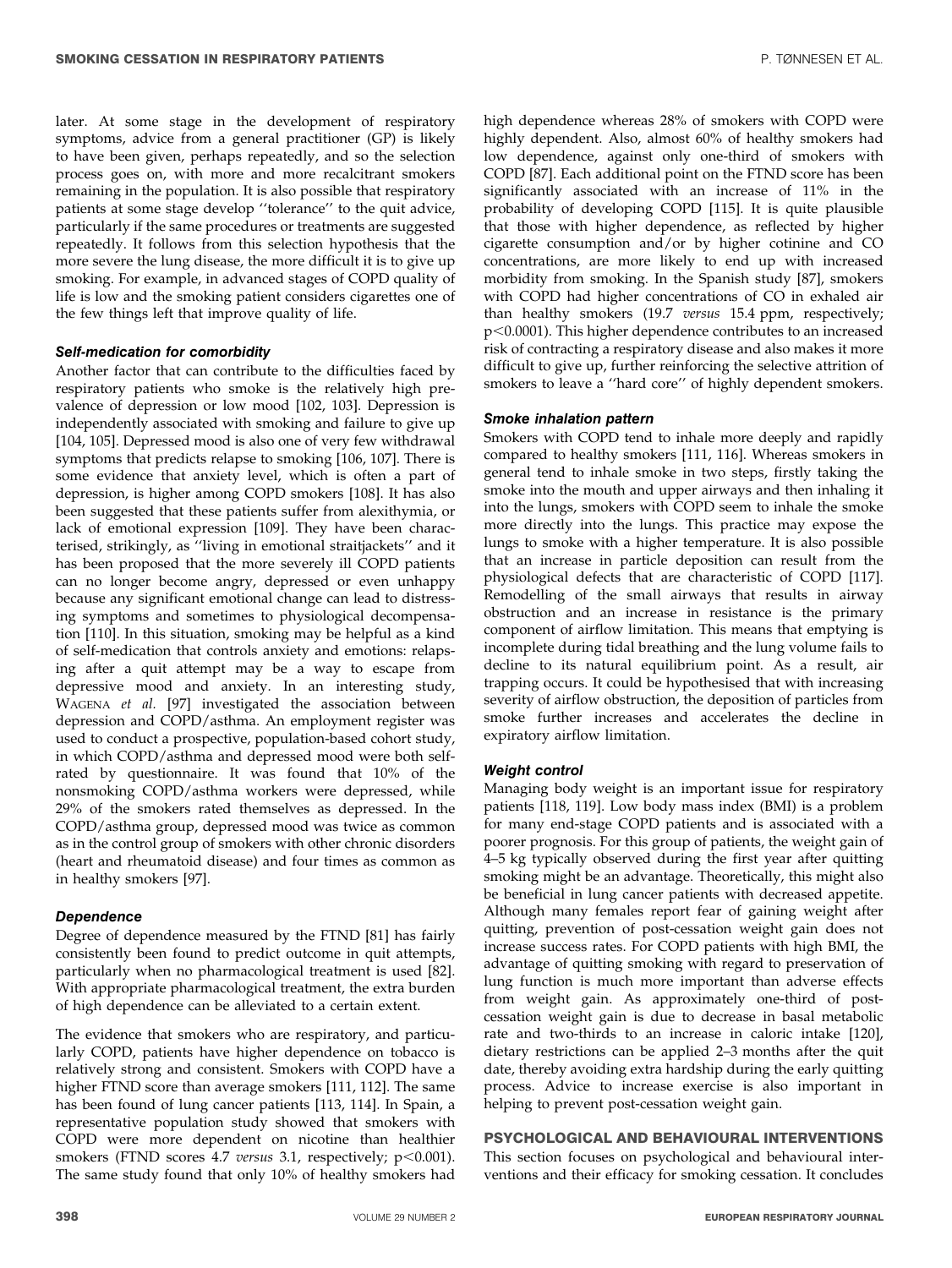by discussing the application of these interventions for smokers with COPD.

Three interventions can be included as psychological and behavioural strategies to aid smoking cessation: self-help interventions, brief advice and counselling.

Abstinence rates or success are reported as: 1) continuous (sustained) quit rates, i.e. no smoking (not even a single cigarette) usually from the quit date (with a grace period of 1 or 2 weeks) up to the end-point after 6 months or 1 yr; and 2) point prevalence quit rates, i.e. subjects not having smoked during the last 24 h or 1 week as defined. Point prevalence rates are usually a little higher than sustained abstinence, but sustained abstinence rates reflect the long-term quit rate more accurately.

## Self-help programmes

Self-help is defined as structured programming for smokers trying to quit, without intensive contact with the therapist. A review of the literature on the effectiveness of self-help materials for smoking cessation reveals increasing evidence that materials tailored for an individual smoker have an effect [121–124]. According to these data, tailored self-help materials can be recommended for smoking cessation (evidence level A).

## Brief advice

Brief advice given by physicians or nurses can be defined as routinely providing smokers with some information to help them quit smoking and increase their motivation to make quit attempts. Reviews of the effectiveness of brief advice given by physicians or nurses [125, 126] suggest that brief advice from a doctor has a significant, although small, effect. Studies have shown a small but significant increase in the odds of quitting (OR 1.69, 95% CI 1.45–1.98) [125]. This equates to an absolute difference in the cessation rate of  $\sim$ 2.5% in smokers who received medical advice compared with those who did not. Thus, after brief advice is given to 50 patients, there will be one extra quitter after 6–12 months. A comparison of smoking cessation studies performed by the British Thoracic Society (BTS) has shown that brief advice does work in smokers with COPD [127].

Increasing the number of brief advice sessions does not significantly increase efficacy [128]. Advice to quit given by nurses improves cessation by 1% compared with control groups [126]. According to these data, it can be recommended that physicians give brief advice on smoking cessation to smokers, including respiratory patients who smoke. Nurses should do the same (evidence level A). However, when dealing with most pulmonary patients, brief advice cannot stand alone and much more intensive intervention is required. It is mostly the lighter smokers that respond to brief advice.

## **Counselling**

There are three types of counselling (individual, group and telephone), which vary in terms of the manner of providing counselling and the time taken.

## Individual counselling

Individual counselling is defined as a face-to-face encounter between a patient and a trained smoking cessation counsellor. According to the most recent review, there is enough evidence to support individual counselling for smoking cessation: 25 patients need to receive individual counselling to gain one extra quitter [128]. There is a strong dose–response relationship between the session length of person-to-person contact and successful treatment outcomes. Intensive interventions are more effective than less intensive interventions (evidence level A). The evidence also suggests a dose–response relationship between number of sessions and treatment efficacy, i.e. treatments lasting more than eight sessions are significantly more effective than interventions lasting up to three sessions (evidence level A).

In conclusion, individual counselling is effective in helping patients stop smoking (evidence level A).

## Group counselling

Group therapy offers individuals the opportunity to learn behavioural techniques for smoking cessation and to provide each other with mutual support. This kind of support allows more people to be treated by one therapist and could be more cost-effective than individual counselling.

Group therapy is better for helping people stop smoking than no intervention (OR 2.17; 95% CI 1.37–3.45) and than self-help therapy (2.04, 1.60–2.60). There is insufficient evidence to evaluate whether group therapy is more effective, or costeffective, than intensive individual counselling [129]. However, several placebo-controlled trials with group therapy and NRT show relatively high 1-yr sustained quit rates  $(\sim 30\%)$ with NRT combined with group therapy [129]. There is no evidence about the efficacy of group therapy in respiratory patients.

The following conclusion can be drawn: group counselling is effective for smoking cessation (evidence level A). It is unclear whether group counselling is more or less effective than individual counselling (evidence level A).

## Telephone counselling

Telephone counselling may have the potential to supplement face-to-face interventions or to substitute for face-to-face contact as an adjunct to self-help interventions. It can also be timed to maximise the level of support around a planned quit date and scheduled in response to the needs of the recipient. Telephone counselling can be proactive or reactive [130]. In the proactive approach, the counsellor initiates the calls to provide the smoker with support to make an attempt at quitting (OR 1.41, 95% CI 1.27–1.57). Reactive counselling is provided via helplines or hotlines that take calls from smokers (1.33, 1.21– 1.47) [130].

Analyses of the latest systematic review and other trials revealed that proactive telephone counselling increased effectiveness when compared with standard self-help materials. However, telephone counselling as an adjunct to pharmacotherapy, or as an adjunct to face-to-face intervention without pharmacotherapy, does not improve on the effect of those interventions in healthy smokers [131–133].

The findings suggest that proactive telephone counselling is effective compared with other minimal interventions (evidence level A).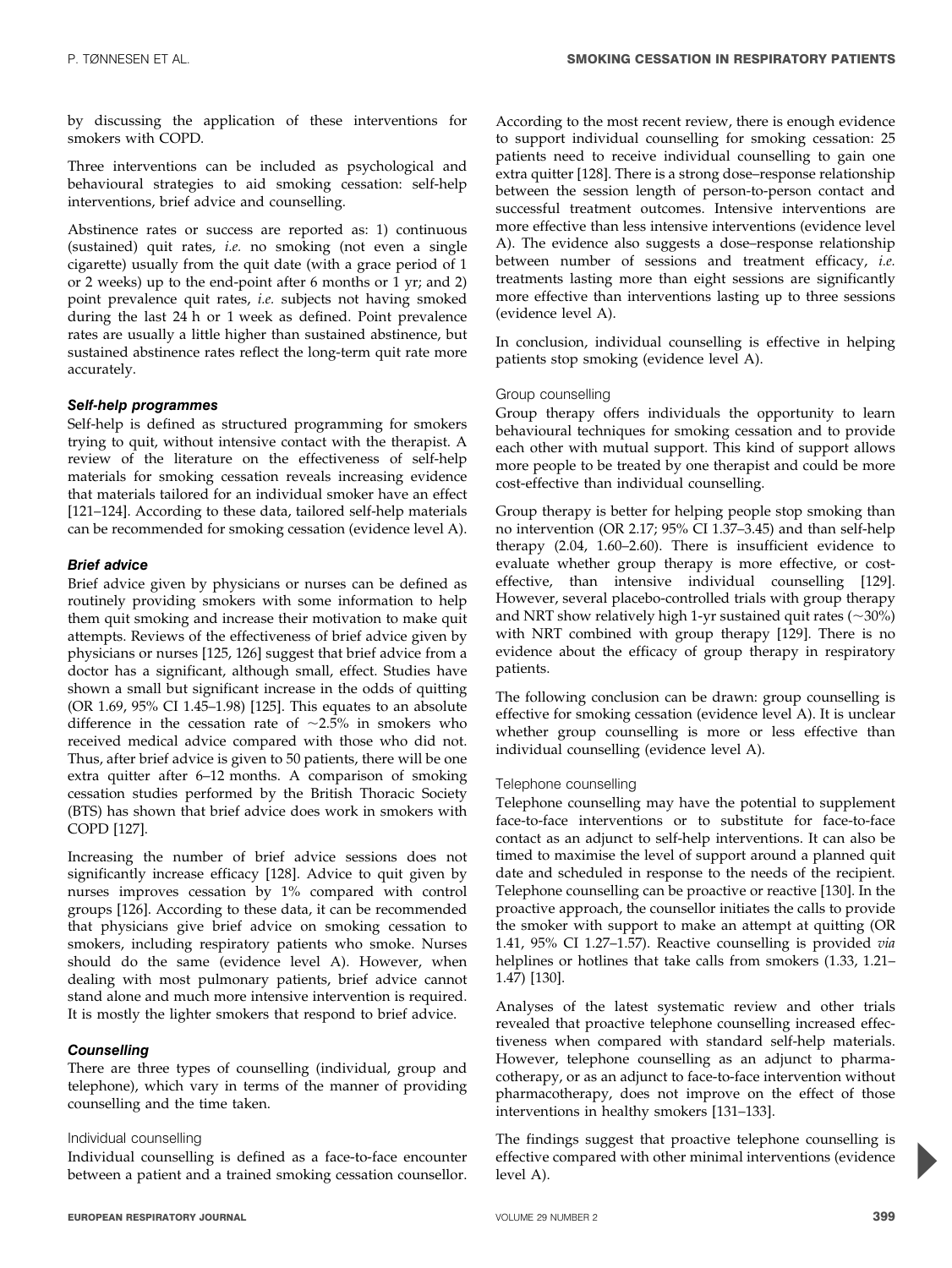## Behavioural therapy

A comprehensive treatment should also address the behavioural/psychological part of tobacco dependence. Some form of behavioural therapy, sometimes also referred to as counselling, is therefore important in an optimal treatment approach.

## Aversive smoking

Aversion therapy pairs the pleasurable stimulus of smoking a cigarette with some unpleasant stimulus. The most frequently examined procedure has been rapid smoking, which usually results in nausea. Although the latest systematic Cochrane review has found that rapid smoking might be effective, the single study that fulfilled current criteria for methodological adequacy yielded a nonsignificant trend [134]. The results suggest that there is insufficient evidence to support the use of aversive smoking to quit.

## Exercise therapy

The arguments for using exercise in smoking cessation are supported by the evidence that shows that exercise has a moderating effect on many of the variables negatively affected by nicotine withdrawal. There is also evidence that exercise can have a positive effect on factors that may protect against smoking relapse [135–138]. However, the most recent systematic review suggests that there is insufficient evidence to support exercise for smoking cessation. [139].

## Procedures for psychological and behavioural interventions in smoking cessation

A crucial part of the programme to help smokers quit is to arrange scheduled visits after quit day. There are different types of arrangements. Doctors must recognise that increasing the number of visits up to eight can boost the success rate. The following visit schedule can be recommended: weeks 1, 2, 4, 8 and 12, and 6 and 12 months after quit day. Some considerations should be taken into account in order to provide the smoker with the best help during the follow-up period.

At times, ex-smokers feel that they need to smoke again even more than during the first days after quitting. This feeling is very distracting for the smoker and can lead to relapse. Smokers should be advised that such feelings are common and should be encouraged to rethink their motivation to quit. The practice of rewarding activities during this phase can be very useful to alleviate this feeling [9].

Sometimes, abstinent smokers can suffer from withdrawal symptoms for long periods. Therapists should understand that it is crucial to explain the evolution of the different symptoms to patients. Smokers must understand the symptoms, duration, intensity and the evolution, as this knowledge helps them to maintain abstinence. Also, physicians should consider extending the use of pharmacotherapy beyond the recommended treatment period or use a combination of different types of pharmacological treatment. Alternatively, higher doses of NRT should be considered to alleviate the withdrawal syndrome. There is no evidence that these procedures increase health risks [140, 141].

In special situations (social occasions, eating and drinking, meeting friends, etc.), smokers can feel confident enough to try smoking just one cigarette. Often this ''innocent cigarette'' can immediately lead to taking up smoking again. Doctors must explain clearly to the patient that to begin smoking, even one puff, will increase urges to smoke, make quitting more difficult and put the patient at a high risk of relapse [9]. Smokers should know that an isolated lapse usually leads to failure.

Smokers who continue smoking daily 2–3 weeks after receiving adequate treatment for their addiction should be considered unsuccessful. The treatment approach for these patients could be as follows. 1) The doctor should congratulate the smoker for having made a serious quit attempt. He should explain to the smoker that, despite having failed, she/he has learnt skills that can be used in other attempts. The more attempts made, the higher the possibility of success. Doctors must encourage failed smokers to make another appointment in 2–3 months in order to make another serious attempt. 2) In some cases, the possibility of starting a harm-reduction approach can be considered.

## Psychological and behavioural interventions in patients with respiratory diseases who smoke

Three studies have evaluated the efficacy of behavioural interventions for smoking cessation in patients with COPD [142–144]. The first, a small pilot study, evaluated whether use of the words ''smoker's lung'' instead of traditional terminology when talking with smokers with COPD had any influence on their smoking behaviour [142]. Although use of the term smoker's lung increased abstinence, the effect was not significant. In fact, the current authors dislike the term smoker's lung, as it is often used to blame the COPD smoker and put guilt on the patient.

Another study compared the efficacy of different behavioural reinforcement schedules [142]. There was no difference between prolonged abstinence rates when contingent reinforcement with lottery tickets for reduced breath CO was compared with contingent reinforcement with lottery tickets for self-report of reduced smoking. Also, no significant difference was found for prolonged abstinence when contingent reinforcement with lottery tickets for reduced breath CO was compared with reimbursing patients when they came for their scheduled visits. The third study showed that individual counselling responsive to the patients' needs and questions, combined with the use of a self-help smoking cessation manual, was not significantly more effective than physician advice to quit smoking [143].

Three older large chest clinic studies that tested the effect of different interventions on smoking cessation in outpatients with respiratory diseases, without reporting data on lung function, were published by the BTS in 1983 and 1990 [127, 145]. The first trial comprised 1,618 outpatients who attended a chest clinic. Four methods were evaluated: physician advice alone, advice plus a booklet, advice plus booklet plus placebo gum, and all three plus nicotine 2 mg chewing gum with four follow-up visits. The overall 1-yr success rate was 9.7% (95% CI 8.3–11.3%), with no significant difference between the four treatment groups [127]. However, FAGERSTRÖM [79] has suggested that there might have been several methodological flaws in this study. The second and third BTS smoking cessation studies were multi-centre trials of 2,854 outpatients (87% suffering from respiratory diseases) who attended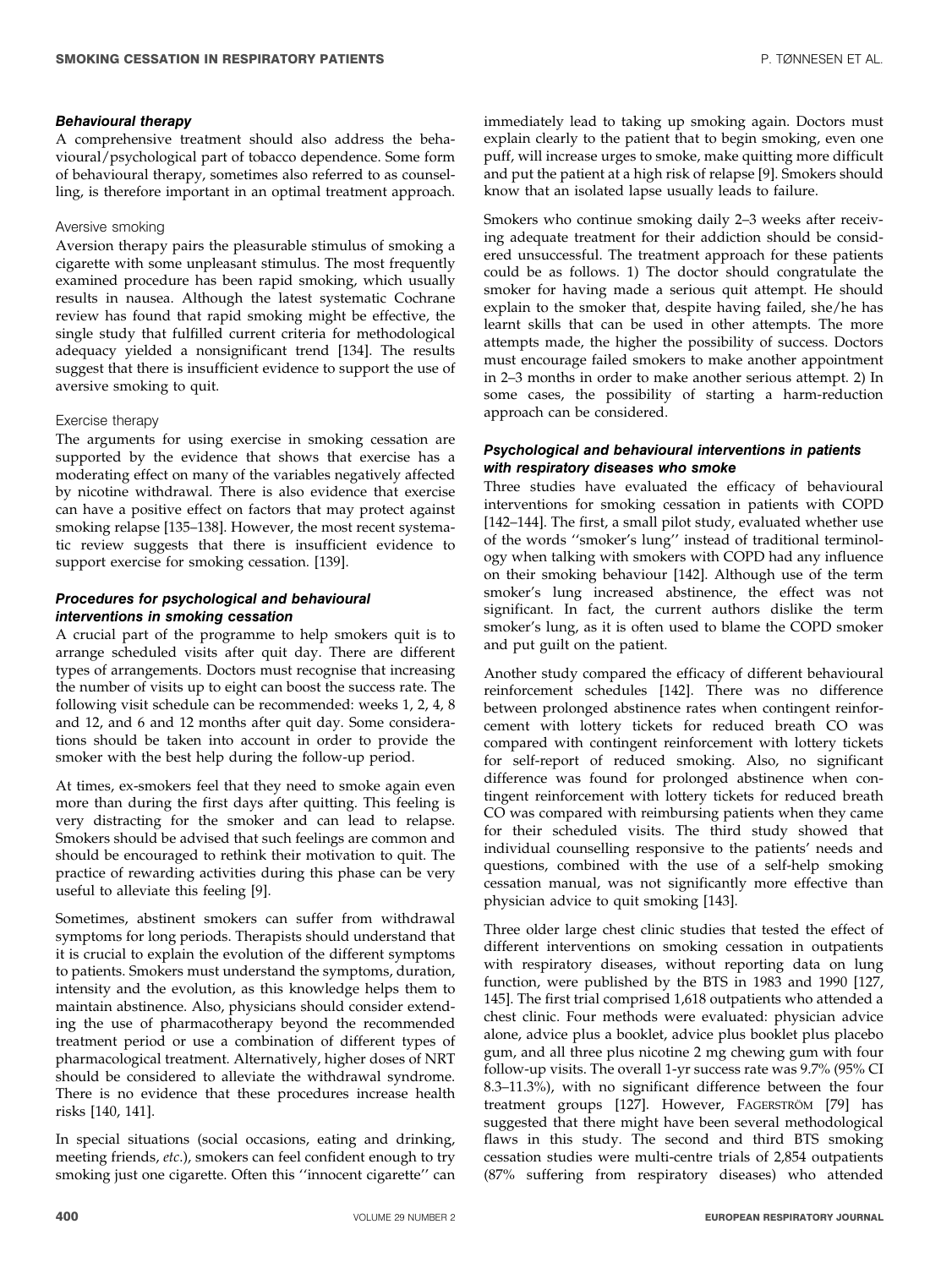| TABLE 3<br>One-year outcome of physician advice, letters<br>and visits |                          |  |
|------------------------------------------------------------------------|--------------------------|--|
| <b>Physician advice</b>                                                | Intervention (letters)   |  |
| 5<br>9                                                                 | 9<br>13                  |  |
|                                                                        | <b>Outpatient visits</b> |  |

Data are presented as % quit rates following secondary stratification of two studies (n=2,854) to estimate the effects of intervention and outpatient visits. Data are taken from [144].

hospital or chest clinics [145]. Study A compared the effect of the physician's advice to stop smoking with the same advice plus a signed agreement to stop smoking by a target quit day, plus two visits by a health visitor and several encouraging letters from the physician to the patient. These two interventions were found to be of equal effect. Study B compared four groups: physician advice versus advice plus a signed agreement versus advice plus letters versus advice plus letters plus a signed agreement. Signed agreement did not affect outcome, while letters increased outcome from 5.1 to 8.7%. A secondary stratification and pooled analysis of the two studies found that 5% would stop with advice alone and that postal encouragement would increase the success rate by more than half as much again. Also, outpatient visits seemed to increase the success rate (table 3).

Implementation of routine smoking cessation in a lung clinic was reported in a Danish study [146] that enrolled 197 light smokers (<10 cigarettes day<sup>-1</sup>) and 310 smokers (>10 cigarettes  $day^{-1}$ ) who were not interested in participating in a formal smoking cessation programme. The lung clinic nurses applied minimal intervention consisting of nurse advice to quit (5-min duration), CO assessment, a booklet and an encouraging letter after 4–6 weeks. The control group was asked a few questions about smoking and had a CO assessment but no feedback. One-year point prevalence abstinence was 8.7% versus  $3.6\%$  (p=0.025), while the sustained success rate was 3.1% versus 1.2% (not significant) [146]. In conclusion, physician and nurse advice, supported by encouraging letters, have been found to be more effective than advice alone in outpatients with respiratory disease, with a 1-yr abstinence rate of  $\sim$ 10%.

## PHARMACOLOGICAL TREATMENT FOR SMOKING **CESSATION**

#### First-line treatment

Pharmacotherapy is an important cornerstone in the treatment of tobacco dependence. NRT and/or sustained-release bupropion, in conjunction with behavioural intervention, are recommended as first-line pharmacotherapy in current guidelines for smoking cessation [10, 147–150]. Except in the presence of contraindications, these drugs should be used in almost all patients attempting to quit smoking. Smokers of  $\geq 10$  cigarettes day<sup>-1</sup> who are ready to stop should be encouraged to use NRT or bupropion to aid cessation. Health professionals who deliver smoking cessation interventions should give smokers accurate information and advice on these products.

#### Nicotine replacement therapy

Nicotine dependence is a significant element of tobacco addiction, so a standard approach to pharmacologically based smoking cessation has been the use of NRT. This treatment aims to replace the nicotine obtained from cigarettes, thus reducing withdrawal symptoms when stopping smoking. Various forms of NRT (chewing gum, transdermal patches, oral inhalers, nasal spray, sublingual tablets and lozenges) are effective and well tolerated (table 4) [140, 151–154].

A Cochrane meta-analysis found that NRT helps smokers to quit [140] (table 5). A total of 105 placebo-controlled, randomised trials of NRT found an odds ratio of 1.8 (95% CI 1.7–1.9) in favour of NRT versus placebo. In absolute figures, this means an incremental increase in quit rate after 6–12 months of 7% by using NRT for 3 months, and adding behavioural support to NRT increased the quit rate by a further 7–8%. In the Cochrane meta-analysis, the 1-yr quit rate was 17% for NRT and 10% for the control group.

Early relapse is common in studies of NRT and is a predictor that the cessation attempt will fail. The recommended dosages of NRT vary depending on the degree of dependence. Use should normally be restricted to the licensed duration, but may continue for up to and beyond 3 months in instances of

| <b>TABLE 4</b>          | Available nicotine replacement therapy formulations |                                                                           |  |
|-------------------------|-----------------------------------------------------|---------------------------------------------------------------------------|--|
| <b>Formulation</b>      |                                                     | <b>Marketed product</b>                                                   |  |
|                         | Nicotine transdermal patches                        | 5 mg, 10 mg, 15 mg/16 h (Nicorette®, Pfizer)                              |  |
|                         |                                                     | 7 mg, 14 mg, 21 mg/24 h (Nicotnell® TTS 10, TTS 20, TTS 30, Novartis)     |  |
|                         |                                                     | 7 mg, 14 mg, 21 mg/24 h (NiQuitin® CQ, GSK)                               |  |
| Nicotine chewing gum    |                                                     | 2 mg, 4 mg (Nicorette®, Pfizer; Nicotinell®, Novartis)                    |  |
| Nicotine oral tablets   |                                                     | 2 mg sublingual tablet (Nicorette® Microtab®, Pfizer)                     |  |
|                         |                                                     | 1 mg lozenge (Nicotinell®, Novartis)                                      |  |
|                         |                                                     | 2 mg and 4 mg lozenge (NiQuitin® CQ, GSK)                                 |  |
| Nicotine "oral" inhaler |                                                     | 10 mg inhalation cartridge, plus mouthpiece (Nicorette hnhalator, Pfizer) |  |
| Nicotine nasal spray    |                                                     | 0.5 mg per spray into each nostril (Nicorette® Nasal Spray, Pfizer)       |  |

TTS: transdermal therapeutic system; GSK: GlaxoSmithKline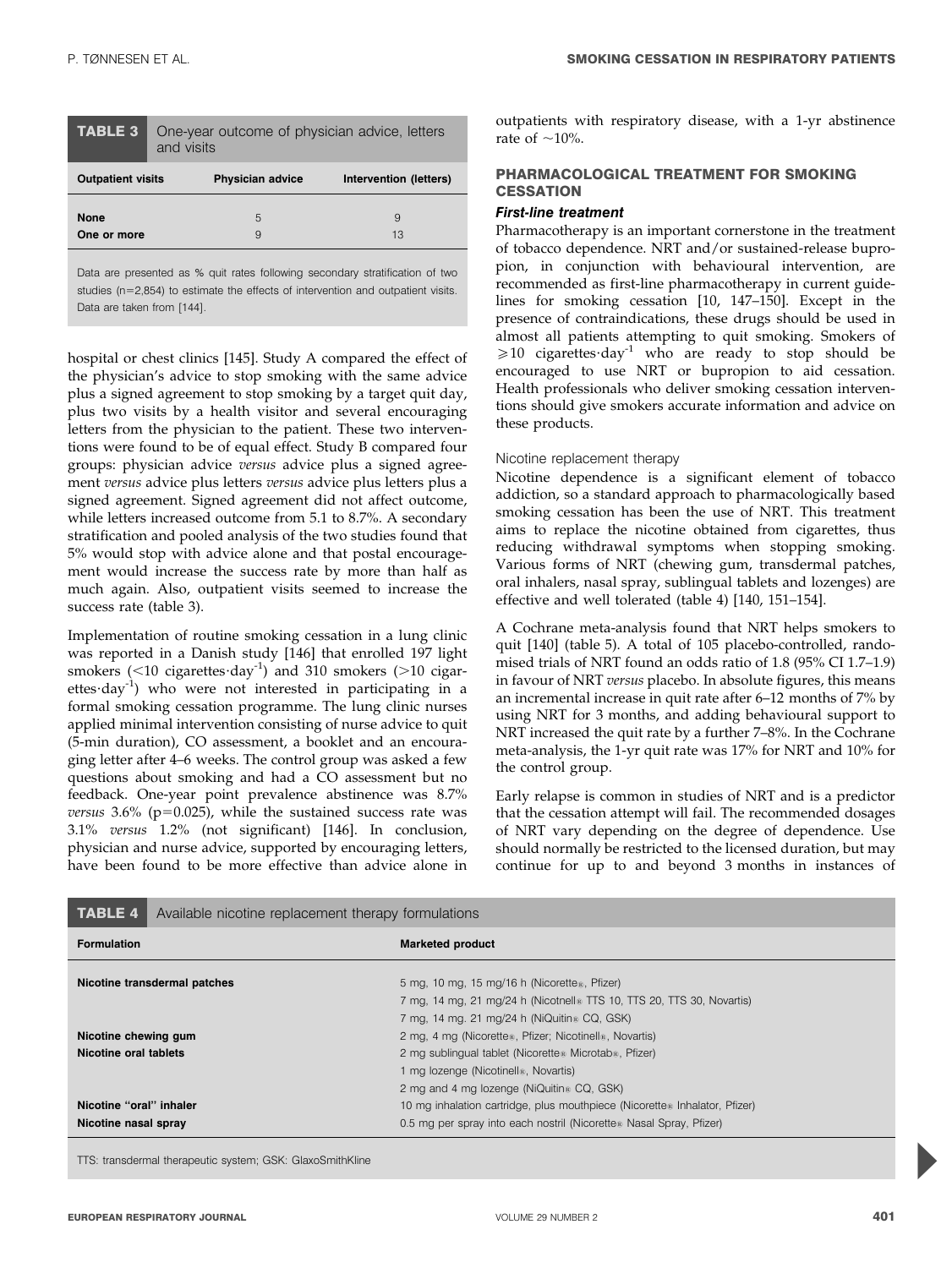|    | ٠<br>a mar |  |  |
|----|------------|--|--|
| w. |            |  |  |
|    |            |  |  |

Cochrane meta-analysis of effect of nicotine replacement therapy (NRT) formulations

| Smoking cessation therapy                | NRT versus placebo |            | Abstinence rate |
|------------------------------------------|--------------------|------------|-----------------|
|                                          |                    | <b>NRT</b> | Control         |
| <b>All NRT formulations</b>              | $1.77(1.7-1.9)$    | 17         | 10              |
| Nicotine gum                             | $1.66(1.5-1.8)$    | 17         |                 |
| Nicotine patch                           | $1.81(1.6-2.0)$    | 14         |                 |
| <b>Nicotine inhaler</b>                  | $2.14(1.4-3.2)$    | 17         |                 |
| Nicotine nasal spray                     | $2.35(1.6-3.4)$    | 24         |                 |
| Nicotine sublingual tablet/lozenge       | $2.05(1.9-3.3)$    | 17         |                 |
| 4 mg gum versus 2 mg gum                 | $2.20(1.5-3.3)$    |            |                 |
| Fixed gum versus ad libitum gum          | $1.29(0.90-1.9)$   |            |                 |
| Combination of two NRT versus single NRT | $1.42(1.1-1.8)$    |            |                 |
| Bupropion SR <sup>#</sup>                | $2.06(1.8-2.4)$    |            |                 |

Data are presented as odds ratio (95% confidence interval) or %. Total number of subjects in analysis n=39,503. SR: sustained release. Data are taken from [140] except  $*$ , taken from [141].

continuing nicotine dependency. NRT should be discontinued if the user restarts smoking [151, 152, 154].

There is little direct evidence that one NRT product is more effective than another, so the decision about which product to use should be guided by individual preferences. Higher success rates have been reported in highly dependent smokers using nicotine 4 mg gum instead of 2 mg gum. In some heavily dependent smokers, it may be beneficial to combine two NRT products. Combination NRT has been reported to improve outcome but long-term results are conflicting. No differences have been found between 16-h and 24-h nicotine patches and prolongation of treatment for  $>3$  months did not increase quit rate, while higher doses of nicotine patches have resulted in modest increases in success rates. Tapering of patch dosage is not more effective than abruptly ceasing use.

Relative contraindications given for NRT are cardiovascular disease, hyperthyroidism, diabetes mellitus, severe renal or hepatic impairment and peptic ulcer. However, NRT has been shown to be safe in patients with coronary heart disease and it should be used in those patients for whom quitting smoking is one of the most important factors influencing prognosis. A risk–benefit assessment should be made as to using NRT in breastfeeding or pregnant females, taking into account the fact that continuing smoking will deliver more nicotine than NRT. Nicotine replacement is generally well tolerated. The most common adverse effects are localised irritation from nicotine, such as local skin irritation with the patch, or mucous menbrane irritation in the mouth and throat with oral preparations, which generally lessen or disappear due to development of local tolerance after a few days. In Europe, NRT is available on prescription, over the counter and on general sale.

#### Efficacy of NRT in smokers with respiratory diseases

Although smoking cessation is seen as the most important therapeutic measure in patients with COPD, few studies have examined the efficacy of different smoking cessation treatments in these patients. Studies in patients with COPD and in other respiratory disorders are summarised in table 6 [155–163].

One open randomised study investigated four different NRT regimens used in a daily routine in COPD patients in a lung clinic [146]. The 446 subjects had been referred to the clinic by their GP for routine chest radiography, lung function testing and evaluation of COPD diagnosis. Smokers  $(>10$  cigarettes.  $day^{-1}$ ) were allocated to a nurse-conducted smoking cessation programme, with follow-up visits after 2 and 6 weeks and 3, 6, 9 and 12 months. The 12-month sustained success rates were 1.8% for the nicotine 5-mg patch group (who acted as ''placebo'' control), 8.7% for the nicotine 15-mg patch group, 5.1% for the nicotine inhaler group and 3.5% for the combined nicotine inhaler plus nicotine 15-mg patch group [146]; the average success rate for the three active treatments was  $5.6\%$  (p $<$ 0.01).

In another double-blind, randomised, placebo-controlled trial, seven pulmonary outpatient clinics enrolled 370 COPD patients who smoked a mean of 19.6 cigarettes  $day^{-1}$  (mean of 42.7 pack-yrs) and with a mean FEV1 of 56% predicted [161]. Subjects were treated with nicotine 2-mg sublingual tablet or placebo for 12 weeks, combined with either low support (four visits plus six telephone calls) or high support (seven visits plus five telephone calls), provided by nurses. Smoking cessation rates were statistically significantly superior with sublingual nicotine versus placebo for 6-month (23 versus 10%) and 12-month (17 versus 10%) point prevalence abstinence. There was no significant difference in effect between low versus high behavioural support. The St George Respiratory Questionnaire (SGRQ) score improved significantly in abstainers versus non-abstainers; changes in mean scores after 1 yr were -10.9 versus -2.9 for total score, and -28.6 versus 2.3 for symptom score, respectively. This trial demonstrated the longterm efficacy of NRT for cessation for the general population of COPD smokers, regardless of daily cigarette consumption, as patients smoking  $\leq 10$  cigarettes day<sup>-1</sup> were included. Cessation success rates were in the same range as in healthy smokers, and abstinence improved SGRQ scores [161].

The Lung Health Study [152] was a multi-centre, randomised, controlled trial designed to investigate a programme incorporating a smoking cessation intervention and regular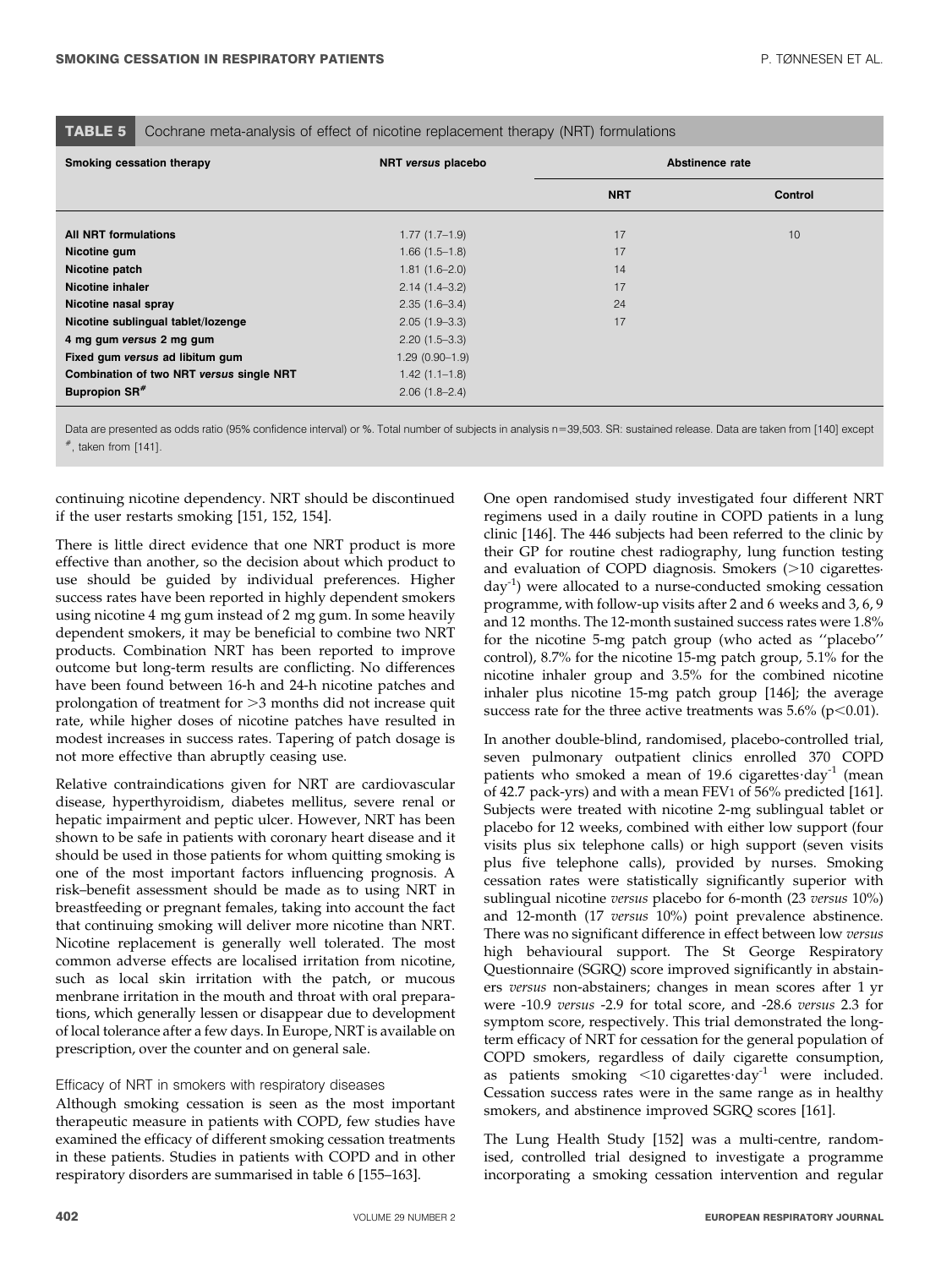TABLE 6 One-year success rates from smoking cessation studies in patients with respiratory diseases who smoke.

| First author/society [Ref.]    | Patients n          | <b>Sustained success %</b>         |                    | p-value   |
|--------------------------------|---------------------|------------------------------------|--------------------|-----------|
|                                |                     | Intervention                       | Control/usual care |           |
| <b>Hospitalised patients</b>   |                     |                                    |                    |           |
| CAMPBELL [156]                 | 111                 | 20 (+NRT/placebo)                  | 20                 | <b>NS</b> |
| CAMPBELL [157]                 | 234                 | 21 (+NRT/placebo)                  | 14                 | <b>NS</b> |
| <b>MILLER</b> [158]            | $1402$ <sup>#</sup> | $14 (+NRT)$                        | 13                 | <b>NS</b> |
|                                | $1482$ <sup>#</sup> | 19 (+NRT)                          | 13                 | < 0.01    |
| LEWIS [159]                    | 185 <sup>1</sup>    | 6.5 (+Placebo)                     | 4.9                | <b>NS</b> |
|                                |                     | $9.7$ (+NRT)                       | 4.9                | <b>NS</b> |
| <b>Ambulatory patients</b>     |                     |                                    |                    |           |
| British Thoracic Society [127] | 1550                | 9.8 (+NRT/placebo)                 | 8.9                | <b>NS</b> |
| MURRAY [61]                    | 5887                | 28 (+NRT)                          | $\overline{7}$     | < 0.001   |
| TØNNESEN [160]                 | 446                 | $5.6$ (+NRT/placebo <sup>+</sup> ) | 1.8                | < 0.01    |
| TASHKIN [8]                    | $404$ <sup>1</sup>  | 23 (bupropion/placebo)             | 16                 | < 0.01    |
| HAND [6]                       | 245                 | $15 (+NRT)$                        | 14                 | <b>NS</b> |
| TØNNESEN [161]                 | 370                 | 17 (+NRT/placebo)                  | 10                 | < 0.001   |

NRT: nicotine replacement therapy; Ns: not significant. #: low and high intervention in same study; 1: 6-month success rate; +: 5 mg nicotine patch used as "placebo". Data reproduced and modified from [155], with permission from the publisher.

use of an inhaled bronchodilator in 5,887 smokers with mildto-moderate COPD, with a mean  $\pm$  SD FEV1 of 2.7  $\pm$  0.6 L (75% pred). Subjects had a mean age of 48 yrs and a smoking history of 40 pack-yrs. An initial intensive 12-session smoking cessation programme was provided, with nicotine chewing gum plus adjunctive behavioural modification, followed by a relapse prevention programme every 4 months for 5 yrs. At entry, strong physician advice to quit was given and a targetquit day was set. Nicotine gum was used aggressively. The sustained quit rate was high in the intervention group and declined as usual over the study period i.e. from 35% after 1 yr to 22% after 5 yrs, compared with 10% and 5%, respectively, in the usual care group. The cross-sectional quit rate increased slightly during the 5 yrs to 39% in the intervention group and 22% in the usual care group (fig. 1). The other important finding was that smoking cessation significantly reduced the age-related decline in FEV1 and mortality. However, as nicotine gum was not administered in a randomised way, it was not possible to test its efficacy in this study.

Overall, this long-term approach showed that aggressive, intensive and repeated smoking cessation programmes can produce high long-term quit rates in smokers with mild airway obstruction.

#### Sustained-release bupropion

Bupropion hydrochloride is an antidepressive drug (an aminoketone), which has been shown to be an effective aid to cessation in smokers who smoke  $>10$  cigarettes day<sup>-1</sup> and who are motivated to stop. Bupropion inhibits neuronal re-uptake of noradrenaline and dopamine, with minimal effect on the re-uptake of serotonin and no inhibitory effect on monoamine oxidase. It has been shown to reduce the activity of these dopamine-releasing neurones and thereby may deactivate the reward circuit and reduce craving. Besides inhibiting noradrenaline and dopamine re-uptake, recent in vitro data indicate that bupropion may be a noncompetitive, functional inhibitor of nicotinic acetylcholine receptors.

Sustained-release (SR) bupropion is considered a useful option for smokers attempting to stop smoking for the first time, especially those who cannot tolerate NRT, who prefer nonnicotine treatment or who have failed to quit with NRT [2–6, 16–19]. For smoking cessation the recommended dose of bupropion SR is  $150 \text{ mg day}^{-1}$  for the first week, thereafter increasing to 300 mg·day<sup>-1</sup> (150 mg *b.i.d.*). Smokers using bupropion SR are advised to continue to smoke until the target quit day, which is set usually after 1 week of treatment. A reduced maintenance dose  $(150 \text{ mg day}^{-1})$  is recommended in elderly smokers, or those with liver or renal impairment or



FIGURE 1. Point prevalence smoking cessation in the Lung Health Study (n=5,587)  $\Box$ : intervention group;  $\Box$ : usual care group. Reproduced from [152], with permission from the publisher.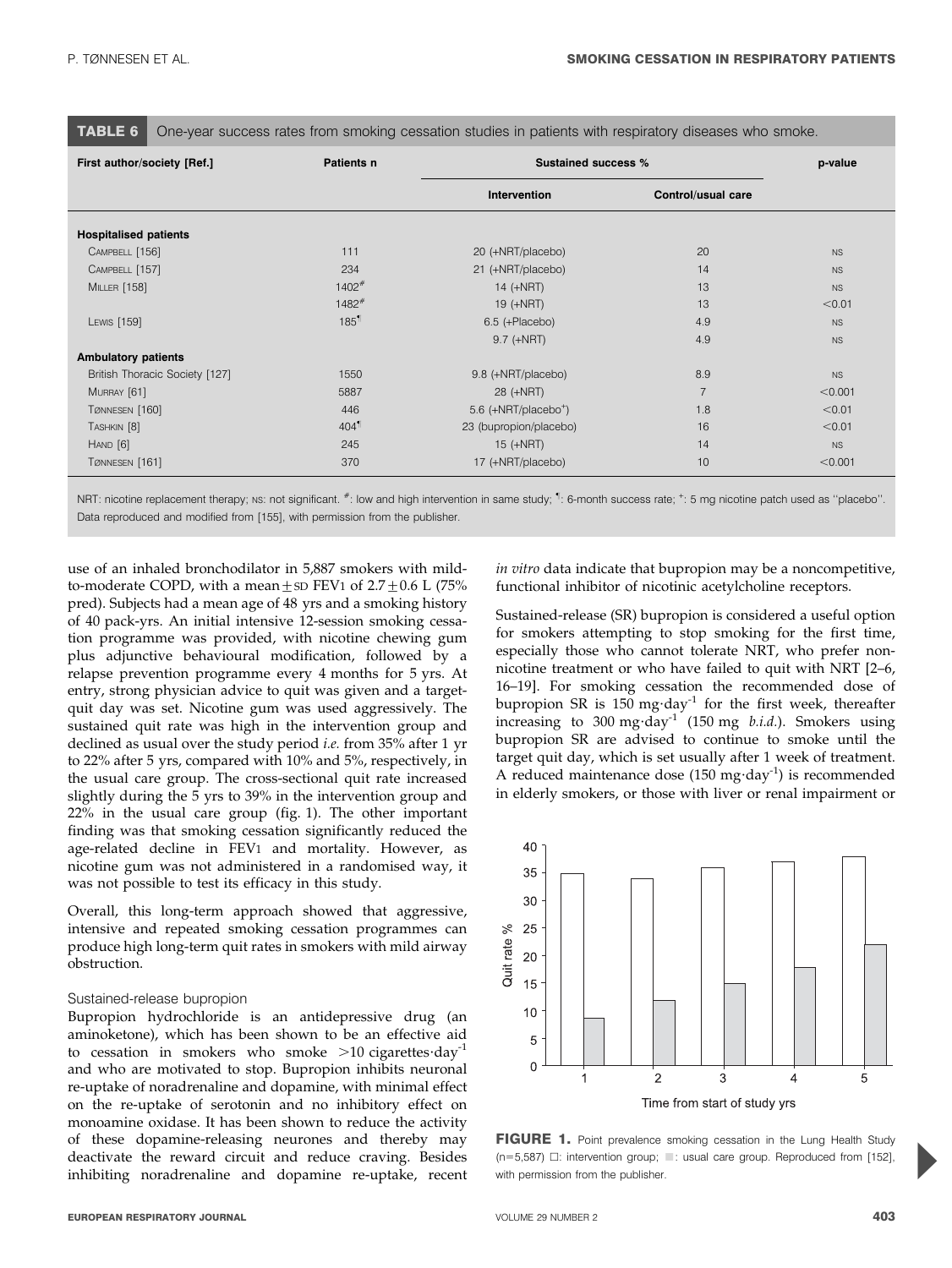Bupropion SR is a prescription-only medicine. The most common side-effects are sleep disturbances and dry mouth. A serious but rare side-effect  $(<1:1,000)$  is seizures [141]. The drug is contraindicated in patients with current or past epilepsy, and should be used with extreme caution in smokers with conditions predisposing to a low threshold for seizure, such as history of head trauma or alcohol abuse. Bupropion interacts with a number of commonly used drugs, including some antidepressants, type 1c antiarrhythmics and antipsychotics; caution is needed regarding the dose in patients with diabetes treated with hypoglycaemic agents or insulin, and in patients taking drugs that lower the seizure threshold (e.g. antipsychotics, antidepressants, theophylline and systemic corticosteroids). Bupropion is also contraindicated in patients with a history of anorexia nervosa and bulimia, severe hepatic necrosis, or bipolar disorder. Bupropion should not be used with a monoamine oxidase inhibitor, and  $\geq 14$  days should elapse between stopping such treatment and starting bupropion [9, 140, 164–167].

Efficacy of bupropion SR in patients with COPD who smoke

The clinical efficacy of bupropion SR in the general smoking population has been established in several well-controlled trials. [8, 162, 163, 168–170]. A meta-analysis of 19 studies reported an OR of 2.06 (95% CI 1.8–2.4) in favour of bupropion SR versus placebo [163]. Beyond randomised clinical trials, the effectiveness of bupropion SR has been shown in clinical practice and managed-care settings. A treatment period of 7– 12 weeks with bupropion SR seems an adequate treatment duration for smoking cessation, although longer treatment prolongs time to relapse. Recycling (i.e. repeated treatment with bupropion in smokers treated previously with bupropion) should be tried as this has been shown to increase successful outcome [171]. Treatment with bupropion SR should be accompanied by a motivational support programme highlighting additional information on quitting and relapse prevention [9–12, 147, 162].

Very few studies have used bupropion SR for smoking cessation in patients with chronic diseases such as COPD or cardiovascular diseases. A multi-centre, placebo-controlled study by TASHKIN et al. [8] examined the effectiveness of bupropion SR for 12 weeks plus weekly visits for smoking cessation among 404 patients with mild-to-moderate COPD who were smoking a mean of 28 cigarettes  $day^{-1}$ . These subjects were relatively highly dependent, with a mean FTND score of 7. Continuous smoking abstinence rates from weeks 4–7 were significantly higher in subjects who received bupropion SR than those who received placebo (28 versus 16%,  $p=0.003$ ). Continuous abstinence rates from weeks 4–12 (18) versus 10%) and weeks 4–26 (16 versus 9%) were also higher in the bupropion SR group ( $p$ <0.05). Point prevalence quit rates at 6 months were higher in those treated with bupropion SR than in those receiving placebo (23 versus 16%), but the 12 month continuous abstinence rates were not different statistically. Approximately one-third of a study population who

were initially unwilling or unable to quit smoking were able to reduce their smoking by  $\geq 50\%$  during therapy with bupropion SR; 14% of these went on to achieve abstinence. These abstinence rates are much lower than those observed in similar studies with bupropion SR in healthy subjects, suggesting that COPD patients may be relatively hard core. Considering the urgent need for COPD patients to quit, a more intensive programme that results in higher quit rates seems to be required for this high-risk population.

Bupropion SR was tolerated well in these trials and seems to have a good safety profile in COPD patients. Importantly, it had no clinically significant effect on mean blood pressure in smokers, including those with hypertension, and attenuated the weight gain associated with smoking cessation, particularly in females.

Few studies have compared bupropion SR with NRT for cessation or investigated the effect of combination treatment. However, the combination of bupropion SR plus NRT seems safe and is used by many clinicians for hardcore smokers [172, 173], although comprehensive studies are missing. The choice of combinations could be based on patient preference and consideration of adverse effects and comorbidity. Market availability and cost of purchasing the medications may also influence treatment choice.

## Second-line treatment

Nortriptyline, a tricyclic antidepressant, is the only other antidepressant that has demonstrated evidence of efficacy for smoking cessation. The dose of nortriptyline for smoking cessation is 75-150 mg·day<sup>-1</sup>. A meta-analysis of four trials found an OR of 2.8 (95% CI 1.7–4.6) for 1-yr quit rates for nortriptyline versus placebo [141]. However, there are many contraindications with nortriptyline, including common anticholinergic side-effects and particularly cardiac conduction disturbances and orthostatic blood-pressure drop.

Several other antidepressants, including selective serotonin reuptake inhibitors (i.e. doxepin, fluoxetine, sertraline, moclobemide and venlafaxine) have not been found to be effective in smoking cessation.

Clonidine, an imidazoline used in the management of hypertension, has limited efficacy as a smoking cessation therapy [174, 175]. It has been recommended as a second-line therapy in US smoking cessation guidelines [10]. However, adverse effects associated with clonidine, such as drowsiness, fatigue and dry mouth, may limit its use [174], and the present authors consider it to be obsolete.

## New medications

Varenicline has been approved in the EU, is marketed in the USA and will go on the market in late 2006 to early 2007 in most European countries. Rimonabant is on the US and European markets but is approved as a weight-loss drug rather than a smoking cessation agent.

#### Varenicline

Varenicline is a partial agonist of the subtype of neuronal nicotinic receptors composed of  $\alpha_4$  and  $\beta_2$  subunits. Recent research suggests that  $\alpha_4\beta_2$  nicotinic receptors play a pivotal role in nicotine dependence and craving. Results suggest that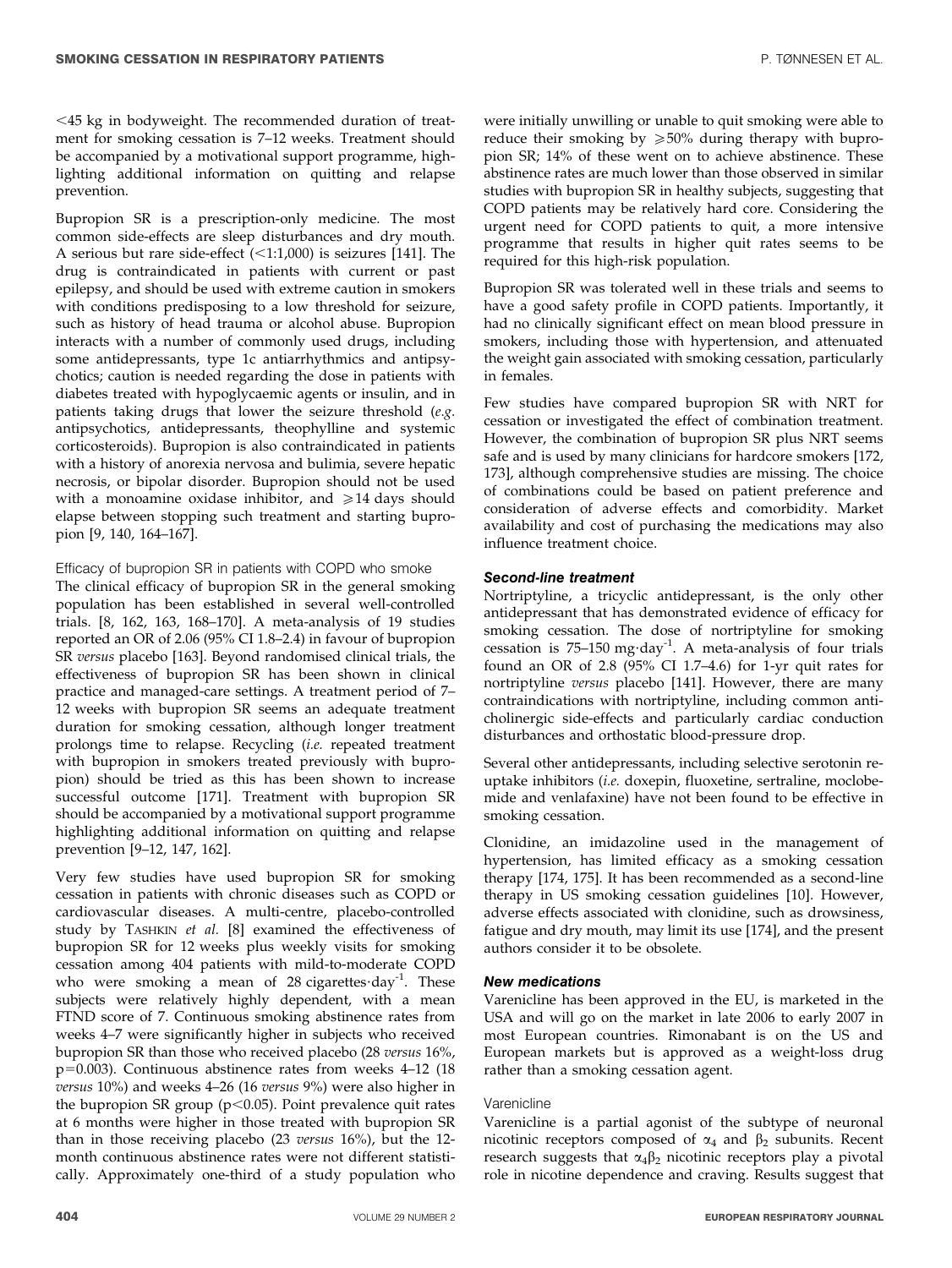varenicline initially stimulates the  $\alpha_4\beta_2$  receptors that mediate the effects of the nicotinic agonist on dopamine release in the nucleus accumbens (the agonist function). If nicotine is added to varenicline treatment, no increase in dopamine response is seen (the antagonist function). As varenicline combines both agonist and antagonist functions, it can reduce nicotine dependence and can also attenuate the effects of nicotine withdrawal [176, 177]. Varenicline is well absorbed and primarily excreted unchanged (92%) in urine. It has a halflife of 17 h and takes 4.3 h to reach maximum concentration [176, 177]. Smokers are asked to up-titrate their dose to varenicline 1 mg twice daily during the first 7 days of treatment, to stop smoking on day 8, and to continue treatment for 12 weeks.

Three phase III clinical trials of varenicline have been reported. Two studies, which had identical protocols, compared varenicline with placebo and with bupropion SR (table 7). The phase III results are similar to those obtained in phase II clinical trials.

The most common side-effects reported for the varenicline, bupropion SR and placebo groups were: nausea (28, 10 and 9%, respectively), headache (14, 11 and 12%, respectively), and abnormal dreams (12, 6 and 4%, respectively). Although nausea in particular was reported more commonly for varenicline, the drop-out rate due to side-effects was not higher for varenicline (10%) compared with bupropion (14%) and placebo (8%) [176, 177].

A third study tested duration of treatment with varenicline, 12 versus 24 weeks; a slight, but significant, effect of 24-week treatment was obtained [177].

Varenicline employs a new and interesting mechanism for the treatment of tobacco dependence. In a maintenance study, 1,927 smokers were treated open-label with varenicline for 3 months, with a 3-month point prevalence quit rate of 64.1%. Successful quitters continued with varenicline for another 3 months in a double-blind design with a quit rate from week 13–52 of 43.6 versus  $36.9\%$  (p=0.02), suggesting that some smokers may benefit from 6 months' therapy with varenicline to maintain abstinence [178].

The phase III results suggest that varenicline may be an improvement on the current treatments for smoking cessation. Owing to the small number of studies published with varenicline and the absence of studies outside smoking cessation specialist settings, of studies conducted in general practice settings with minimal support, of studies in COPD and of post-marketing experience, the present authors consider varenicline a second-line agent in smoking cessation. It is expected that with more documentation and experience varenicline will be a first-line drug in smoking cessation.

## Rimonabant

Another approach in smoking cessation pharmacotherapy is to employ non-nicotinic drugs that may influence the effects of nicotine on neural pathways within the brain that have been implicated in nicotine/tobacco dependence. It has been shown in experimental animals that blockade of the cannabinoid  $CB<sub>1</sub>$ receptors with rimonabant diminishes feeding behaviour and decreases the self-administration of nicotine and dopamine turnover in the nucleus accumbens after nicotine stimulation [179]. In addition, rimonabant attenuates the reinstatement of nicotine-seeking behaviour, evoked by noncontingent exposure to a conditioned stimulus after extinction of nicotine selfadministration [179]. As a result, scientists have recently proposed that the stimulation of  $CB<sub>1</sub>$  receptors by endocannabinoids within the brain plays an integral role in the development and maintenance of nicotine and tobacco dependence, and rimonabant exerts its effects in addicted individuals by inhibiting this role of the endocannabinoid system [179].

Results are available from two large, multi-centre phase III trials (Studies with Rimonabant and Tobacco Use (Stratus) US and Europe) [180, 181] with similar protocols. Rimonabant 5 mg and 20 mg daily were tested against placebo and active treatment was given for 10 weeks. In the US study, quit rates at 10 weeks were 28% for rimonabant 20 mg, 16% for rimonabant 5 mg and 16% for placebo [180]. The difference between the 20 mg dose and placebo was highly significant ( $p$ <0.005). In the European study the 10-week abstinence rates were 25, 24 and 20%, respectively (not statistically significant). At 10 weeks, abstinent subjects in the 20-mg and 5-mg and placebo groups had gained 0.7, 2 and 3 kg of weight, respectively.

The most frequent side-effects reported with rimonabant were nausea, diarrhoea, vomiting, urinary tract infections, anxiety and upper respiratory tract infections.

Although rimonabant has shown some short-term efficacy, its effects do not seem to be significantly better than currently

| First author [Ref.]   |         | Quit rate %                        |                                       | p-value                                 |
|-----------------------|---------|------------------------------------|---------------------------------------|-----------------------------------------|
|                       | Placebo | Varenicline 2 mg day <sup>-1</sup> | Bupropion SR 300 mg day <sup>-1</sup> |                                         |
| <b>GONZALEZ</b> [176] | 8.4     | 22.1                               | 16.4                                  | Varenicline versus placebo p<0.001      |
|                       |         |                                    |                                       | Varenicline versus placebo p<0.001      |
|                       |         |                                    |                                       | Varenicline versus bupropion p<0.07     |
|                       |         |                                    |                                       | Bupropion SR versus varenicline p<0.001 |
| JORENBY [177]         | 10.3    | 23.0                               | 15.0                                  | Varenicline versus bupropion p<0.001    |
|                       |         |                                    |                                       | Bupropion SR versus placebo p<0.001     |
|                       |         |                                    |                                       | Varenicline versus placebo p<0.001      |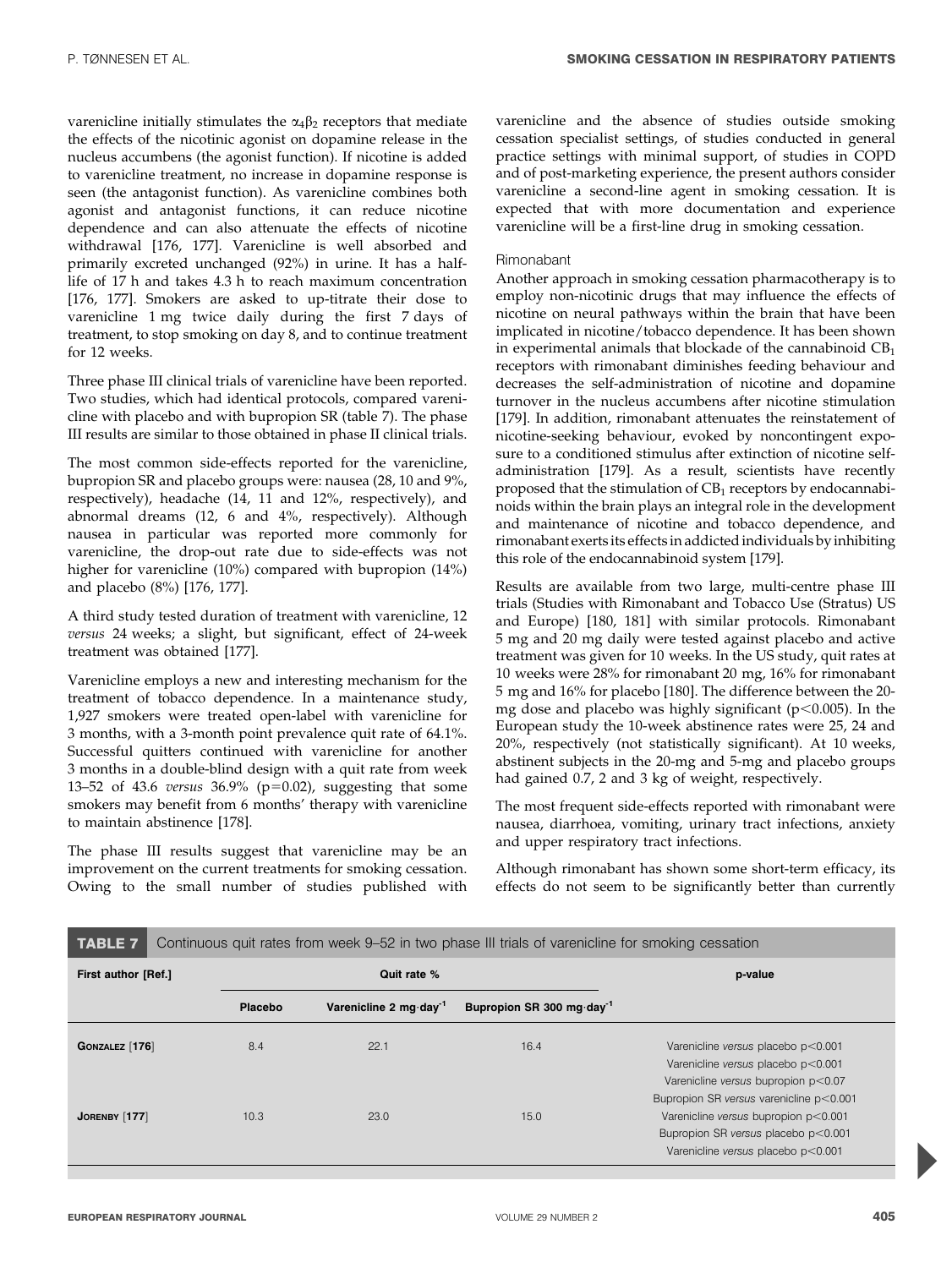available cessation treatments. However, with its betterdocumented efficacy on obesity treatment [181], it might be speculated that rimonabant could be useful in overweight smokers for whom weight gain is a major barrier to quitting.

#### Key points: pharmacotherapy and smoking cessation

1. NRT and bupropion SR are first-line treatments for smoking cessation (evidence level A). Smokers attempting to quit should be encouraged to use these drugs to aid cessation, except in the presence of contraindications (evidence level A).

2. Different NRTs (gum, patch, inhaler, nasal spray, lozenge and sublingual tablets) are equally effective as smoking cessation treatments (evidence level A).

3. Combining the nicotine patch with a self-administered form of NRT can be more effective than a single form of NRT (evidence level B).

4. NRT should be used to aid cessation in all smokers with COPD, regardless of disease severity and number of cigarettes smoked (evidence level B).

5. Combined treatment with bupropion SR and NRT might be more effective in heavy smokers (evidence level C).

6. Both NRT and bupropion SR are effective and well tolerated in smokers with stable cardiovascular disease and in COPD patients (evidence level A).

7. Nortriptyline may be used as second-line medication to treat tobacco dependence (evidence level B).

8. There is no evidence that selective serotonin re-uptake inhibitors (SSRIs) have any effect in smoking cessation.

9. Varenicline might have an additional therapeutic effect as smoking cessation treatment and is considered a second-line agent until more documentation and experience occur (evidence level B).

10. Regular follow-up visits are important and are linked with longer-term successful outcome (evidence level B).

On the basis of these conclusions and recommendations, a treatment algorithm for smoking cessation is shown in figure 2.

## OTHER INTERVENTIONS

#### Acupuncture and laser therapy

A Cochrane review of 20 trials found no benefit of acupuncture compared with sham acupuncture [182]. A single study has been published about laser therapy in 320 adolescents, but it did not report any effect of laser therapy [183]. Thus, acupuncture and laser therapy cannot be recommended as aids to smoking cessation.

## Hypnotherapy

The Cochrane review of nine small trials of hypnotherapy found it no more effective than other behavioural interventions [184]. Hypnotherapy is difficult to evaluate in the absence of a sham procedure to control for nonspecific effects and there is no evidence to support that hypnosis per se has any effect as an aid to smoking cessation.

There is no evidence that hypnosis, acupuncture or laser therapy have any effect in smoking cessation.

## SMOKING REDUCTION

#### **Definition**

It is recommended that smokers quit cigarettes completely on the target quit day as most smokers who reduce to a few cigarettes per day have a high probability of relapse. This has been documented in several smoking cessation trials, for example the Collaborative European Anti-Smoking Evaluation (CEASE) trial [165]. Complete abstinence during the first week after quitting was a very strong predictor of sustained abstinence at 1 yr; 25% for smokers who quit completely, compared with 4% for those who smoked in the first week [165].

However, many smokers would prefer to reduce the number of cigarettes smoked daily rather than quitting completely. The aim of smoking reduction is to widen access to cessation by engaging smokers who are currently unable or unwilling to stop abruptly, but who want to reduce smoking. As shown below, the concept of smoking reduction makes it possible to recruit a new group of smokers, who are not interested in abrupt cessation. The reduction process should be viewed as a gateway to complete cessation.

The definition of smoking reduction is a decrease in the number of cigarettes (or amount of tobacco) smoked daily. A 50% reduction or more in daily cigarettes has been chosen arbitrarily in most studies, confirmed by any decrease in exhaled CO levels [185, 186].

## Population studies

In one US multi-city public health intervention study (Community Intervention Trial for Smoking Cessation; COMMIT) that focused on assisted cessation, 40% of smokers reduced their smoking and maintained their reduction for 3 yrs [187]. A much lower reduction rate at 5 yrs was reported in a Danish observational population study (the Copenhagen Population Study), which included 3,791 smokers; no interventions or help to quit or reduce were offered [188]. In males, a reduction in smoking of 13% was found after 5 yrs, with a decrease from a mean  $\pm$  SD of 31  $\pm$  12 to 16  $\pm$  9 cigarettes day<sup>-1</sup>. The male cessation rate was 9%, while 78% were stable with regard to smoking behaviour. In females, the reduction rate was 9%, from  $27 \pm 11$  to  $13 \pm 7$  cigarettes day<sup>-1</sup>. The female cessation rate was 7%, and 84% did not change their smoking behaviour.

## Randomised controlled studies of assisted smoking reduction

Several RCTs of smoking reduction have been published. In six studies (two using nicotine inhaler and four using nicotine chewing gum for 6 months to 1 yr) that enrolled a total of 2,424 smokers who were unwilling or unable to stop abruptly, a reduction in daily cigarette smoking  $($ >50%) was reported in 15.9% of smokers using NRT compared with 6.7% using placebo [189]. After 1 yr, smoking cessation rates were 8.4% among NRT users versus 4.1% in placebo users. A reduction in daily cigarette smoking of  $>50\%$  after 3–4 months had a strong predictive value for quitting at 1 yr. Participation in reduction trials increased motivation to quit.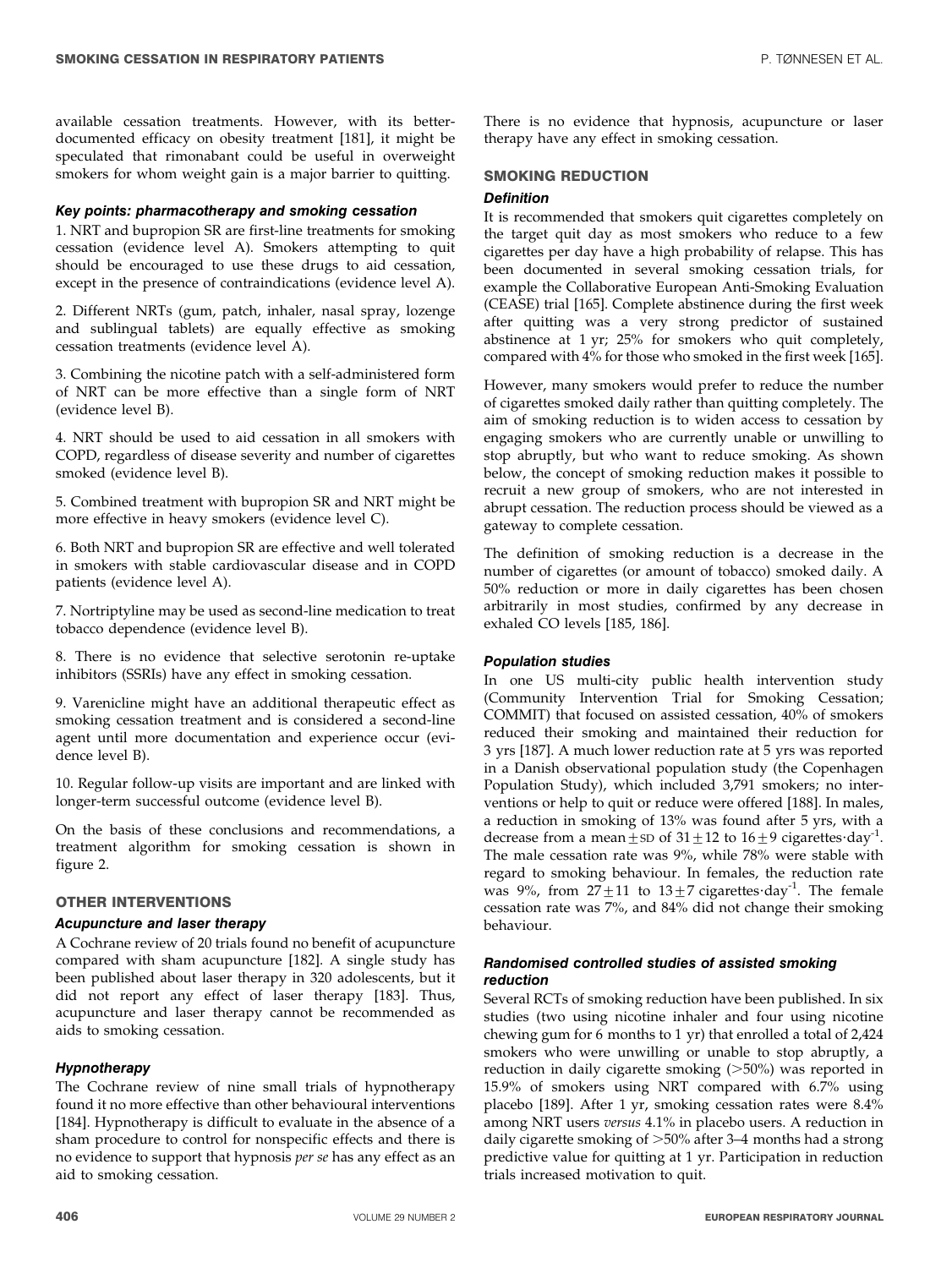

FIGURE 2. An illustration of the recommended smoking cessation steps and approved first-line interventions.

Although the number of cigarettes  $day^{-1}$  after 18 months decreased to 36% of baseline in the active nicotine group, the CO level only declined to 71% of baseline, suggesting a moderate degree of compensation by more effective smoking of each cigarette (deeper, longer and more inhalations per cigarette) [189].

An analysis of 19 trials of NRT for smoking reduction found reductions in cigarettes  $day^{-1}$  ranging from 25% (absolute reduction of eight cigarettes  $day^{-1}$ ) to 55% (23 cigarettes  $day^{-1}$ ) in the NRT group compared with reductions of 13% (three

cigarettes  $day^{-1}$ ) to 26% (eight cigarettes  $day^{-1}$ ) in the placebo groups [190, 191].

## Harm reduction

Another way to reduce the harm of smoking could be through tobacco product modification [192, 193]. For those smokers not motivated to quit, smoking a less hazardous cigarette might be beneficial. Also, smokeless tobacco (chewing tobacco and snuff) might be an alternative to tobacco smoking, with reduced health risk compared with smoking [194].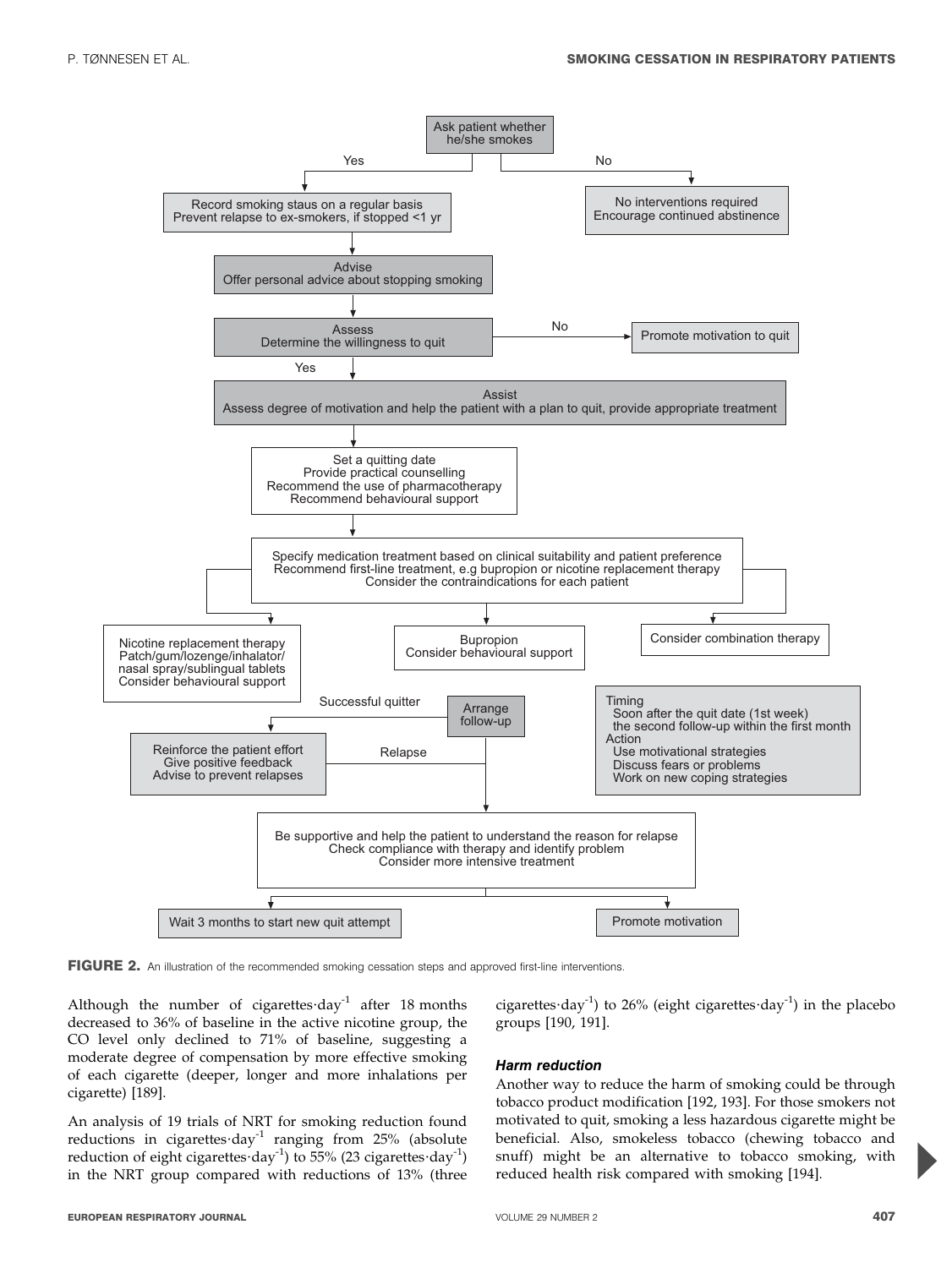#### Implementation of smoking reduction

The smoking reduction concept should be offered to patients with respiratory disorders who smoke and who are not motivated to quit. They should be prescribed NRT (nicotine gum or inhaler) for 3 months and recommended to reduce their number of cigarettes day<sup>-1</sup> by  $\geq 50\%$  during the first 1– 2 weeks and then to try to reduce further. If the smoker has not reduced by  $\geq 50\%$  after 3 months, NRT should be stopped as the chance of subsequent quitting is low. In smokers who have reduced by  $\geq 50\%$  at 3 months, NRT should be continued for up to 1 yr, but after 6 months the patient should be recommended to try to stop smoking completely. The aim is that successfully reducing smoking will motivate this group of recalcitrant smokers to quit. However, to date the smoking reduction approach to cessation has only been tested in healthy smokers.

In summary, smoking reduction seems to have a role for smokers not currently motivated or able to quit as a gateway to complete cessation. There is limited evidence that smoking reduction per se is followed by an improvement in health.

## ORGANISATIONAL ANCHORAGE AND EDUCATION

The above evidence and recommendations firmly place smoking cessation as an important and essential intervention in most patients with respiratory diseases. Smoking cessation services should be an integral part of a chest unit, in the same way as lung function testing and bronchoscopy, offering advice and help to all smokers with respiratory diseases independently of the smoker's motivation, but focusing primarily on those who want to try to quit. Smokers who are unable to quit should be supported to reduce smoking. As a minimum, chest departments should offer smoking cessation support, NRT and/or bupropion SR and at least four followup visits to all smokers. The precise details of each service are likely to depend on local factors and national differences, taking into account the fact that individual clinicians fail to intervene with more than one-third of smokers [9].

Smoking cessation can be performed individually or in groups, but manpower and time need to be integrated into the chest unit's staffing and clinic schedule, together with a budget for pharmacotherapy.

## Systematic identification of smokers

Focusing on hospitals (either in-patients or outpatients), there should be an organisational plan for identifying smokers, documenting smoking data in patients' records and delivering brief advice with an offer of referral to the smoking cessation service [9, 195].

The US Agency for Health Care Policy and Research guideline [9] suggests that every medical setting should implement a system for identifying smokers. Meta-analysis of nine studies showed that the estimated intervention rate by clinicians with their patients who smoke increased from 39 to 66% (95% CI 58– 73%) when a screening system was in place to identify smoking status. Regarding cessation rate, the impact of an identification system versus none  $(n=3$  studies) reported estimated cessation rates of 6.4% (1.3–11.6%) versus 3.1% (not significant), although these statistics are based on a small number of studies [9].

## Equipment and staffing

Certain requirement and expertise should be available in each clinic unit to perform the assessments described above. It should be possible to assess CO level, nicotine dependence and motivation to quit [80, 196, 197].

One or two staff members should be responsible for the smoking cessation programme, staff training, and management of the practical aspects. If the clinic cannot offer smoking cessation services, there should be written flowcharts stating where to refer the patients.

It is also important to engage GPs in smoking cessation, as many COPD patients consult their GP frequently.

#### Education

It has been difficult to demonstrate that guidelines alter clinical practice [198]. Education over a few days seems ineffective and multiple implementation tools are more effective than single ones. The following tools have been shown to alter physicians' behaviour [199]: Education by physician ''opinion leaders''; computerised concurrent feedback on clinical decisions; academic detailing (*i.e.* one-on-one education, often by a pharmacist); and physician incentives, but also patient education or information and patient incentives.

Guidelines should be simple, pragmatic, usable and flexible with an increasing focus on implementation [198, 200].

Smoking cessation should be part of the core curriculum of the undergraduate and postgraduate education and training of physicians.

It is the current authors' experience that knowledge about smoking dependence and cessation varies among healthcare workers. There seems to be a need to update knowledge in this area among physicians, particularly about the available pharmacotherapy for smoking cessation. As smoking plays so large an aetiological role for a majority of pulmonary disorders, the pulmonary clinician's knowledge of smoking cessation must be at a level similar to their knowledge about other respiratory therapies, e.g. bronchodilators and inhaled steroids.

Formal training courses are needed to educate smoking cessation counsellors and courses must be repeated to take account of turnover among staff members. It would be optimal if all pulmonary clinicians participated in the above education. There should also be postgraduate smoking cessation courses at the annual ERS conference.

The personal smoking habits and attitudes towards smoking of chest physicians and healthcare staff do not appear to interfere with their ability to cope with smoking cessation, but advice to quit might be seen as less reliable by the patient [201].

#### Smoke-free healthcare

Smoking should be banned in hospitals, both for hospitalised and ambulatory patients and for staff. All hospitals in the USA went smoke-free a decade ago without severe problems. Europe is far behind. The most important value of smoke-free healthcare is the signal it gives patients, relatives and the community as a whole. For the individual smoker, the lung clinic might appear more trustworthy if it is ''no smoking''.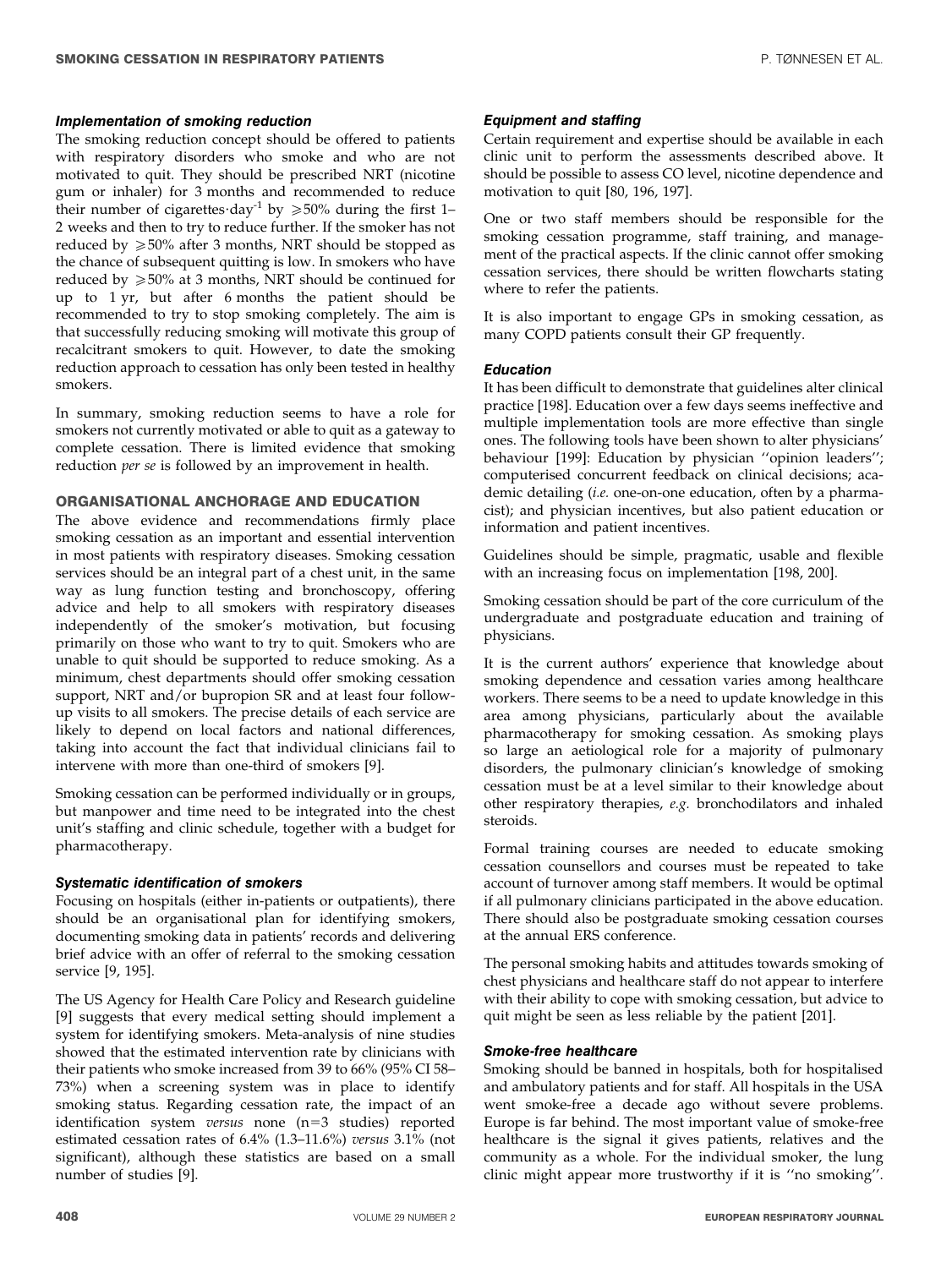Working in a smoke-free environment also avoids the adverse health effects of passive smoking.

When a smoker with respiratory disease is hospitalised in a smoke-free ward, this is an extra opportunity for intervention, independent of the patient's motivation to quit. The ward should support the smoker with advice and behavioural support from a smoking cessation counsellor, plus NRT or bupropion SR.

The European Smoke-Free Hospital Network consists of 16 member countries. This organisation has created implementation guidelines for turning a hospital smoke-free, as well as training guidelines and material for healthcare workers [202].

Also, some chest clinics could offer the local community expertise for training, education, research, advocacy and lobbying, as well as developing and testing new therapies.

## THE COSTS OF SMOKING AND ECONOMICS OF SMOKING CESSATION

## Costs of smoking-related diseases

One recent US study, considering the entire population of the USA, reported the annual difference in medical expenditure for people with smoking-related diseases compared with those without to be US\$6 billion [203]. In The Netherlands, when inflated to 1997 prices, the lifetime cost for smoking-related diseases for the entire population was estimated to be US\$7.27 billion for males and US\$9.47 billion for females [204]. These figures do not include the economic costs associated with lost working days caused by smoking-related morbidity or premature mortality.

A cost-of-illness study carried out in Germany [205], with figures expressed in 1996 values, estimated the total smokingrelated healthcare costs in 1996 for COPD to be  $\epsilon$ 5.471 billion (attributable fraction due to smoking 73%), lung cancer  $\epsilon$ 2.593 billion (89%), cancer of the mouth and larynx  $\epsilon$ 996 million (65%), stroke  $\epsilon$ 1.774 billion (28%), coronary artery disease €4.963 billion (35%) and atherosclerotic occlusive disease €761 million (28%). The total economic burden of smoking-related healthcare costs for Germany in 1996 was  $\in$ 16.6 billion.

The annual costs to the UK National Health Service (NHS) of adult smoking-related disease approach  $\in$  2.3 billion [206, 207] in 1998 values. In 2000, costs related to lost working days in the UK due to smoking are estimated to be  $\in$ 130 billion; lung cancer is associated with 5.7% of all smoking-related NHS costs. Of the healthcare costs, 90% of lung cancer costs are from hospital rather than primary care [207].

Healthcare costs related to smoking were calculated for Italy as a contribution to the development of an international, deterministic population-based model termed Economic Consequences of Smoking (ECOS), endorsed by the WHO in line with the 1999 Action Plan for a Tobacco-Free Europe [208]. In 1998, the total burden of smoking-related healthcare costs for Italy was estimated to be  $\in$ 4.31271 billion (cardiovascular disease  $\epsilon$ 2.46419 billion; COPD  $\epsilon$ 451.53 million; small-cell lung cancer  $\epsilon$ 58.06 million; nonsmall cell lung cancer  $\epsilon$ 232.25 million; stroke  $\in$ 1.10667 billion) [209].

When non-healthcare-related costs are considered, losses from fires caused by smoking materials are estimated at  $\sim \epsilon_6$  million $\cdot$ yr<sup>-1</sup> in Scotland [210] and  $\in$ 218 million $\cdot$ yr<sup>-1</sup> in England and Wales [207].

As far as costs related to loss of productivity are concerned, a recent Scottish survey showed absenteeism to be higher among smokers than nonsmokers [210]. The estimated cost of smoking-related absence in Scotland is  $\in 60$  million $yr^{-1}$  [210], whereas total productivity losses are estimated at  $\sim \epsilon$ 660 million $\cdot$ yr<sup>-1</sup> [207].

## Cost-effectiveness of smoking cessation interventions

Interventions aimed at stopping smoking are highly costeffective compared with other healthcare programmes. According to one of the most famous examples of league tables, directories of healthcare programmes ranked from the lowest to the highest cost per year of life [210] or, more often, per quality-adjusted life-year (QALY) gained [211–213], giving up smoking following a GP's advice (cost per QALY of  $\in 400$  at 1990 prices) was considered good value for money and ranked third in a list of 21 medical and surgical interventions aimed at preventing or treating different diseases [213].

Among healthcare programmes aimed at COPD patients, when expressed in 1990–1991 prices, the cost per year of life gained following smoking cessation therapy was US\$6,500 [214], whereas the costs per year of life gained following a pulmonary rehabilitation programme or an  $\alpha_1$ -antitrypsin deficit therapy approach US\$24,300 and US\$50,000, respectively [215]. When expressed in 1997 prices, smoking cessation interventions are more cost-effective (US\$2,700 per year of life saved) than other healthcare programmes targeted at different diseases, such as mammography screening (US\$50,000 per year of life saved) and treatment of high cholesterol level (US\$100,000 per year of life saved) [216, 217].

According to one of the most important contributions on the cost-effectiveness of smoking cessation interventions carried out in the UK, the cost per year of life saved ranged from  $\epsilon$ 354 (GP's brief advice to stop smoking) to  $\in$ 1,458 (GP's advice plus self-help plus advice to purchase NRT with specialist services), when inflated to 1998 prices. Even accepting that these figures were calculated when smoking cessation clinics were not operating (so that the second cost could be slightly higher) it is still a very economical intervention. All these figures included healthcare and non-healthcare resource-related cost [206, 207]. According to a UK cost-effectiveness model comparing different smoking cessation interventions from the NHS viewpoint, the incremental cost per life-years saved is  $\sim \epsilon$ 1,500–3,500 for NRT,  $\epsilon$ 935–2,200 for bupropion SR and  $\epsilon$ 1,300–2,900 for NRT plus bupropion SR [218]. As part of a set of guidelines on smoking cessation for Italian GPs, a costeffectiveness analysis was performed to compare two hypothetical interventions aimed at smoking cessation in a GP setting [219]. The selected alternatives were primary care  $(i.e.$  GP's advice about quitting smoking) and cessation clinic (i.e. GP's advice plus NRT). When inflated to 2000 prices, the healthcarerelated costs were  $\epsilon$ 87.18 and  $\epsilon$ 266.89 for primary care and cessation clinic, respectively. On the grounds of previous evidence [207], the effectiveness of primary care and cessation clinic considered in the model was 7% and 17%, respectively. When compared to the option of doing nothing, the incremental cost-effectiveness ratio (the incremental cost of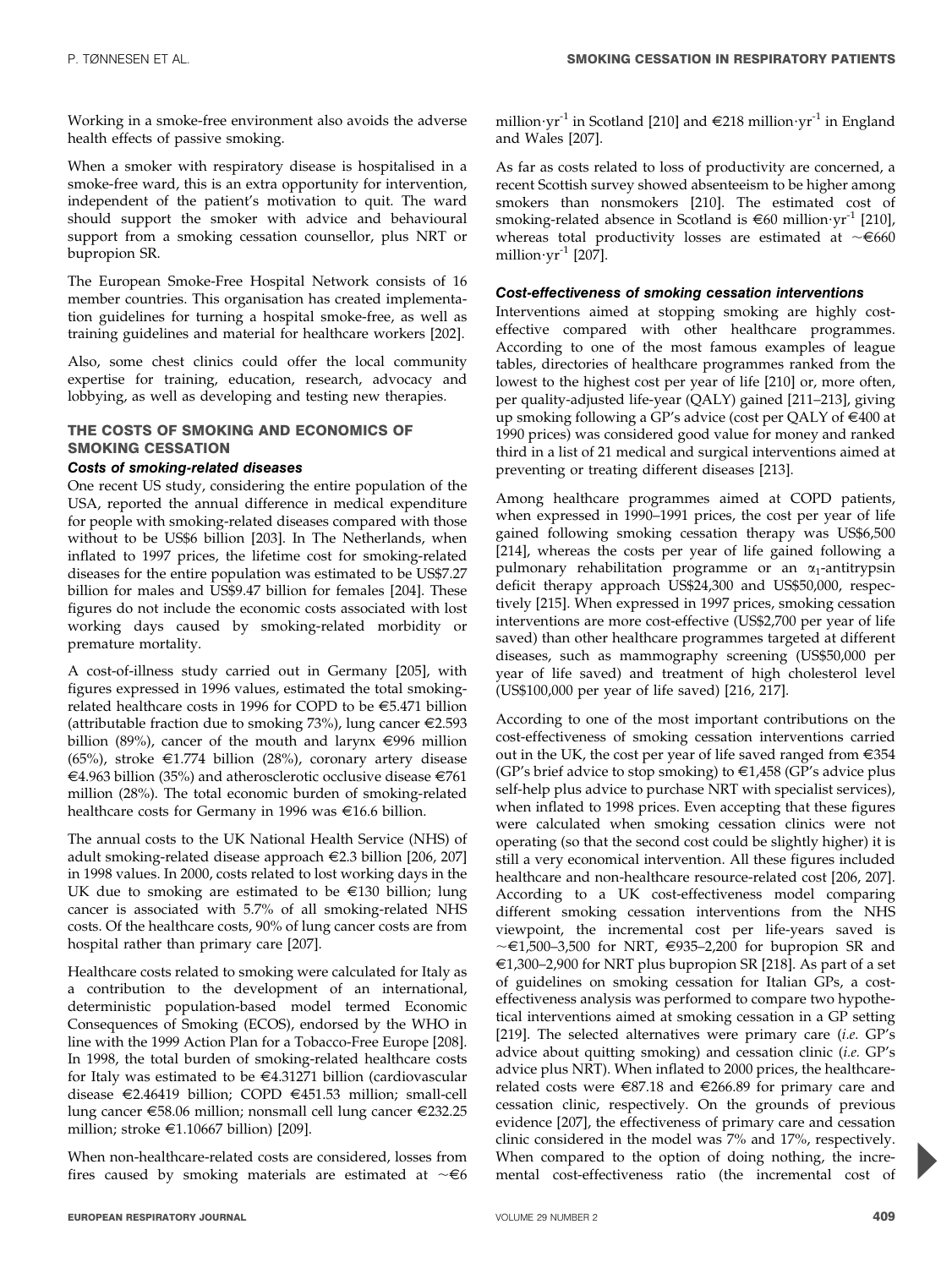obtaining a quitting smoker versus a less costly and less effective alternative) was  $\epsilon$ 1,245.43 for primary care and  $\epsilon$ 1,797.10 for cessation clinic.

#### Smoking cessation and financially better-off patients

Because of certain social factors (such as living in a healthy environment, pursuing a good level of education, being aware that smoking is harmful), the better-off are probably less prone to becoming dependent on tobacco and more compliant than poorer people with interventions aimed at stopping smoking. According to an extensive enquiry into inequalities in health carried out in the UK [217, 220], the biggest reductions in smoking prevalence have been in the better-off, while in the least well-off there has been comparatively little benefit [221].

## Smoking cessation and price elasticity of current cigarette smokers

Price elasticity (the expected reduction in cigarette consumption following an increase in cigarette price) is inversely related to smoker's age. US empirical research on this topic reported the lowest price elasticity (-0.095) among smokers aged 27– 29 yrs and the highest price elasticity (-0.831) among smokers aged 15–17 yrs [222].

The theory of rational addiction [223–225] may explain these results. It claims that smoking addiction, like a stock of capital, increases with time. Thus, the longer the duration of smoking addiction, the lower the probability that the smoker will give up following an increase in cigarette price. Again, the relevant role of cigarette price in preventing transition from experimental smoking (teenagers) to more regular smoking (adults) [226, 227] should be conveniently highlighted, since, quoting the above-mentioned results [222], an increase of 1% in cigarette price may result in a reduction in cigarette consumption of 0.83% among teenagers.

A recent study based on data from several European countries demonstrated that all first-line therapies for smoking cessation are highly cost-effective compared to other preventive interventions [228].

## Key points

Due to wide differences in price elasticity and according to the theory of rational addiction, high cigarette taxes and prices play a role in reducing future smoking among teenagers, but less so among adult smokers.

Interventions aimed at smoking cessation show a low cost per QALY (or per year of life) gained. Enrolling low-income people, the poorly educated low-schooling population and manual workers who are addicted to tobacco in ad hoc smoking cessation programmes (e.g. workplace-delivered tobacco dissuasion sessions) will possibly increase the cost per QALY of these interventions at the start but could probably reduce to a greater extent the global prevalence of smokers in the future.

Among the currently available smoking cessation interventions, GP's or specialist's advice, NRT and bupropion SR seem to be good value for money. Owing to its cost-effectiveness, NRT was allowed on prescription in primary care in the UK from April 2001.

#### RESEARCH PROSPECTS

1) Examine the efficacy of nicotine replacement therapy and bupropion sustained release and combinations for smoking cessation in patients with respiratory diseases, particularly chronic obstructive pulmonary disease and asthma. Smoking cessation studies are also needed for smokers with several other respiratory disorders, such as tuberculosis,  $\alpha_1$ -antitrypsin deficiency, histiocytosis X and candidates for lung transplantation.

2) Examine the efficacy of different re-treatment interventions as well as long-term treatment for smoking cessation in patients with respiratory diseases.

3) Examine the efficacy of smokeless tobacco as a smoking cessation tool in recalcitrant smokers.

4) Examine the efficacy of lung-function screening in asymptomatic and symptomatic smokers, combined with different smoking cessation approaches.

5) Explore the characteristics of tobacco dependence/nicotine addiction and barriers and motivation to quit in patients with respiratory diseases.

6) Examine whether reduced smoking in patients not motivated to give up can increase self- confidence and motivation to quit.

7) Examine the relationship between chronic obstructive pulmonary disease and depression and evaluate whether treatment for depression can help dependent respiratory patients to quit.

8) Evaluate the efficacy of new drugs for smoking cessation in respiratory patients.

9) Evaluate the efficacy of smoking cessation programmes in rehabilitation courses.

10) Evaluate the efficacy of internet-based programmes, quitlines and other ''mass-media'' methods for smoking cessation.

#### ACKNOWLEDGEMENTS

The authors would like to thank F. Pistelli, Cardiopulmonary Dept, University Hospital of Pisa, and A. Scognanuglio, Pulmonary Environmental Epidemiology Unit, CRN Institute of Clinical Physiology, Pisa for their contribution to several parts of this report.

## **REFERENCES**

- 1 Postma DS, Siafakas NM, eds. Management of Chronic Obstructive Pulmonary Disease. Eur Respir Mon 1998; 7.
- 2 Global Initiative for Chronic Obstructive Lung disease. NHLBI/WHO Workshop. US Dept of Health and Human Services, National Institutes of Health, National Heart, Lung and Blood Institute. NIH Publication No. 2701A. Bethesda, National Institutes of Health, 2001.
- 3 Fletcher C, Peto R. The natural history of chronic airflow obstruction. BMJ 1977; 1: 1645–1648.
- 4 Fletcher C, Peto R, Tinker C, Speizer FE, eds. The natural history of chronic bronchitis and emphysema. Oxford, Oxford University Press, 1976.
- 5 Anthonisen NR, Connett JE, Kiley JP, et al. Effects of smoking intervention and the use of an inhaled anticholinergic bronchodilator on the rate of decline of FEV1. The Lung Health Study. JAMA 1994; 272: 1497–1505.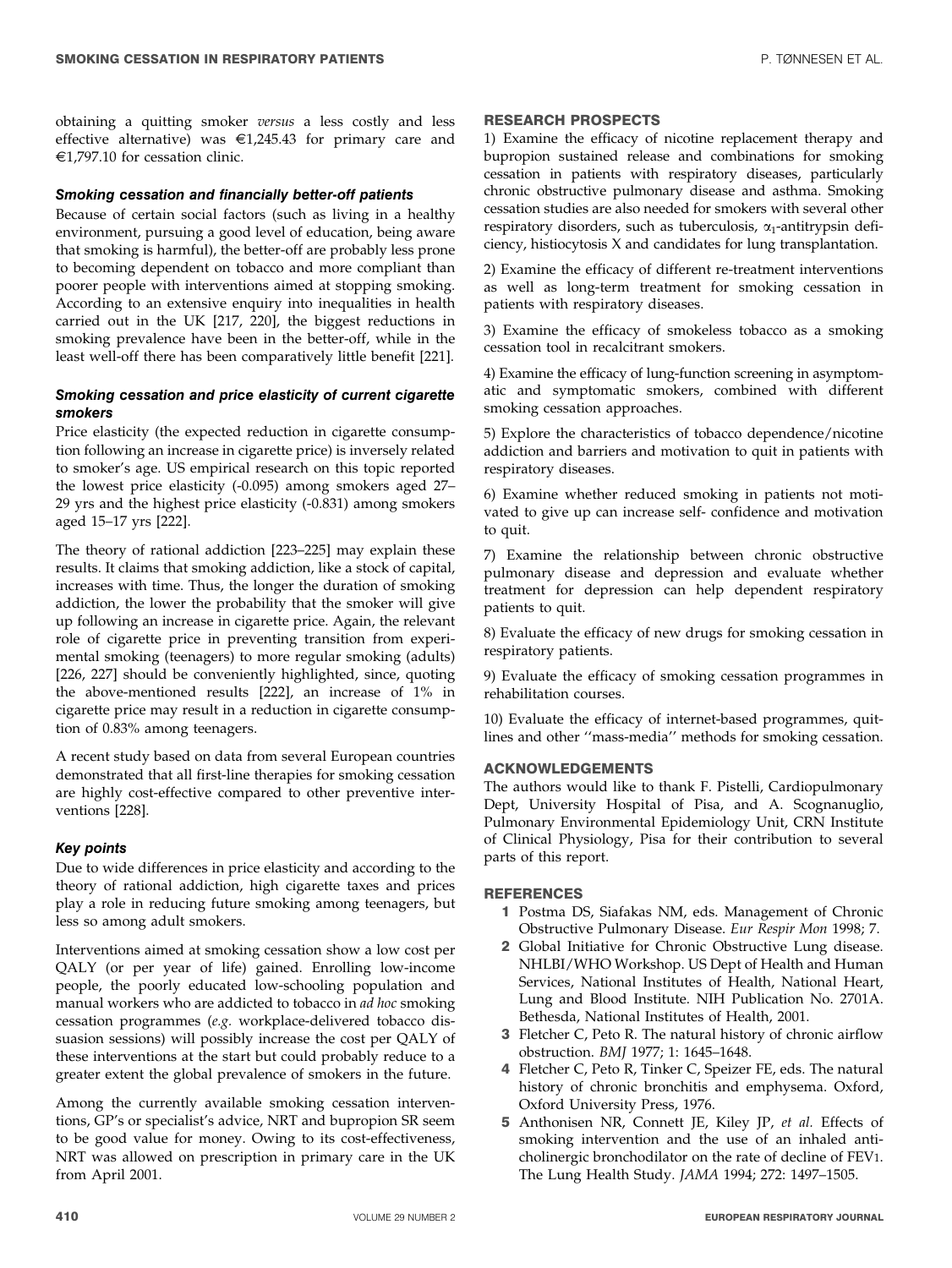- 6 Hand S, Edwards S, Campbell IA, Cannings R. Controlled trial of three weeks nicotine replacement in hospital patients also given advice and support. Thorax 2002; 57: 715–718.
- 7 Borson S, Claypoole K, McDonald GJ. Depression and chronic obstructive pulmonary disease: treatment trials. Semin Clin Neuropsychiatry 1998; 3: 115–130.
- 8 Tashkin DP, Kanner R, Bailey W, et al. Smoking cessation in patients with chronic obstructive pulmonary disease: a double-blind, placebo-controlled, randomised trial. Lancet 2001; 357: 1571–1575.
- 9 Fiore MC, Bailey WC, Cohen SJ, et al. Smoking cessation: clinical practice guidelines No. 18. Public Health Service, Agency for Health Care Policy and Research. AHCPR Publication No. 96-0692. Rockville, US Dept of Health and Human Services, 1996.
- 10 Fiore M, Bailey W, Cohen S, et al. Treating tobacco use and dependence: clinical practice guideline. Rockville, US Dept of Health and Human Services, 2000.
- 11 The Tobacco Use and Dependence Clinical Practice Guideline Panel, Staff and Consortium Representatives. A clinical practice guideline for treating tobacco use and dependence: a US Public Health Service report. JAMA 2000; 283: 3244–3254.
- 12 Anderson JE, Jorenby DE, Scott WJ, Fiore MC. Treating tobacco use and dependence: an evidence-based clinical practice guideline for tobacco cessation. Chest 2002; 121: 932–941.
- 13 American College of Chest Physicians, American Thoracic Society, European Respiratory Society, Asian Pacific Society of Respirology, Canadian Thoracic Society, International Union Against Tuberculosis and Lung Disease. Smoking and health: the physician's responsibility. A statement by the Health and Smoking Committee. Pneumologie 1996; 50: 270–274.
- 14 Hughes JR, Fiester S, Goldstein MG, Resnick MP, Rock N, Ziedonis D. The American Psychiatric Association Practice Guidelines for the treatment of patients with nicotine dependence. Am J Psychiatry 1996; 153: Suppl. 10, S1–S31.
- 15 Haustein KO. Tobacco or Health? Berlin, Springer-Verlag, 2001; pp. 34–43.
- 16 Batra V, Patkar AA, Berrettini WH, Weinstein SP, Leone FT. The genetic determinants of smoking. Chest 2003; 123: 1730–1739.
- 17 Watkins SS, Koob GF, Markou A. Neural mechanisms underlying nicotine addiction: acute positive reinforcement and withdrawal. Nicotine Tob Res 2000; 2: 19–37.
- 18 US Department of Health and Human Services. Nicotine addiction. A report of the Surgeon General. Rockville, US Dept of Health and Human Services, 1998.
- 19 World Health Organization. International Classification of Diseases, 10th Edn. Geneva, World Health Organization, 1992.
- 20 American Psychiatric Association. Diagnostic and statistical manual of mental disorders, 4th Edn. Washington, American Psychiatric Association, 1994.
- 21 Hughes JR, Gust SW, Skoog K, Keenan RM, Fenwick JW. Symptoms of tobacco withdrawal. A replication and extension. Arch Gen Psychiatry 1991; 48: 52–59.
- 22 Shiffman S, West RJ, Gilbert DG. SRNT Work Group on the Assessment of Craving and Withdrawal in Clinical trials. Nicotine Tob Res 2004; 6: 599–614.
- 23 The World Bank. Curbing the Epidemic: Governments and the Economics of Tobacco Control. Washington, The World Bank, 1999. Available at www1.worldbank.org/ tobacco/reports.asp. Date last accessed: March 15, 2005. Date last updated: 2001.
- 24 Tobacco Policy in the European Union: ASH Fact Sheet No. 20. www.ash.org.uk/html/factsheets/html/fact20. html. Date last accessed: November 28, 2005. Date last updated: May 2006.
- 25 Doxa. Indagine sul fumo in Italia 2004. www.doxa.it/ italiano/inchieste/fumo2004\_ita.pdf. Date last accessed: March 15, 2005. Date last updated: April 2004.
- 26 Murin S, Bilello KS, Matthay R. Other smoking-affected pulmonary diseases. Clin Chest Med 2000; 21: 121–137.
- 27 US Department of Health and Human Services. The health consequences of smoking: a report of the Surgeon General, 2004. www.cdc.gov/tobacco/sgr/sgr\_2004/ index.htm. Date last accessed: November 28, 2006. Date last updated: February 15, 2006.
- 28 Peto R, Lopez AD, Boreham J, Thun M, Heath C Jr., Doll R. Mortality from smoking worldwide. Br Med Bull 1996; 52: 12–21.
- 29 Ezzati M, Lopez AD. Estimates of global mortality attributable to smoking in 2000. Lancet 2003; 362: 847–852.
- 30 Rodu B, Cole P. The burden of mortality from smoking: comparing Sweden with other countries in the European Union. Eur J Epidemiol 2004; 19: 129–131.
- 31 Doll R, Peto R, Boreham J, Sutherland I. Mortality in relation to smoking: 50 years' observations on male British doctors. BMJ 2004; 328: 1529–1533.
- 32 Lung cancer. In: European Respiratory Society/European Lung Foundation. European Lung White Book. The First Comprehensive Survey on Respiratory Health in Europe. Sheffield, ERS Journals, 2003; pp. 44–54.
- 33 La Vecchia C, Franceschi S, Levi F. Epidemiological research on cancer with a focus on Europe. Eur J Cancer Prev 2003; 12: 5–14.
- 34 Alberg AJ, Samet JM. Epidemiology of lung cancer. Chest 2003; 123: Suppl. 1, 21S–49S.
- 35 Flanders WD, Lally CA, Zhu BP, Henley SJ, Thun MJ. Lung cancer mortality in relation to age, duration of smoking, and daily cigarette consumption: results from Cancer Prevention Study II. Cancer Res 2003; 63: 6556–6562.
- 36 Simonato L, Agudo A, Ahrens W, et al. Lung cancer and cigarette smoking in Europe: an update of risk estimates and an assessment of inter-country heterogeneity. Int J Cancer 2001; 91: 876–887.
- 37 Murray CJL, Lopez AD. Alternative projections of mortality and disability by cause 1990–2020: Global Burden of Disease Study. Lancet 1997; 349: 1498–1504.
- 38 Chronic obstructive pulmonary disease. In: European Respiratory Society/European Lung Foundation. European Lung White Book. The First Comprehensive Survey on Respiratory Health in Europe. Sheffield, ERS Journals, 2003; pp. 34–43.
- 39 Burney P, Suissa S, Soriano JB, et al. The pharmacoepidemiology of COPD: recent advances and methodological discussion. Eur Respir J 2003; 22: Suppl. 42, 1s–44s.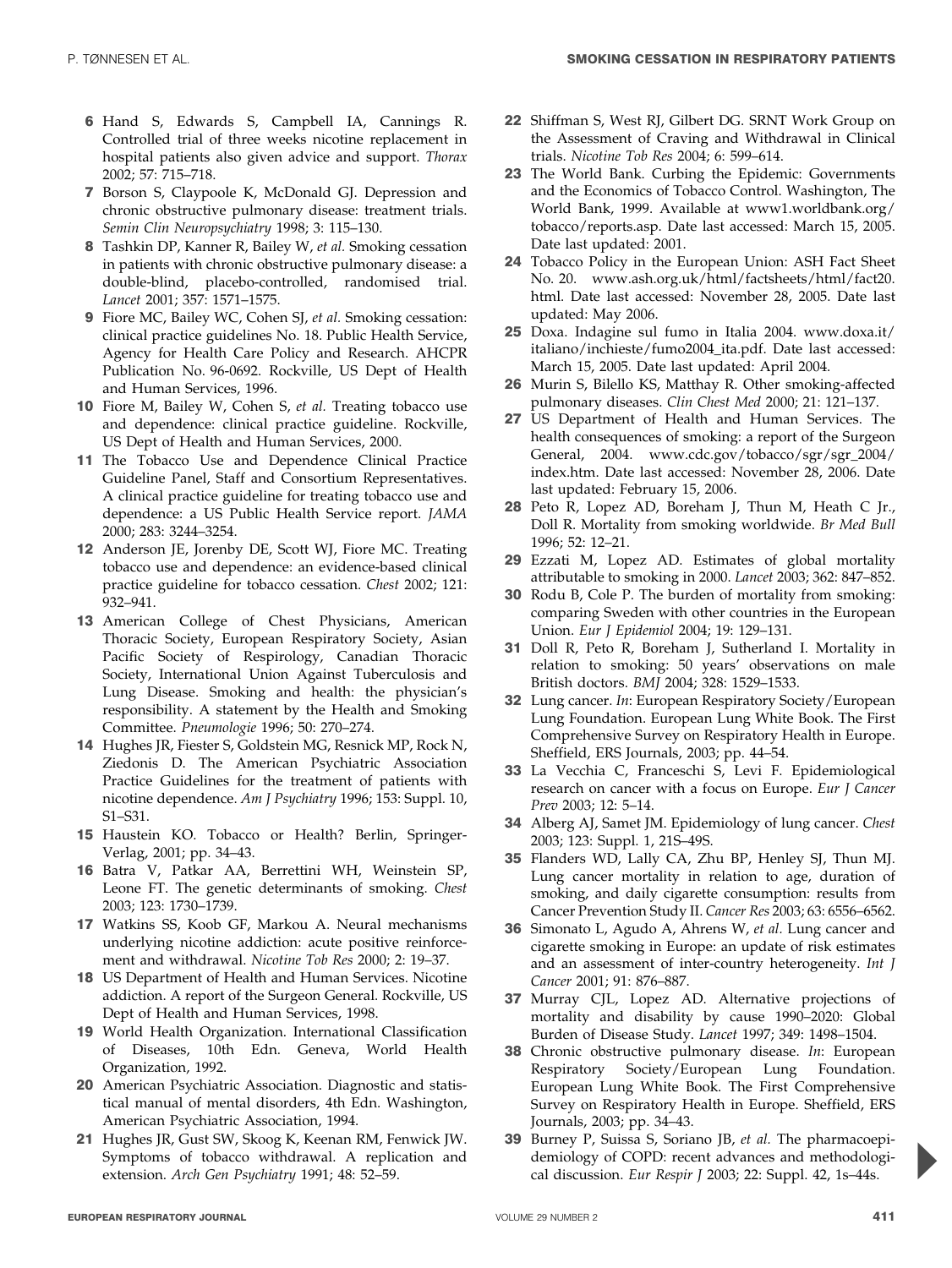- 40 Wedzicha JA, Donaldson GC. Exacerbations of chronic obstructive pulmonary disease. Respir Care 2003; 48: 1204–1213.
- 41 Viegi G, Pedreschi M, Baldacci S, et al. Prevalence rates of respiratory symptoms and diseases in general population samples of North and Central Italy. Int J Tuberc Lung Dis 1999; 3: 1034–1042.
- 42 Lundback B, Lindberg A, Lindstrom M, et al. Obstructive lung disease in Northern Sweden studies. Not 15 but 50% of smokers develop COPD? Report from the Obstructive Lung Disease in Northern Sweden Studies. Respir Med 2003; 97: 115–122.
- 43 de Marco R, Accordini S, Cerveri I, et al., for the European Community Respiratory Health Survey (ECRHS) Study Group. An international survey of chronic obstructive pulmonary disease in young adults according to GOLD stages. Thorax 2004; 59: 120–125.
- 44 Jimenez-Ruiz CA, Masa F, Miravittles M, et al. Differences in attitudes and dependence between healthy smokers and smokers with COPD. Chest 2001; 119: 1365–1370.
- 45 Watson L., Boezen HM., Postma DS. Differences between males and females in the natural history of asthma and COPD. In: Buist S, Mapp CE, eds. Respiratory Diseases in Women. Eur Respir Mon 2003; 25: 50–73.
- 46 Viegi G, Scognamiglio A, Baldacci S, Pistelli F, Carrozzi L. Epidemiology of chronic obstructive pulmonary disease (COPD). Respiration 2001; 68: 4–19.
- 47 Calverley PMA, Walker P. Chronic obstructive pulmonary disease. Lancet 2003; 362: 1053–1061.
- 48 Willemse BWM, Postma DS, Timens W, ten Hacken NHT. The impact of smoking cessation on respiratory symptoms, lung function, airway hyperresponsiveness and inflammation. Eur Respir J 2004; 23: 464–476.
- 49 Anthonisen NR, Skeans MA, Wise RA, Manfreda J, Kanner RE, Connett JE, for the Lung Health Study Research Group. The effects of a smoking cessation intervention on 14.5-year mortality. Ann Intern Med 2005; 142: 233–239.
- 50 Cerveri I, Accordini S, Corsico A, et al., for the ISAYA Study Group. Chronic cough and phlegm in young adults. Eur Respir J 2003; 22: 413–417.
- 51 Carrozzi L, Rijcken B, Burney P, et al. Family history for chronic lung diseases and epidemiological determinants of COPD in three European countries. Eur Respir Rev 2001; 11: 49–54.
- 52 Eagan TML, Gulsvik A, Eide GE, Bakke PS. Remission of respiratory symptoms by smoking and occupational exposure in a cohort study. Eur Respir J 2004; 23: 589–594.
- 53 Kerstjens HAM, Rijcken B, Schouten JP, Postma DS. Decline of FEV1 by age and smoking status: facts, figures, and fallacies. Thorax 1997; 52: 820–827.
- 54 Gold DR, Wang X, Wypij D, Speizer FE, Ware JH, Dockery DW. Effects of cigarette smoking on lung function in adolescent boys and girls. N Engl J Med 1996; 335: 931–937.
- 55 Sherrill DL, Lebowitz MD, Knudson RJ, Burrows B. Smoking and symptom effects on the curves of lung function growth and decline. Am Rev Respir Dis 1991; 144: 17–22.
- 56 Xu X, Weiss ST, Rijcken B, Schouten JP. Smoking, changes in smoking habits, and rate of decline in FEV1: new insight into gender differences. Eur Respir J 1994; 7: 1056–1061.
- 57 Downs SH, Brandli O, Zellweger JP, et al. Accelerated decline in lung function in smoking women with airway obstruction: SAPALDIA 2 cohort study. Respir Res 2005; 6: 45.
- 58 Anthonisen NR, Connett JE, Murray RP. Smoking and lung function of Lung Health Study participants after 11 years. Am J Respir Crit Care Med 2002; 166: 675–679.
- 59 Scanlon PD, Connett JE, Waller LA, Altose MD, Bailey WC, Buist AS. Smoking cessation and lung function in mild-to-moderate chronic obstructive pulmonary disease. The Lung Health Study. Am J Respir Crit Care Med 2000; 161: 381–390.
- 60 Sherrill DL, Enright P, Cline M, Burrows B, Lebowitz MD. Rates of decline in lung function among subjects who restart cigarette smoking. Chest 1996; 109: 1001–1005.
- 61 Murray RP, Anthonisen NR, Connett JE, et al. Effects of multiple attempts to quit smoking and relapses to smoking on pulmonary function. Lung Health Study Research Group. J Clin Epidemiol 1998; 51: 1317–1326.
- 62 Bolliger CT, Zellweger JP, Danielsson T, et al. Influence of long-term smoking reduction on health risk markers and quality of life. Nicotine Tob Res 2002; 4: 433–439.
- 63 Viegi G, Paoletti P, Carrozzi L, et al. CO diffusing capacity in a general population sample: relationships with cigarette smoking and airflow obstruction. Respiration 1993; 60: 155–161.
- 64 Viegi G, Sherrill DL, Carrozzi L, et al. An 8-year followup of carbon monoxide diffusing capacity in a general population sample of northern Italy. Chest 2001; 120: 74–80.
- 65 Viegi G, Matteelli G, Annesi I. Epidemiology of asthma. In: Chung F, Fabbri LM, eds. Asthma. Eur Respir Mon 2003; 23: 1–25.
- 66 Ulrik CS, Lange P. Cigarette smoking and asthma. Monaldi Arch Chest Dis 2001; 56: 349–353.
- 67 Thomson NC, Chaudhuri R, Livingston E. Asthma and cigarette smoking. Eur Respir J 2004; 24: 822–833.
- 68 Doll R. Risk from tobacco and potentials for health gain. Int J Tuberc Lung Dis 1999; 3: 90–99.
- 69 Tønnesen P, Pisinger C, Hvidberg S, et al. Effects of smoking cessation and reduction in asthmatics. Nicotine Tob Res 2005; 7: 139–148.
- 70 Farr BM, Bartlett CL, Wadsworth J, Miller DL. Risk factors for community-acquired pneumonia diagnosed upon hospital admission. British Thoracic Society Pneumonia Study Group. Respir Med 2000; 94: 954–963.
- 71 Almirall J, Gonzalez CA, Balanzo X, Bolibar I. Proportion of community-acquired pneumonia cases attributable to tobacco smoking. Chest 1999; 116: 375–379.
- 72 Nuorti JP, Butler JC, Farley MM, et al. Cigarette smoking and invasive pneumococcal disease. Active Bacterial Core Surveillance Team. N Engl J Med 2000; 342: 681–689.
- 73 Arcavi L, Benowitz NL. Cigarette smoking and infection. Arch Intern Med 2004; 164: 2206–2216.
- 74 Gajalakshmi V, Peto R, Kanaka TS, Jha P. Smoking and mortality from tuberculosis and other diseases in India: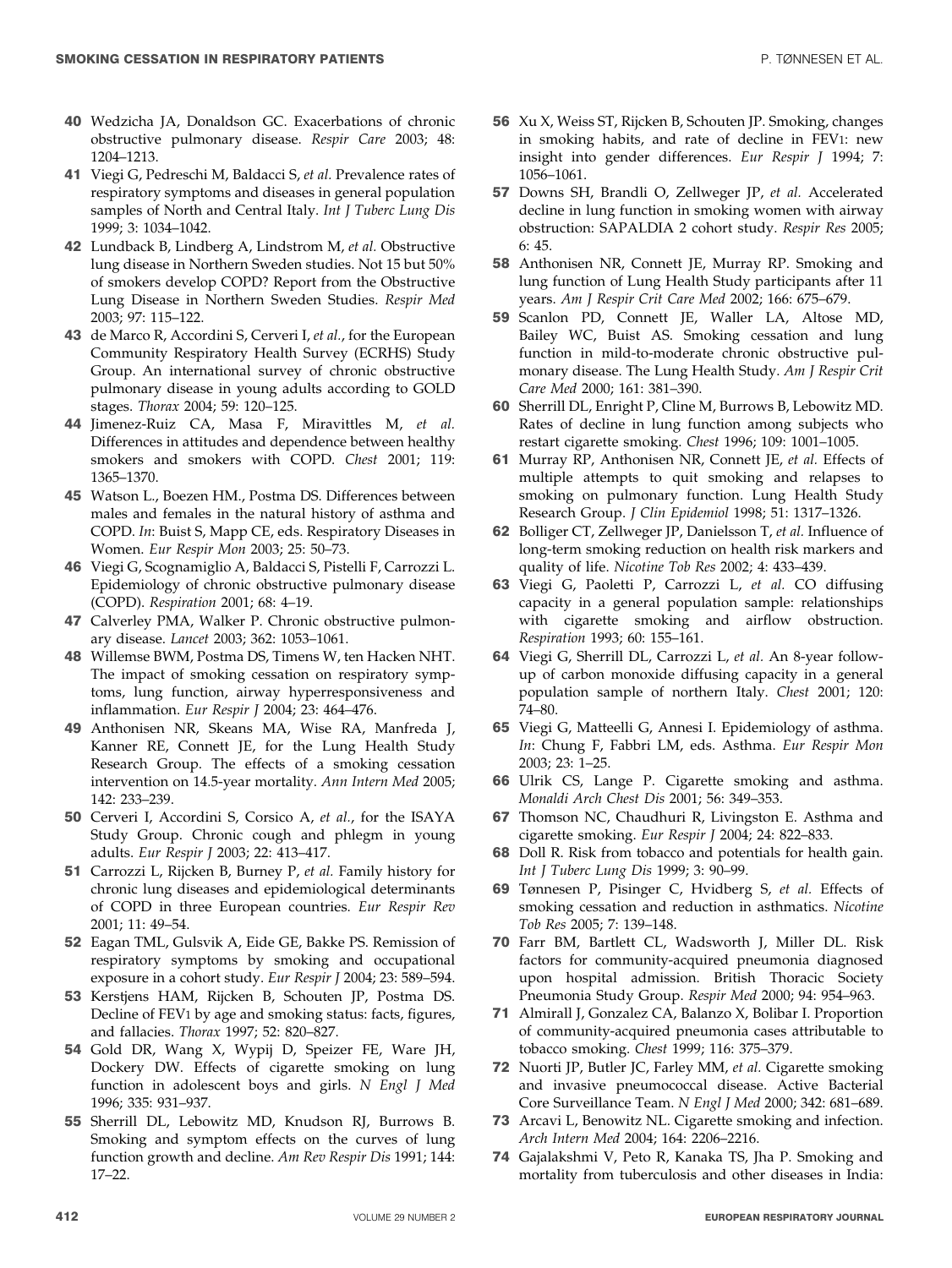retrospective study of 43 000 adult male deaths and 35 000 controls. Lancet 2003; 362: 507–515.

- 75 Baumgartner KB, Samet JM, Stidley CA, Colby TV, Waldron JA, Collaborating Centers. Cigarette smoking: a risk factor for idiopathic pulmonary fibrosis. Am J Respir Crit Care Med 1997; 155: 242–248.
- 76 Chiyo M, Sekine Y, Iwata T, et al. Impact of interstitial lung disease on surgical morbidity and mortality for lung cancer: analyses of short-term and long-term outcomes. J Thorac Cardiovasc Surg 2003; 126: 1141–1146.
- 77 Henry M, Arnold T, Harvey J, on behalf of the BTS Pleural Disease Group, a subgroup of the BTS Standards of Care Committee. BTS guidelines for the management of spontaneous pneumothorax. Thorax 2003; 58: Suppl. II, 39–52.
- 78 Rollnick S, Mason P, Butler C. Health behaviour change: a guide for practitioners. London, Churchill Livingstone, 1999.
- 79 Fagerström KO. Time to first cigarette; the best single indicator of tobacco dependence. Monaldi Arch Chest Dis 2003; 59: 95–98.
- 80 Etter JF, Duc TV, Perneger TV. Saliva cotinine levels in smokers and non-smokers. Am J Epidem 2000; 151: 251–258.
- 81 Heatherton TF, Kozlowski LT, Frecker RC, Fagerström KO. The Fagerström Test for Nicotine Dependence: a revision of the Fagerström Tolerance Questionnaire. British Journal of Addiction 1991; 86: 1119–1127.
- 82 Fagerström KO, Schneider N. Measuring nicotine dependence: A review of the Fagerström Tolerance Questionnaire. J Behav Med 1989; 12: 159–182.
- 83 Breslau N, Johnson EO. Predicting smoking cessation and major depression in nicotine dependent smokers. Am J Pub Health 1999; 90: 1122–1127.
- 84 Batra A, Gelfort G, Bartels M. The dopamine D2 receptor (DRD2) gene – a genetic risk factor in heavy smoking? Addict Biol 2000; 5: 431–438.
- 85 Etter JF, LeHouezec J, Perneger TV. A self-administered questionnaire to measure addiction to cigarettes. The Cigarette Dependence Scale. Neuropsychopharmacology 2003; 28: 359–370.
- 86 Javors MA, Hatch JP, Lamb R. Cut-off levels for breath carbon monoxide as a marker for cigarette smoking. Addiction 2005; 100: 159–167.
- 87 Jimenez-Ruiz CA, Masa F, Miravitlles M, et al. Smoking characteristics: differences in attitudes and dependence between healthy smokers and smokers with COPD. Chest 2001; 119: 1365–1370.
- 88 Petty TL, Doherty DE. National Lung Health Education Program. The National Lung Health Education Program: roots, mission, future directions. Respir Care 2004; 49: 678–683.
- 89 Enright PL, Kaminsky DA. Strategies for screening for chronic obstructive pulmonary disease. Respir Care 2003; 48: 1194–1201.
- 90 Clotet J, Gomez-Arbones X, Ciria C, Aldalad JM. Spirometry is a good method for detecting and monitoring chronic obstructive pulmonary disease in high-risk smokers in primary care. Arch Bronconeumol 2004; 40: 155–159.
- 91 Stratelis G, Jakobsson P, Molstad S, Zetterstrom O. Early detection of COPD in primary care: screening by

invitation of smokers aged 40 to 55 years. Brit J Gen Pract 2004; 54: 201–206.

- 92 Gorecka D, Bednarek M, Nowinski A, Puscinska E, Goljan-Geremek A, Zielinski J. Diagnosis of airflow limitation combined with smoking cessation advice increases stop-smoking rate. Chest 2003; 123: 1916–1923.
- 93 Bize R, Burnand B, Mueller Y, Cornuz J. Biomedical risk assessment as an aid for smoking cessation. Cochrane Database Syst Rev 2005; 4: CD0004705.
- 94 Hughes JR. Comorbidity and smoking. Nicotine Tob Res 1999; 1: Suppl. 2, S149–S152.
- 95 Dierker LC, Avenevoli S, Stolar M, Merikangas KR. Smoking and depression: an examination of mechanisms of comorbidity. Am J Psychiatry 2002; 159: 947–953.
- 96 Glassman AH, Covey LS, Stetner F, Rivelli S. Smoking cessation and the source of major depression: a follow up study. Lancet 2001; 357: 1929–1932.
- 97 Wagena E, Kant I, Huibers MJ, et al. Psychological distress and depressed mood in employees with asthma, chronic bronchitis or emphysema: a population-based observational study on prevalence and the relationship with smoking cigarettes. Eur J Epidemiol 2004; 19: 147–153.
- 98 Arrol B, Khin N, Kerse N. Screening for depression in primary care with two verbally asked questions: cross sectional study. BMJ 2003; 327: 1144–1146.
- 99 Watkins C, Daniels L, Jack C, Dickinson H, van der Broek M. Accuracy of a single question in screening for depression in a cohort of patients after stroke: comparative study. BMJ 2001; 323: 1159.
- 100 Centers for Disease Control and Prevention. Smoking cessation during previous years among adults in United States 1990 and 1991. MMWR 1993; 42: 504–507.
- 101 US Dept of Health and Human Services. The health consequences of smoking: Chronic obstructive lung disease. A report of the Surgeon General. Rockville, US Dept of Health and Human Services, 1984.
- 102 van Manen JG, Bindels PJ, Dekker FW. Risk of depression in patients with chronic obstructive pulmonary disease and its determinants. Thorax 2002; 57: 412–416.
- 103 Wagena EJ, Kant I, van Amelsvoort LG, Wouters EF, van Schaychk CP, Swaen GM. Risk of depression and anxiety in employees with chronic bronchitis: the modifying effect of cigarette smoking. Psychosom Med 2004; 5: 729–734.
- 104 Breslau N, Peterson EL, Schultz LR. Major depression and stages of smoking. A longitudinal investigation. Arch Gen Psychiatry 1998; 55: 161–166.
- 105 Covey LS, Glassaman AH, Stetner F. Cigarette smoking and major depression. J Addict Dis 1998; 17: 35–46.
- 106 West R, Hajek P, Belcher M. Severity of withdrawal symptoms as a predictor of outcome of an attempt to quit smoking. Psychol Med 1989; 19: 981–985.
- 107 Shiffman S, Hickcox M, Paty J, Gnys M, Kassel J, Richards T. Progression from a smoking lapse to relapse: prediction from abstinence violation effects, nicotine dependence, and lapse characteristics. J Consult Clin Psychol 1996; 64: 993–1002.
- 108 Kim HF, Kunik ME, Molinari VA. Functional impairment in COPD patients: the impact of anxiety and depression. Psychosomatics 2000; 41: 465–471.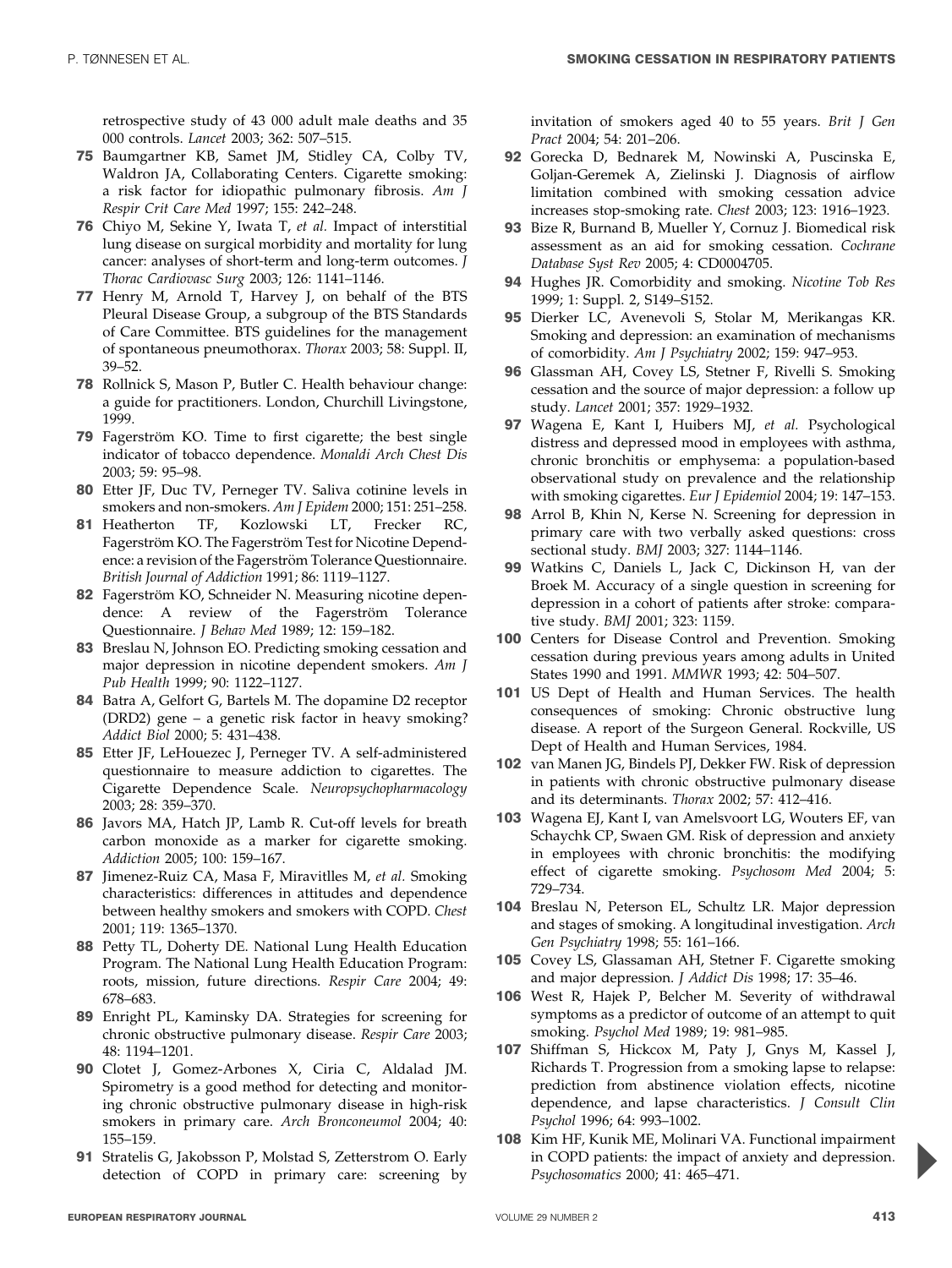- 109 de Voogd JN, Elzen HA. Psychological state and personality traits of patients in a pulmonary rehabilitation program. Eur Respir J 2001; 18: Suppl. 33, 54s.
- 110 Dudley DL, Wermuth C, Hague W. Psychological aspects of care in the chronic obstructive pulmonary disease patient. Heart Lung 1973; 2: 339–345.
- 111 Gorecka D, Bednarek M, Nowinski A, Plywaczewski R, Zielinski J, Bielen P. Nicotine dependence in smokers at risk for COPD. Eur Respir J 2002; 20: Suppl. 38, 134s.
- 112 Miloskovic V, Lazic Z. Lung function and level of the smoker's nicotine dependence. Eur Respir J 2001; 18: Suppl. 33, S115–S116.
- 113 Kunze U, Schoberberger R, Schmeiser-Rieder A, Fagerström K. Preventive oncology and nicotine addiction. In: Antypas G, ed. International Proceedings Division, 2nd International Congress on Lung Cancer. Bologna, Monduzzi Editore, 1996; pp. 551–554.
- 114 Mikami I, Akechi T, Kugaya A, et al. Screening for nicotine dependence among smoking-related cancer patients. Japan J Cancer Res 1999; 90: 1071–1075.
- 115 Jimenez-Ruiz CA, Miravitlles M, Sobradillo V, et al. Can cumulative tobacco consumption, FTND score, and carbon monoxide concentrations in expired air be predictors of chronic obstructive pulmonary disease? Nic Tob Res 2004; 6: 649–653.
- 116 Medici TC, Unger S, Ruegger M. Smoking pattern of smokers with and without tobacco-related lung diseases. Amer Rev Resp Dis 1985; 131: 385–388.
- 117 Pauwels RA, Buist AS, Calverley PM. Global strategy for the diagnosis, management, and prevention of chronic obstructive pulmonary disease. NHLBI/WHO Global Initiative for Chronic Obstructive Lung Disease (GOLD) Workshop Summary. Am J Respir Crit Care Med 2001; 163: 1256–1276.
- 118 Siafakas NM, Vermeire P, Pride NB, et al. Optimal assessment and management of COPD. Eur Respir J 1995; 8: 1398–1420.
- 119 Gray-Donald K, Gibbons L, Shapiro SH, Macklem PT, Martin JG. Nutritional status and mortality in chronic obstructive pulmonary disease. Am J Respir Crit Care Med 1996; 153: 961–966.
- 120 Filozof C, Fernadez Pinilla MC, Fernadez-Cruz A. Smoking cessation and weight gain. Obes Rev 2004; 5: 95–103.
- 121 Lancaster T, Stead LF. Self-help interventions for smoking cessation. Cochrane Database Syst Rev 2005; 3: CD001118.
- 122 Borland R, Balmford J, Hunt D. The effectiveness of personally tailored computer generated advice letters for smoking cessation. Addiction 2004; 99: 369–377.
- 123 Quist-Paulsen P, Gallefos F. Randomised controlled trial of smoking cessation intervention after admission for coronary heart disease. BMJ 2003; 327: 1254–1257.
- 124 Aveyard P, Griffin C, Lawrence T, Cheng KK. A controlled trial of an expert system and self-help manual intervention based on the stages of change versus standard self-help materials in smoking cessation. Addiction 2003; 98: 345–354.
- 125 Lancaster T, Stead L. Physician advice for smoking cessation. Cochrane Database Syst Rev 2004; 4: CD000165.
- 126 Rice V, Stead LF. Nursing interventions for smoking cessation. Cochrane Database Syst Rev 2004; 1: CD001188.
- 127 British Thoracic Society. Comparison of four methods for smoking cessation in patients with smoking related disorders. BMJ 1983; 286: 595–597.
- 128 Lancaster T, Stead LF. Individual behavioural counselling for smoking cessation. Cochrane Database Syst Rev 2005; 2: CD001292.
- 129 Stead LF, Lancaster T. Group behaviour therapy programmes for smoking cessation. Cochrane Database Syst Rev 2005; 2: CD001007.
- 130 Lichtenstein E, Glasgow RE, Lando HA, Ossip-Klein DJ, Boles SM. Telephone counseling for smoking cessation: rationales and meta-analytic review of evidence. Health Educ Res 1996; 11: 243–257.
- 131 Stead LF, Lancaster T, Perera R. Telephone counselling for smoking cessation. Cochrane Database Syst Rev 2006; 3: CD002850.
- 132 Borland R, Segan CJ, Livingston PM, Owen N. The effectiveness of callback counselling for smoking cessation: a randomised trial. Addiction 2001; 96: 881–889.
- 133 Macleod ZR, Charles MA, Arnaldi VC, Adams IM. Telephone counselling as an adjunct to nicotine patches in smoking cessation: a randomised controlled trial. Med J Aust 2003; 179: 349–352.
- 134 Hajek P, Stead LF. Aversive smoking for smoking cessation. Cochrane Database Syst Rev 2001; 3: CD000546.
- 135 Ussher M, Nunciata P, Cropley M, West R. Effect of a short bout of exercise on tobacco withdrawal symptoms and desire to smoke. Psychopharmacology (Berl) 2001; 158: 66–72.
- 136 Bock BC, Marcus BH, King TK, Borrelli B, Roberts MR. Exercise effects on withdrawal and mood among women attempting smoking cessation. Addict Behav 1999; 24: 399–410.
- 137 Steptoe A, Edwards S, Moses J, Mathews A. The effects of exercise training on mood and perceived coping ability in anxious adults from the general population. J Psychosom Res 1989; 33: 537–547.
- 138 McAuley E, Mihalko SL, Bane SM. Exercise and selfesteem in middle-aged adults: multidimensional relationships and physical fitness and self-efficacy influences. J Behav Med 1997; 20: 67–83.
- 139 Ussher M. Exercise interventions for smoking cessation. Cochrane Database Syst Rev 2005; 1: CD002295.
- 140 Silagy C, Lancaster T, Stead L, Mant D, Fowler G. Nicotine replacement therapy for smoking cessation. Cochrane Database Syst Rev 2004; 3: CD000146.
- 141 Hughes JR, Stead LF, Lancaster T. Antidepressants for smoking cessation. Cochrane Database Syst Rev 2004; 4: CD000031.
- 142 Crowley TJ, Macdonald MJ, Walter MI. Behavioural antismoking trial in chronic obstructive pulmonary disease patients. Psychopharmacology 1995; 119: 193–204.
- 143 Pederson LL, Wanklin JM, Lefcoe NM. The effect of counselling on smoking cessation among patients hospitalised with chronic obstructive pulmonary disease: a randomised clinical trial. Int J Addiction 1991; 26: 107–119.
- 144 Wagena EJ, van der Meer RM, Ostelo RJ, Jacobs JE, van Schayck CP. The efficacy of smoking cessation strategies in people with chronic obstructive pulmonary disease: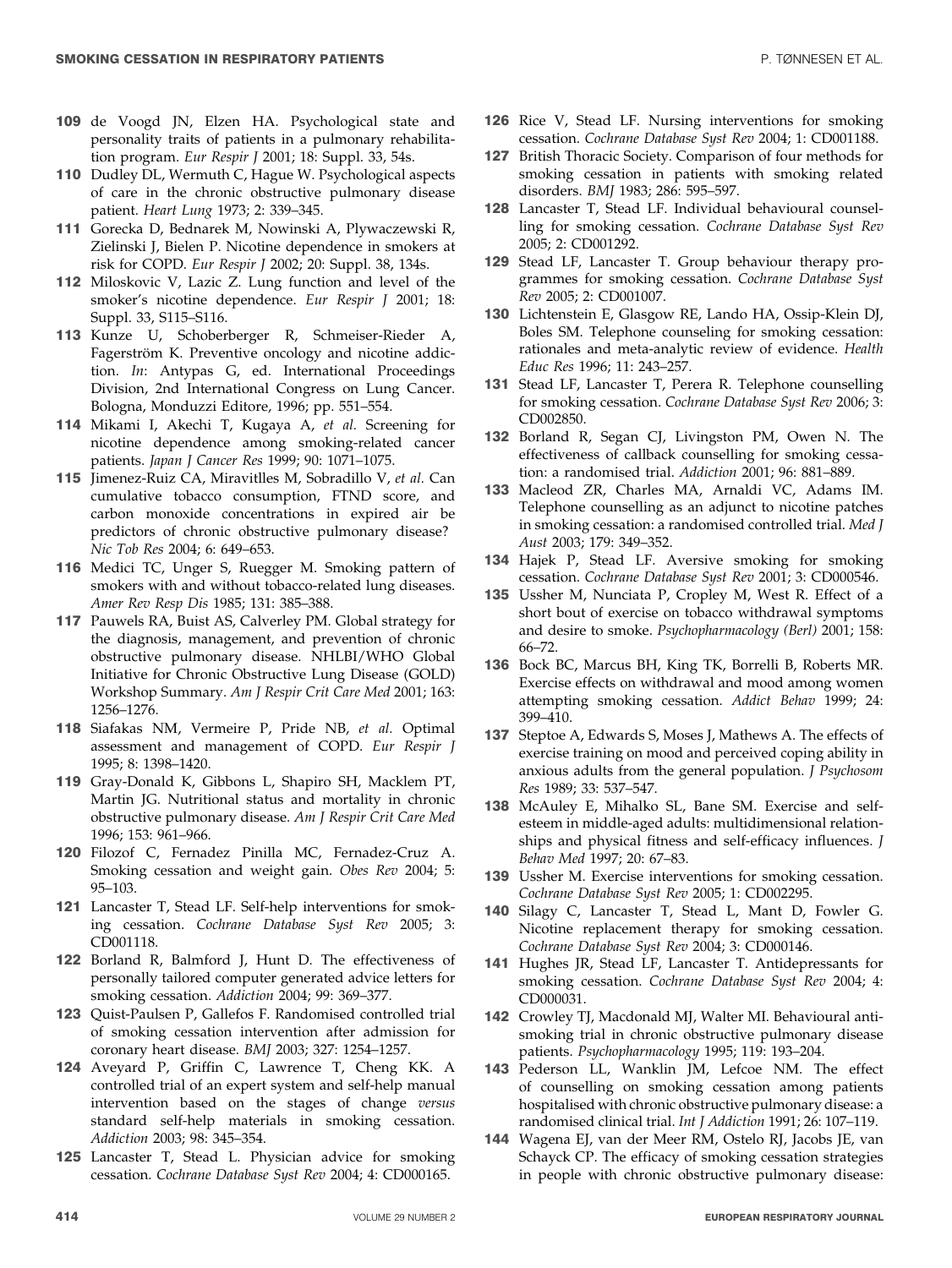results from a systematic review. Respir Med 2004; 98: 805–815.

- 145 Research Committee of the British Thoracic Society. Smoking cessation in patients: two further studies by the British Thoracic Society. Thorax 1990; 45: 835–840.
- 146 Tønnesen P, Mikkelsen KL. Routine smoking cessation with four nicotine regiments in a lung clinic. Eur Respir J 2000; 16: 717–722.
- 147 West R, McNeill A, Raw M. Smoking cessation guidelines for health professionals: an update. Thorax 2000; 55: 987–999.
- 148 World Health Organisation. European partnership to reduce tobacco dependence: WHO evidence based recommendations on the treatment of tobacco dependence. Geneva, WHO, 2001.
- 149 National Institute for Health and Clinical Excellence. Smoking cessation – bupropion and nicotine replacement therapy. National Institute for Health and Clinical Excellence Technology appraisal TA39. www.nice. org.uk/page.aspx?o=TA39. Date last accessed: May 2006. Date last updated: March 2002.
- 150 Andersson JE, Jorenby DE, Scott WJ, Fiore MC. Treating tobacco use and dependence. Chest 2002; 121: 932–941.
- 151 Wagena E, Zeegers M, Van Schayck C, Wouters E. Benefits and risks of pharmacological smoking cessation therapies in chronic obstructive pulmonary disease. Drug Saf 2003; 26: 381–403.
- 152 Anthonisen NR, Connett JE, Kiley JP, et al. Effects of smoking intervention and the use of an inhaled anticholinergic bronchodilator on the rate of decline of FEV1: The Lung Health Study. JAMA 1994; 272: 1497–1505.
- 153 Sachs DPL, Benowitz NL, Silver KJ. Effective use of nicotine polacrilex (Nicorette) in patients with chronic obstructive pulmonary disease. In: Aoki M, Hisamichi S, Tominaga S, eds. Smoking and health. Amsterdam, Elsevier, 1987; pp. 793–795.
- 154 Glover ED, Glover PN, Abrons HL, et al. Smoking cessation among COPD and chronic bronchitis patients using the nicotine nasal spray. Am J Health Behav 1997; 21: 310–317.
- 155 Tønnesen P. Smoking cessation. In: Pauwels RA, Postma DS, Weiss ST, eds. Long-term intervention in chronic obstructive pulmonary disease. Lung Biology in Health and Disease, vol. 191. New York, Marcel Dekker, 2005; pp. 315–352.
- 156 Campell IA, Prescott RJ, Tjeder-Burton SM. Smoking cessation in hospital patients given repeated advice plus nicotine or placebo chewing gum. Respir Med 1991; 85: 155–157.
- 157 Campbell IA, Prescott RJ, Teder-Burton SM. Transdermal nicotine plus support in patients attending hospital with smoking-related diseases: a placebo-controlled study. Respir Med 1996; 90: 47–51.
- 158 Miller NH, Smith PM, DeBusk RF, Sobel DS, Taylor CB. Smoking cessation in hospitalized patients: results of a randomized trial. Arch Intern Med 1997; 157: 409–415.
- 159 Lewis SF, Piasecki TM, Anderson JE, Baker TB. Transdermal nicotine replacement for hospitalized patients: a randomized clinical trial. Prev Med 1998; 27: 296–303.
- 160 Tønnesen P, Mikkelsen KL, Markholst C, et al. Nurseconducted smoking cessation with minimal intervention in a lung clinic: a randomized controlled study. Eur Respir J 1996; 9: 2351–2355.
- 161 Tønnesen P, Mikkelsen K, Bremann L. Nurse-conducted smoking cessation in patients with COPD, using nicotine sublingual tablets and behavioral support. Chest 2006; 130: 314–316.
- 162 Gratziou C, Francis K, Maragianni A, et al. Bupropion treatment and cognitive behavioral therapy in smoking cessation program. Eur Respir J 2001; 18: Suppl. 33, 12s.
- 163 Richmond R, Zwar N. Review of bupropion for smoking cessation. Drug and Alcohol Review 2003; 22: 203–220.
- 164 Tønnesen P, Fryd V, Hansen M, et al. Two and four mg nicotine chewing gum and group counseling in smoking cessation: An open, randomized, controlled trial with a 22 month follow-up. Addict Behav 1988; 13: 17–27.
- 165 Tønnessen P, Paoletti P, Gustavsson G, et al. Higher dosage nicotine patches increase one-year smoking cessation rates: results from the European CEASE-trial. Eur Respir J 1999; 13: 238–246.
- 166 Shiffman S, Dressler C, Hajek P, Gilburt S, Targett D, Strahs K. Efficacy of a nicotine lozenge for smoking cessation. Arch Intern Med 2002; 162: 1267–1276.
- 167 Ferry LH, Burchette RJ. Efficacy of bupropion for smoking cessation in non-depressed smokers. J Addict Disord 1994; 13: 249.
- 168 Dalsgareth O, Hansen N, Soes-Petersen U, et al. A multicentre, randomised, double blind, placebo controlled, 6-month trial of bupropion hydrochloride sustained release tablets as an aid to smoking cessation in hospital employees. Nicotine Tob Res 2004; 6: 55–61.
- 169 Garcia-Rio F, Serrano S, Mediano O, Alonso A, Vilamor J. Safety profile of bupropion for COPD. Lancet 2001; 358: 1009–1010.
- 170 Tonstad S, Farsang D, Klaene G, et al. Bupropion SR for smoking cessation in smokers with cardiovascular disease: a multicentre, randomised study. Eur Heart J 2003; 24: 946–955.
- 171 Hays JT, Hurt RD, Rigotti NA, et al. Sustained-release bupropion for pharmacologic relapse prevention after smoking cessation: a randomized, controlled trial. Ann Intern Med 2001; 135: 423–433.
- 172 Sampablo I, Lores L, Coll-Klein F, Jimenez C, Rebasa P. Predictive factors in smoking cessation with combined therapy with bupropion and nicotine patches. Monaldi Arch Chest Dis 2003; 59: 171–176.
- 173 Jorenby DE, Leischow SJ, Nides MA, et al. A controlled trial of sustained-release bupropion, a nicotine patch, or both for smoking cessation. N Engl J Med 1999; 340: 685–691.
- 174 Glassman AH, Covey LS, Dalack GW, et al. Smoking cessation, clonidine, and vulnerability to nicotine among dependent smokers. Clin Pharmacol Ther 1993; 54: 670–679.
- 175 Hilleman DE, Mohiuddin SM, Delcore MG, Lucas BD Jr. Randomized controlled trial of transdermal clonidine for smoking cessation. Ann Pharmacother 1993; 27: 1025–1028.
- 176 Gonzales D, Rennard SI, Nides M, et al. Varenicline, an  $\alpha_4\beta_2$  nicotinic acetylcholine receptor partial agonist, vs sustained-release bupropion and placebo for smoking cessation. JAMA 2006; 296: 47–55.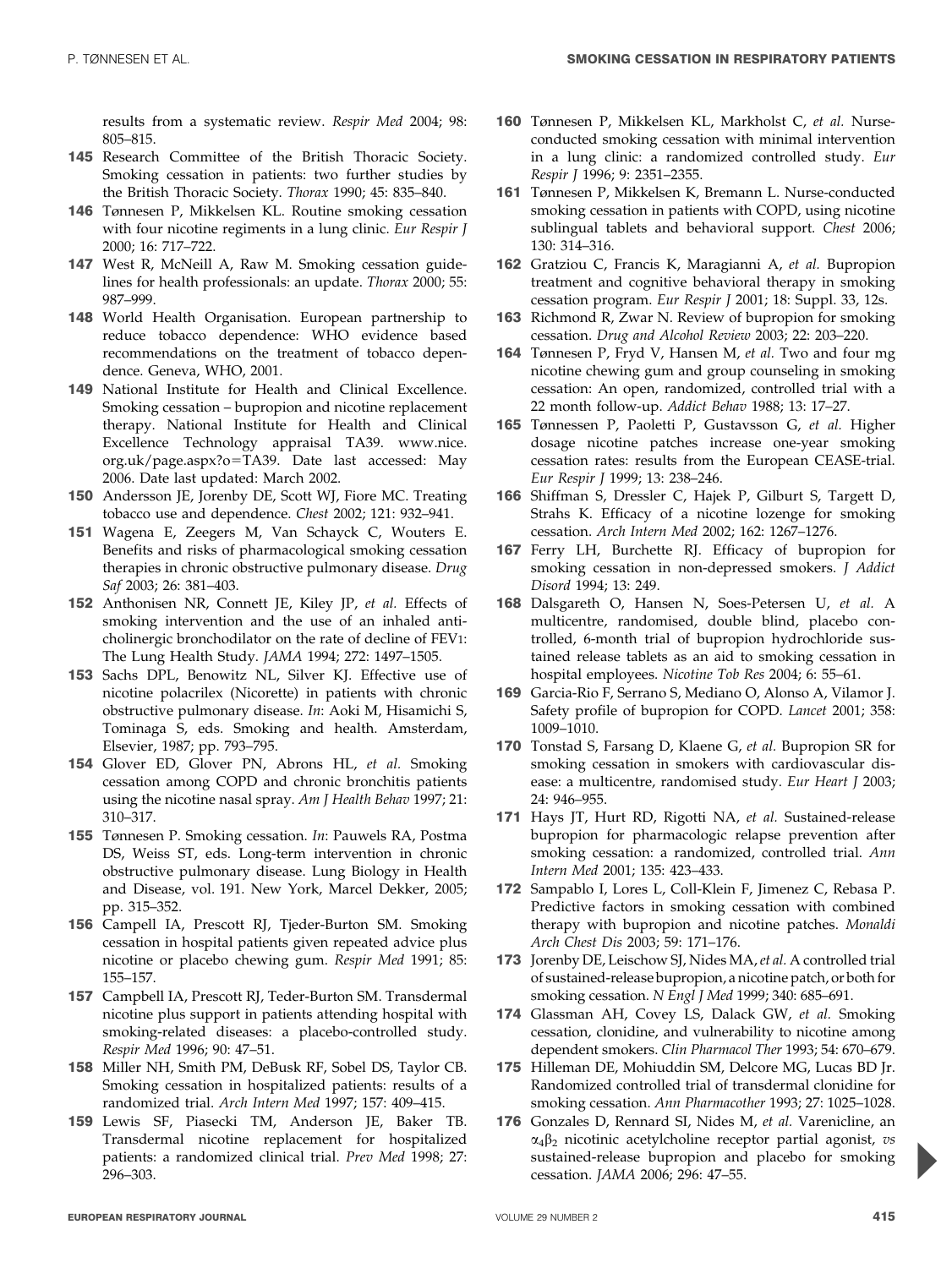- 177 Jorenby DE, Hays T, Rigotti NA, et al. Efficacy of varenicline, an  $\alpha_4\beta_2$  nicotinic acetylcholine receptor partial agonist, vs placebo or sustained-release bupropion for smoking cessation. JAMA 2006; 296: 56–63.
- 178 Tonstad S, Tønnesen P, Hajek P, et al. Effect of maintenance therapy with varenicline on smoking cessation. JAMA 2006; 296: 64–71.
- **179** Cohen C, Kodas E, Griebel G.  $CB_1$  receptor antagonists for the treatment of nicotine addiction. Pharmacol Biochem Behav 2005; 81: 387–395.
- 180 Anthenelli RM, Despres JP. Effects of rimonabant in the reduction of major cardiovascular risk factors. Results from the STRATUS-US Trial (smoking cessation in smokers motivated to quit). American College of Cardiology 53rd Annual Scientific Session. New Orleans, American College of Cardiology, 2004.
- 181 Van Gaal LF, Rissanen AM, Scheen AJ, Ziegler O, Rossner S. Effects of the cannabinoid-1 receptor blocker rimonabant on weight reduction and cardiovascular risk factors in overweight patients: 1-year experience from the RIO-Europe study. Lancet 2005; 365: 1389–1364.
- 182 White A, Resch K, Ernst E. A metanalysis of acupuncture techniques for smoking cessation. Tob Control 1999; 8: 393–397.
- 183 Yiming C, Changxin Z, Ung WS, Lei Z, Kean LS. Laser acupuncture for adolescent smokers – a randomised, double-blind controlled trial. Am J Chin Med 2000; 28: 443–449.
- 184 Abbot NC, Stead LF, White AR, Barnes J, Ernst E. Hypnotherapy for smoking cessation. Cochrane Database Syst Rev 1998; 2: CD001008.
- 185 Bolliger CT, Zellweger JP, Danielsson T, et al. Smoking reduction with oral nicotine inhalers: double blind, randomised clinical trial of efficacy and safety. BMJ 2000; 321: 329–333.
- 186 Wennike P, Danielsson T, Landfeldt T, Westin Å, Tønnesen P. Smoking reduction promotes smoking cessation: Results from a double blind, randomised, placebo-controlled trial of nicotine gum with 2-year follow-up. Addiction 2003; 98: 1395–1402.
- 187 Hughes JR, Cummings KM, Hyland A. Ability of smokers to reduce their smoking and its association with future smoking cessation. Addiction 1999; 94: 109–114.
- 188 Gotfredsen N, Prescott E, Osler M, Vestbo J. Predictors of smoking reduction and cessation in a cohort of Danish moderate and heavy smokers. Prev Med 2001; 33: 46–52.
- 189 Tønnesen P, Danielsson T. Cutting down smoking then stopping with nicotine replacement therapy: an innovative approach to smoking cessation. Thorax 2005; 60: Suppl. II, ii36.
- 190 Hughes JR, Carpenter MJ. Can medications or behavioral treatment reduce smoking in smokers not trying to quit? A review. Proceedings of the Society for Research on Nicotine and Tobacco 2005: 8.
- 191 Hughes JR. Smoking reduction: efficacy and implementation. Addiction 2000; 95: Suppl. 1, S3–S37.
- 192 Bates C, McNeill A, Jarvis M, Gray N. The future of tobacco product regulation and labelling in Europe: Implications for the forthcoming European Union directive. Tob Control 1999; 8: 225–235.
- 193 Fagerström KO, Hughes JR, Rasmussen T, Callas PW. Randomised trial investigating effect of a novel nicotine delivery device (Eclipse) and a nicotine oral inhaler on smoking behaviour, nicotine and carbon monoxide exposure, and motivation to quit. Tob Control 2000; 9: 327–333.
- 194 Gray N, Henningfield JE, Benowitz NL, et al. Toward a comprehensive long term nicotine policy. Tob Control 2005; 14: 161–165.
- 195 Glynn TJ, Manley MW. How to help your patients to stop smoking: A National Cancer Institute Manual for Physicians. NIH Publication No. 93-3064. Bethesda, National Institutes of Health, 1993.
- 196 Prochaska JO, Goldstein MG. Process of smoking cessation. Implications for clinicians. Clin Chest Med 1991; 12: 727–735.
- 197 Jarvis MJ, Russell MA, Saloojee Y. Expired air carbon monoxide: a simple breath test of tobacco smoke intake. BMJ 1980; 281: 484–485.
- 198 Heffner JE. The overarching challenge. Chest 2000; 118: Suppl. 2, 1S–3S.
- 199 Smith WR. Evidence for the effectiveness of techniques to change physician behavior. Chest 2000; 118: Suppl. 2, 8S– 17S.
- 200 Heffner JE, Alberts WM, Irwin R, Wunderink R. Translating guidelines into clinical practice. Recommendations to the American College of Chest Physicians. Chest 2000; 118: Suppl. 2, 70S–73S.
- 201 Nardini S, Bertoletti R, Rastelli V, Donner CF. The influence of personal tobacco smoking on the clinical practice of Italian chest physicians. Eur Respir J 1998; 12: 1450–1453.
- 202 European Smoke-Free Hospital Network. http:// ensh.aphp.fr. Date last accessed: November 28, 2006. Date last modified: November 23, 2006.
- 203 Johnson E, Dominici F, Griswold M, Zeger SL. Disease cases and their medical costs attributable to smoking: an analysis of the national medical expenditure survey. J Econometrics 2003; 112: 135–151.
- 204 Barendregt JJ, Bonneux L, van der Maas J. The health care costs of smoking. N Engl J Med 1997; 337: 1052–1057.
- 205 Ruff LK, Volmer T, Nowak D, Meyer A. The economic impact of smoking in Germany. Eur Respir J 2000; 16: 385–390.
- 206 Parrott S, Godfrey C, Raw M, West R, McNeill A. Guidance for commissioners on the cost effectiveness of smoking cessation interventions. Thorax 1998; 53: Suppl. 5, S1–S38.
- 207 Godfrey C. The economic and social costs of lung cancer and the economics of smoking prevention. Monaldi Arch Chest Dis 2001; 56: 458–461.
- 208 World Health Organization. Economic Consequences of Smoking (ECOS) model. WHO European Partnership Project to Reduce Tobacco Dependence. Copenhagen-Geneva, World Health Organization, 1999.
- 209 Lazzaro C. Health and Economic Consequences of Smoking (ECOS) model. WHO European Partnership Project to Reduce Tobacco Dependence. Appendix 1. Copenhagen-Geneva, World Health Organization, 1999.
- 210 Parrott S, Godfrey C, Raw M. Costs of employee smoking in the workplace in Scotland. Tob Control 2000; 9: 187–192.